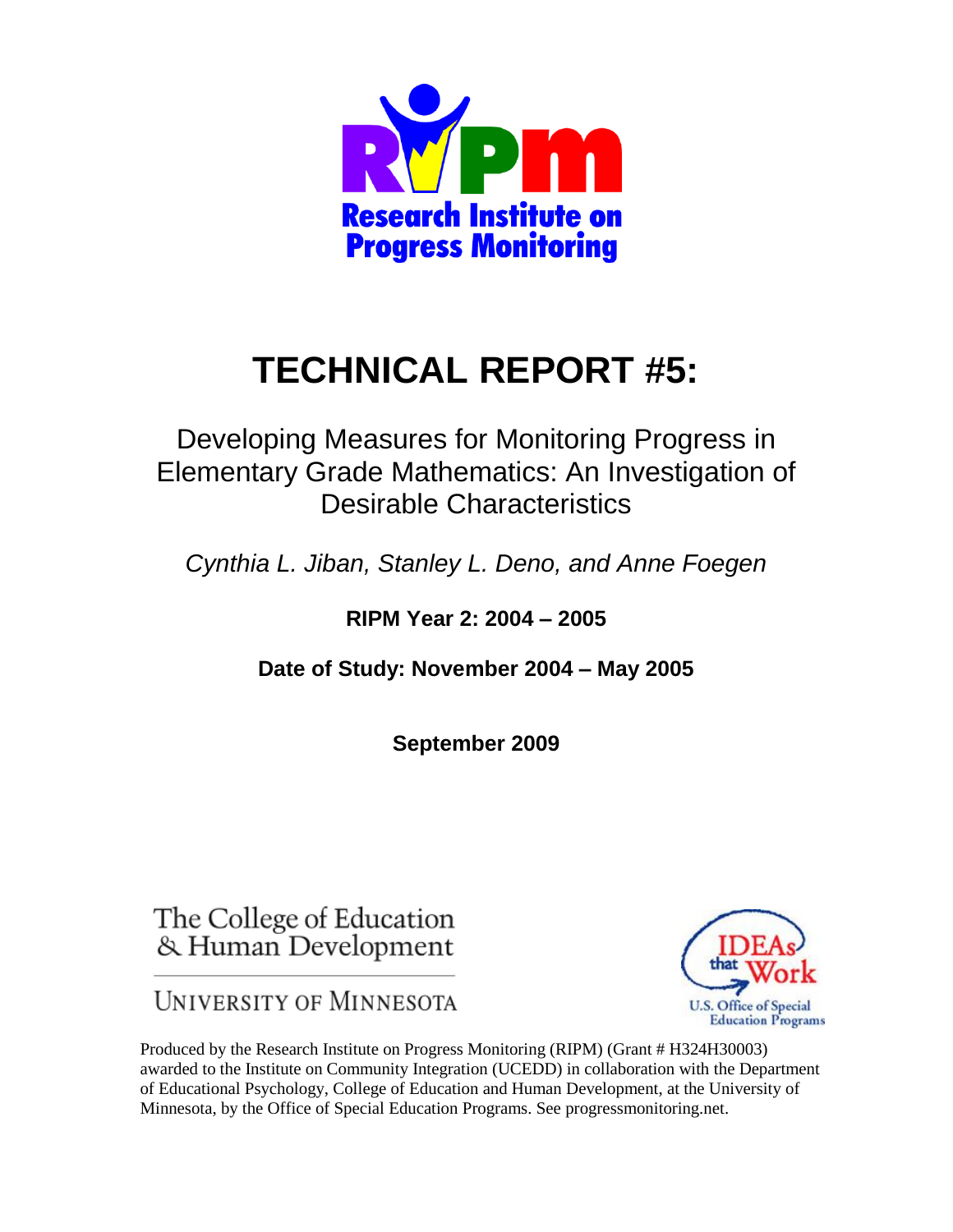Developing Measures for Monitoring Progress in Elementary Grade Mathematics: An Investigation of Desirable Characteristics

Previous research on curriculum-based measurement in mathematics has focused on assessing grade-level math skills and knowledge sampled from the yearly curriculum. Most measures have included only grade-level computation skills (e.g., Shinn & Marston, 1985; Skiba, Magnusson, Marston, & Erickson, 1986; Fuchs, Hamlett, & Fuchs, 1990; Fuchs, Fuchs, Hamlett, Walz, & Germann, 1993; Thurber, Shinn, & Smolkowski, 2002; Hintze, Christ, & Keller, 2002; Evans-Hampton, Skinner, Henington, Sims, & McDaniel, 2002). A small number of measures have included grade-level concepts and applications (Helwig & Tindal, 2002; Helwig, Anderson, & Tindal, 2002; Fuchs, Hamlett, & Fuchs, 1994).

An alternate vein of progress monitoring measures for math has emerged, this not based upon systematic sampling of a grade level curriculum in math but instead on an effort to find a successful indicator of a generalized mathematics proficiency. Such "general outcome measures" have been investigated for younger students (preschool through first grade) based on tasks requiring basic "numeracy" (Chard, Clarke, Baker, Otterstedt, Braun, & Katz, 2004; Clarke & Shinn, 2004; VanDerHeyden, Broussard, Fabre, Stanley, LeGendre, & Creppell, 2004; VanDerHeyden, Witt, & Naquin, 2003; VanDerHeyden, Witt, Naquin, & Noell, 2001). With middle school students, general outcome measures involving estimation have been examined as well (Foegen, 2000; Foegen & Deno, 2001). With few exceptions (Espin, Deno, Maruyama, & Cohen, 1989; Thurber, Shinn, & Smolkowski, 2002), a general outcome measurement approach has not been applied at the elementary school level.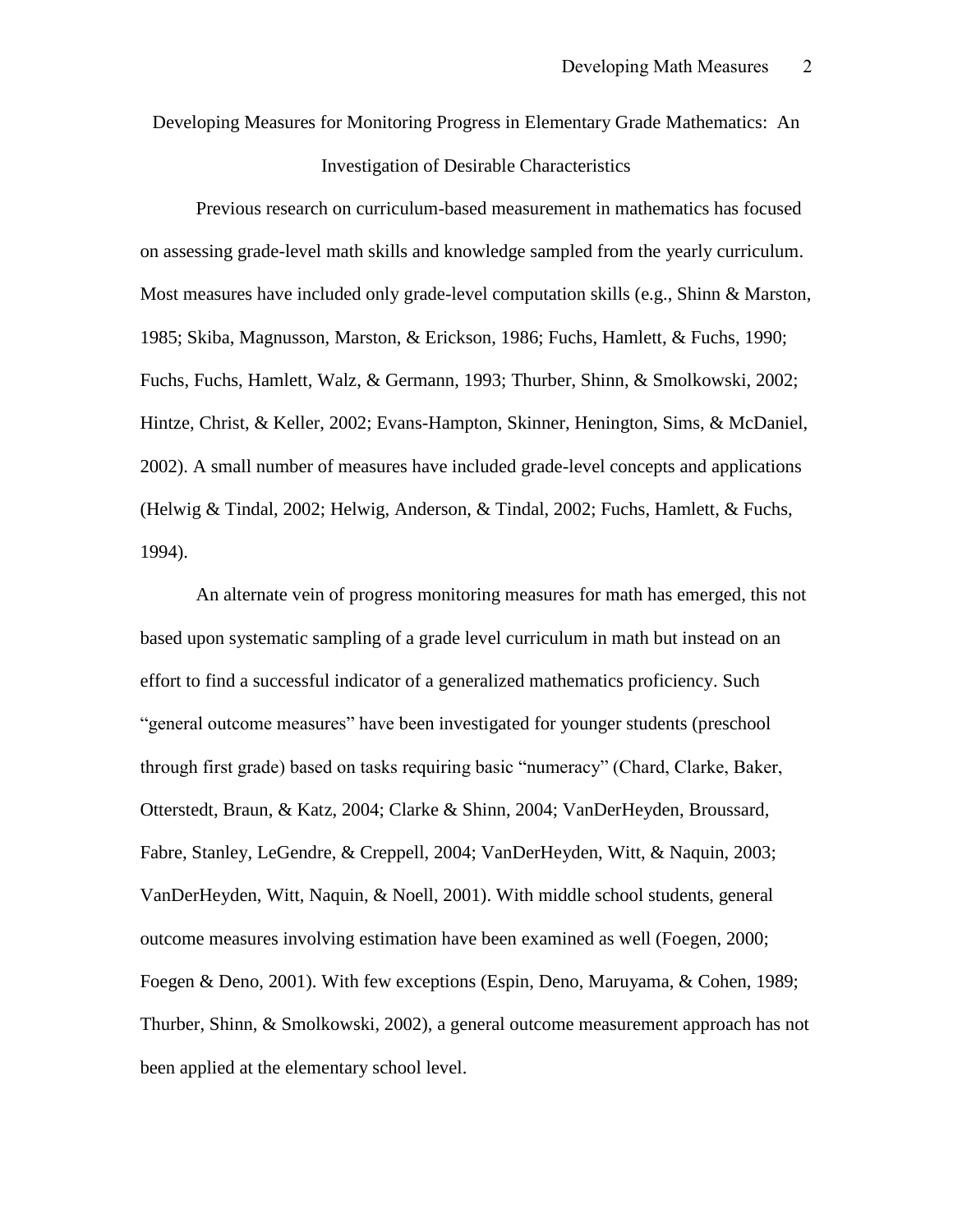Given current standards and principles in mathematics education, criticism of an approach to measuring math proficiency via computational skill alone may be fitting. The National Council of Teachers of Mathematics (2000) emphasizes the importance in contemporary mathematical applications of problem solving, conceptual understandings, and computational fluency emphasizing mental math skills. The field of math education has increasingly focused on "number sense." Number sense, which Greeno (1991) defines as a "general condition of knowing in the domain of numbers and quantities," includes "flexible mental computation, numerical estimation, and quantitative judgement" (p. 170). It is possible that some students may develop strong computational skills without developing strength in number sense (Reys & Yang, 1998), but number sense is often understood as highly important to success in mathematical development, including computation. Gersten and Chard (1999) offer number sense as the "phonemic awareness" for mathematics, arguing that students who lack a strong base of flexible mental sense about numbers and quantities are those who may struggle more in mathematics.

Mental computation and computational fluency involve knowledge of basic facts and procedures, but the use of that knowledge today is understood to be different from that of the past, where figuring computation problems on paper was more relevant to real life mathematics (Woodward & Montague, 2002). Today, basic facts knowledge is used more in "mental computation and estimation" (p. 94). Fluency or automaticity with basic computational skills may support one"s ability to succeed at higher level tasks such as problem-solving (Gagne, 1983; Hasselbring, Goin, & Bransford, 1988). Renewed engagement with this perspective within math reform efforts is evidenced by a recent (February 2003) special issue of NCTM"s journal *Teaching Children Mathematics*, that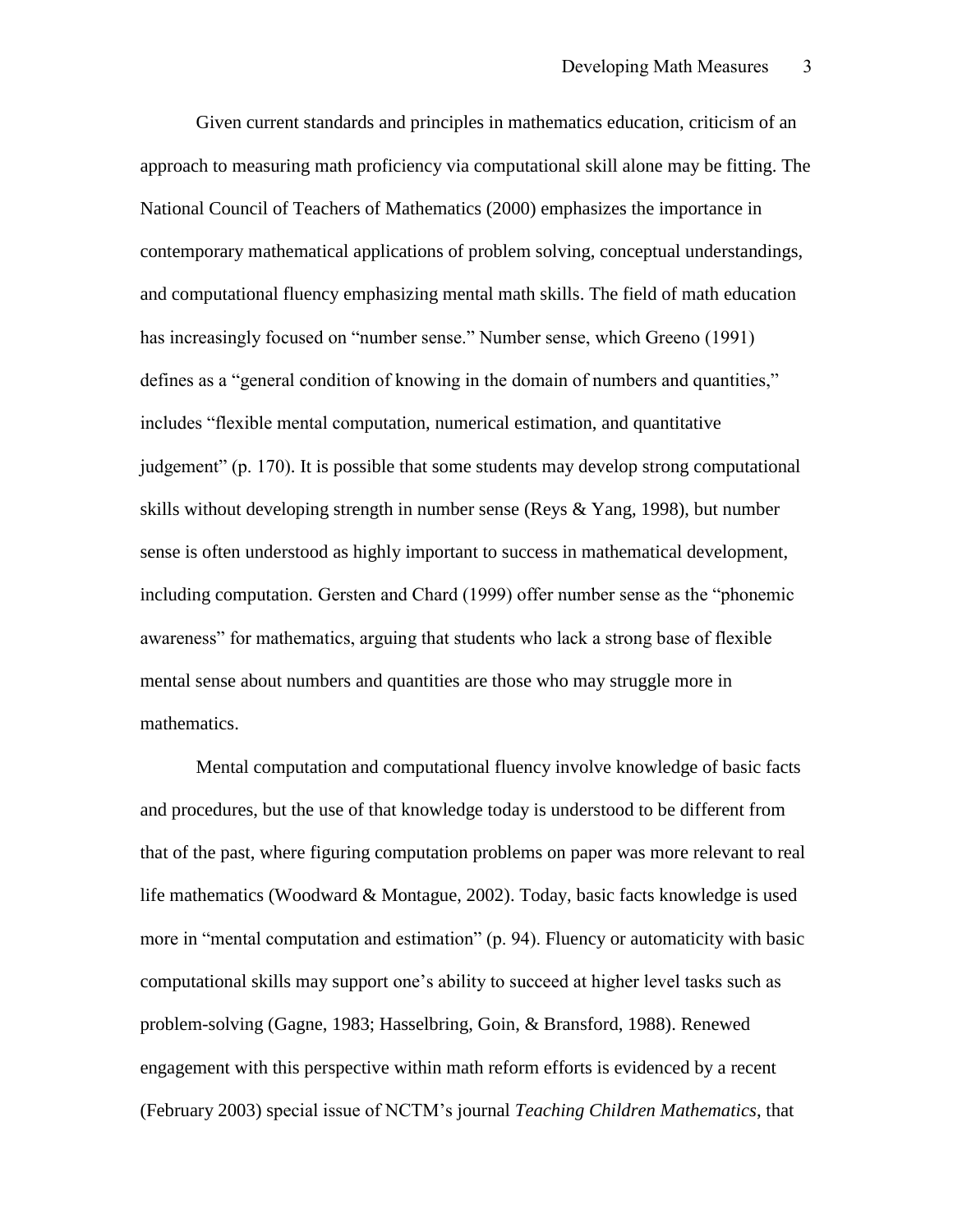focus on teaching for computational fluency. It is not clear that sampling a student"s grade-level computational curriculum is meant as a gauge of fluency; instead, the sampled items will necessarily involve types of computation taught later in the year, on which we would not expect students to demonstrate any degree of fluency before they are taught.

Although curriculum-based measures designed to sample concepts and applications may be more reflective of current understandings of mathematics proficiency, two important limitations to these curriculum-sampled measures exist. First, the practice of sampling each grade level curriculum does not lend itself to development of a measure appropriate for gauging cross-grade growth; instead, the measure that students are given in second grade, for example, will differ from that given in third grade. Because the measure and metric change, teachers and administrators cannot examine progress across, for example, all primary grades for a single student.

A second limitation, which applies most particularly to curriculum sampling of concepts and application, is that the duration of a sample is long relative to other curriculum-based measures. In the Fuchs, Hamlett, and Fuchs (1994) measures, for example, a single administration is eight minutes at second grade and seven at fifth grade. This length may limit the frequency with which they are administered.

#### *Purpose of Study*

The purpose of this study was to investigate the technical adequacy and utility of seven potential general outcome measures in mathematics. Specifically, we investigate the reliability, validity, sensitivity to growth within and across years, efficiency of administration time and ease of scoring. To gauge reliability of each measure, alternateform and test-retest reliability of scores on single forms and of aggregated scores on two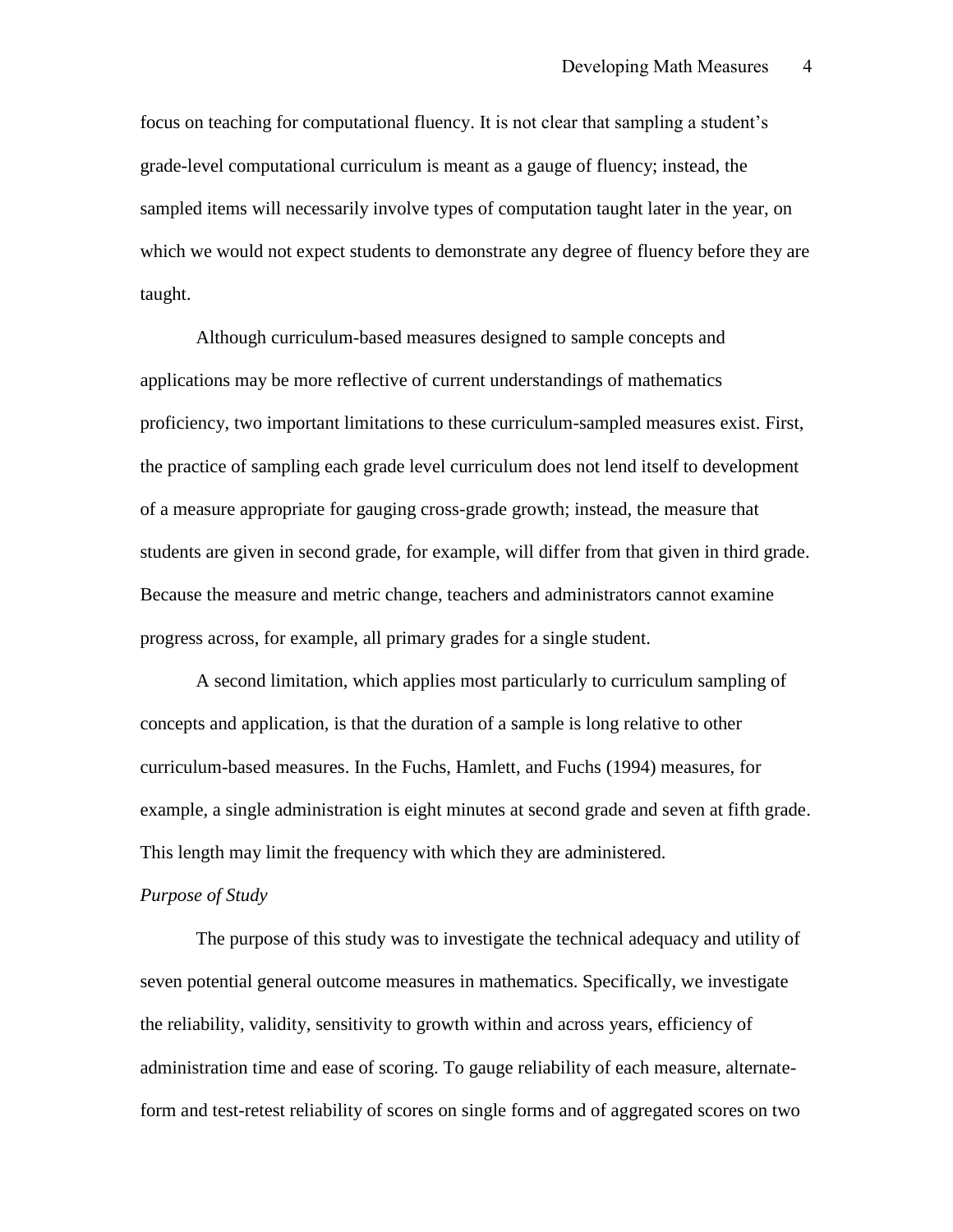and three forms was investigated. To gauge validity, the relation between the fall and spring CBM measures and district and state test scores and teacher ratings was investigated. To gauge sensitivity to growth, mean differences from fall to spring within each grade were examined and change in mean scores across grades were examined. Finally, time of administration was compared across measures, and interscorer reliability was investigated.

#### Method

#### *Participants*

This study took place in one elementary school and one middle school in an urban Midwestern district. Five classrooms from Grade 2, four classrooms from Grade 4, and five classrooms from Grade 6 participated in the study. Only scores from those offering consent were included in the study, making the sample size at each grade level as follows: Grade 2, *n* = 113; Grade 4, *n* = 96; and Grade 6, *n* = 89.

Demographics for the Grade 2 and 4 sample are given and compared to those for the whole school below:

|                                          | Grades $2 & 4$ | <b>Schoolwide</b> |
|------------------------------------------|----------------|-------------------|
|                                          | <b>Sample</b>  |                   |
| <b>Special education services</b>        | 11%            | 8%                |
| <b>English Language Learner services</b> | 7%             | 9%                |
| Free / reduced price lunch eligibility   | 18%            | 20%               |
|                                          |                |                   |
| <b>Native American</b>                   | 1%             | 1%                |
| <b>African American</b>                  | 17%            | 18%               |
| <b>Asian</b>                             | 10%            | 9%                |
| <b>Hispanic</b>                          | 5%             | 5%                |
| <b>White</b>                             | 67%            | 66%               |
|                                          |                |                   |
| <b>Female</b>                            | 51%            | റ                 |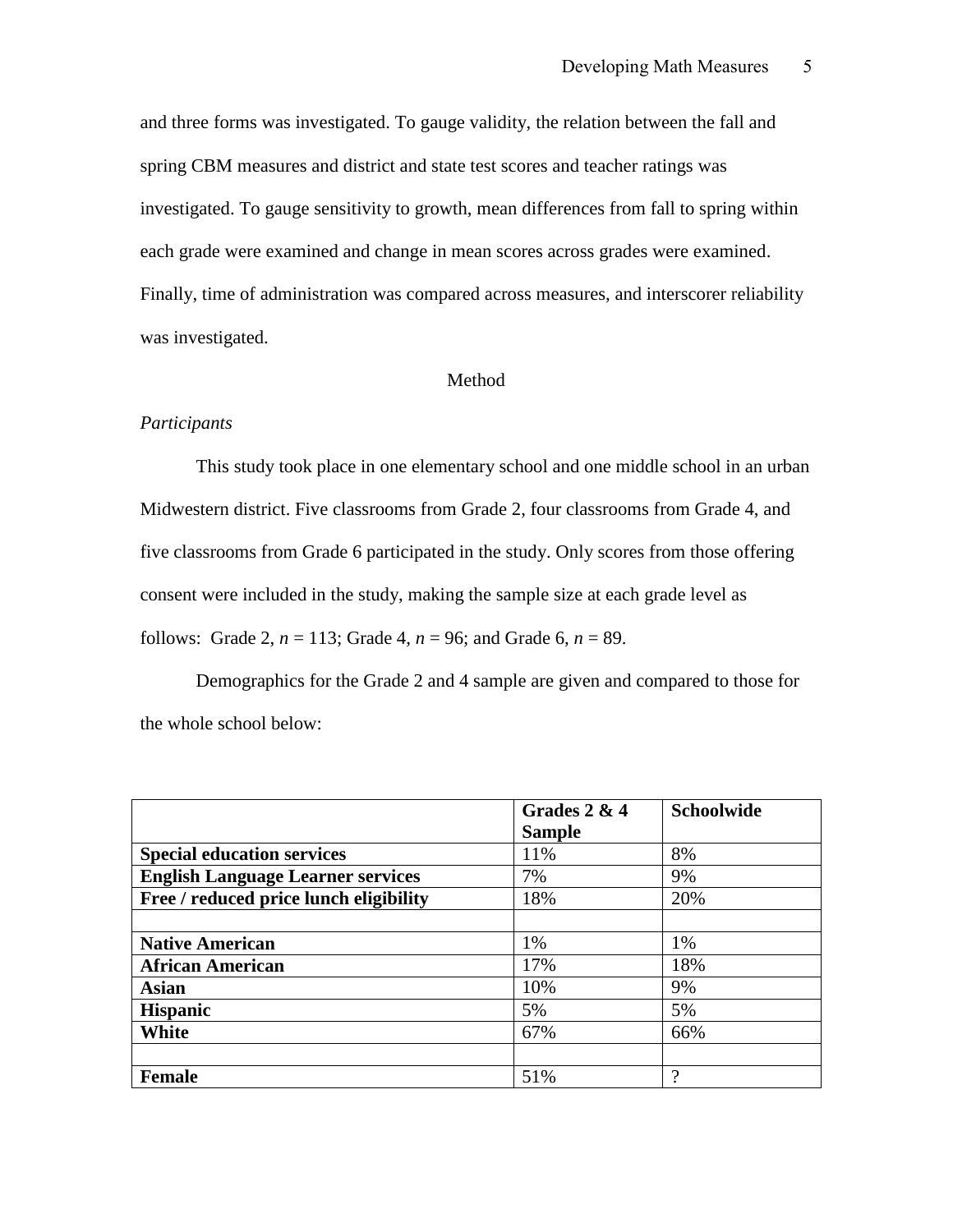Demographics for the Grade 6 sample are given and compared to those for the whole school below:

|                                          | <b>Grade 6 Sample</b> | Schoolwide |
|------------------------------------------|-----------------------|------------|
| <b>Special education services</b>        | 3%                    | 17%        |
| <b>English Language Learner services</b> | 8%                    | 11%        |
| Free / reduced price lunch eligibility   | 42%                   | 50%        |
|                                          |                       |            |
| <b>Native American</b>                   | 3%                    | 3%         |
| <b>African American</b>                  | 34%                   | 40%        |
| <b>Asian</b>                             | 3%                    | 5%         |
| <b>Hispanic</b>                          | 4%                    | 5%         |
| White                                    | 54%                   | 47%        |
|                                          |                       |            |
| <b>Female</b>                            | 60%                   | റ          |

## *CBM Measures*

Below we describe each of the CBM measures used in the study. A sample of each measure with administration instructions is provided in Appendix A.

*Basic Facts.* Problems on this measure included vertically formatted basic facts problems for all four computation operations. Only facts which can be generated by adding or multiplying numbers zero to nine were included;  $9 + 9 = ?$  and  $18 - 9 = ?$ , for example, are both within the field of items from which 20 problems each for addition, subtraction, multiplication, and division were drawn. Each form included 80 problems.

*Cloze Math.* Cloze items were drawn from the same field of basic math fact problems as described for the Basic Facts measure; however, these horizontally formatted problems left the blank for students to fill in at varying number locations within the math problems.  $9 + ? = 18$ ,  $? - 9 = 9$ , and  $18 \div 2 = ?$ , for example, are each within the field of problems from which 10 problems were randomly drawn for each operation. Order of problems was random; however, the location of the blank was rotated systematically so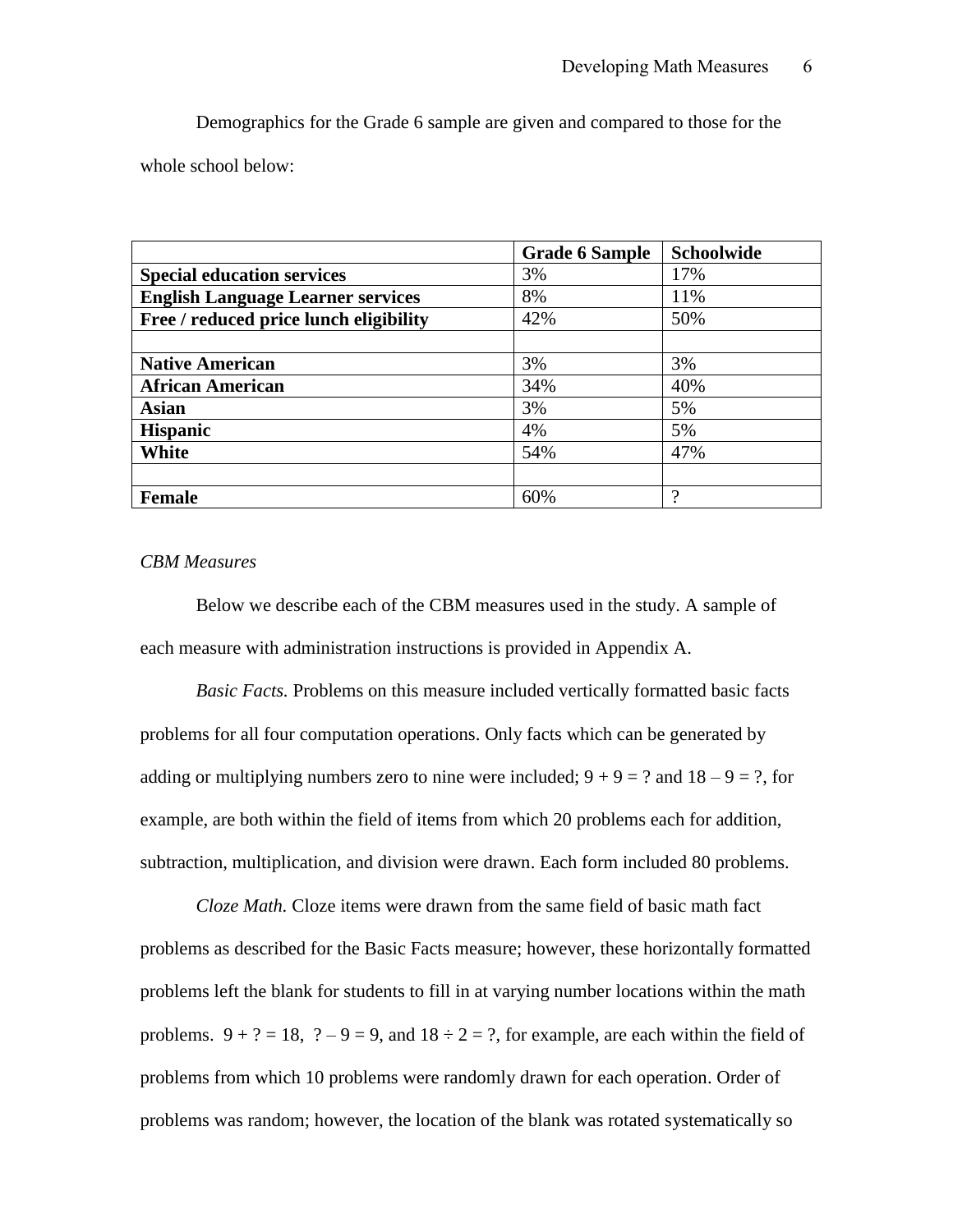that it did not occur in the same place for two consecutive problems. Each form included 40 problems.

*Missing Number in Pattern*. Each item on this measure represented a sequenced number pattern with three numbers present and the fourth missing for participants to fill in. Patterns were linear and increasing. They included multiples of numbers from one to ten (for example, "12, 18, 24, ?") and other numbers increasing by two or by ten (for example, "7, 9, 11, ?" and "32, 42, 52, ?"). Forty-four items were randomly selected from the field of all possible items for each form. The field of all possible sequenced number patterns is included in Appendix B.

*Mixed Numeracy.* Problems on this measure were sampled from Basic Facts, Cloze Math, and Missing Number items and compiled to form one new measure. Seventeen problems were randomly sampled from each type, with Cloze items sampled being limited to those with blanks in a location before the equal sign (those with blanks after the equal sign being essentially basic facts problems). Sampled items were placed randomly on the page, except that control was exerted to ensure that no more than two items of the same type appeared consecutively. Each form included 50 problems.

*Quantity Arrays.* Items on this measure were made up of dots arranged in arrays, with the task being for participants to write how many dots were present. Either one or two arrays were presented per item, with the total number of dots being up to 20. Each form included 42 items randomly selected from a field of all possible items.

*Complex Quantity Discrimination*. In this measure, two numeric expressions were arranged on either side of an empty box, and the direction was to fill the box with a greater than, less than, or equal sign as appropriate. Numeric expressions were either both single numbers, both simple operations, or one of each. A field of expression types was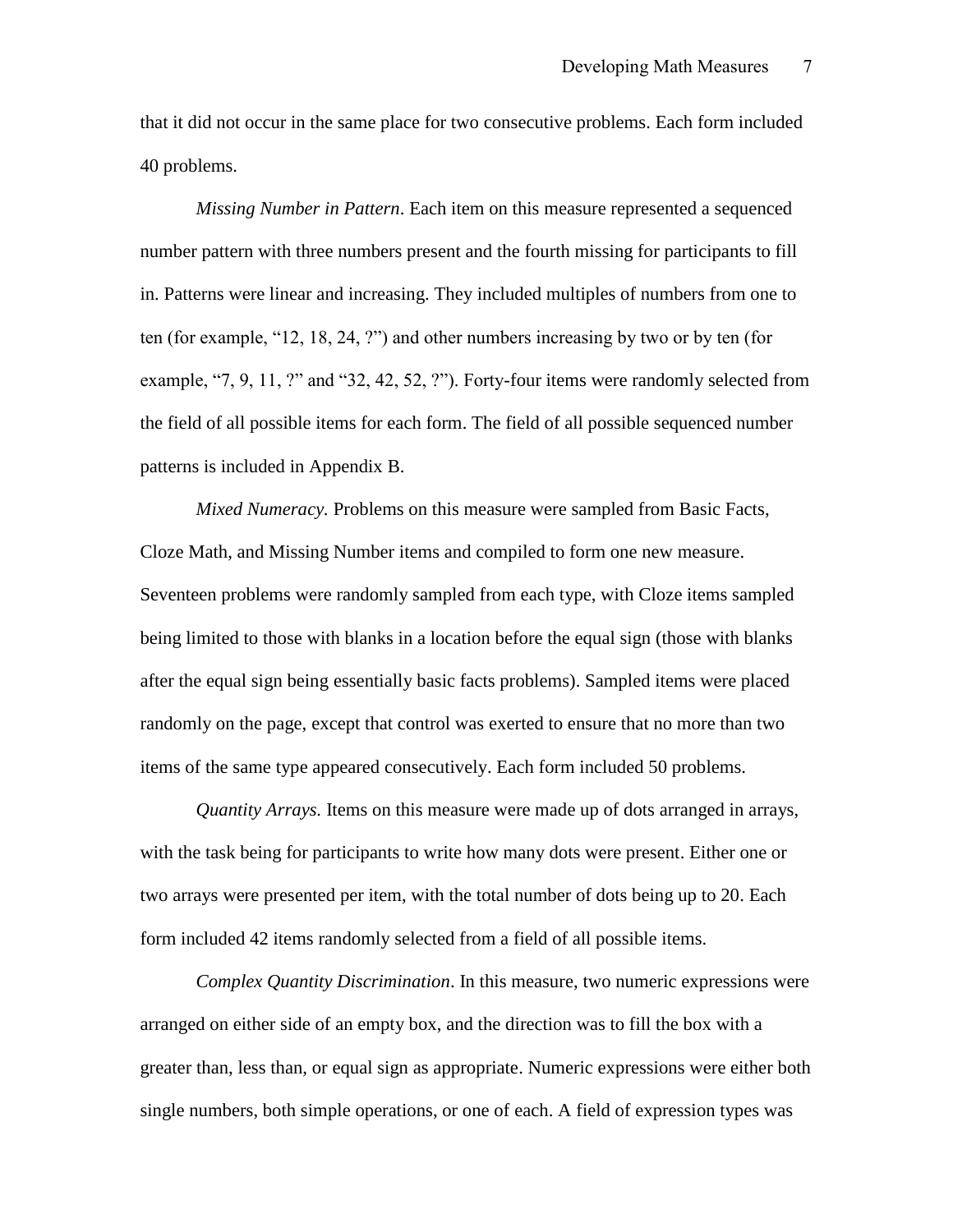generated for each operation (included in Appendix B), and stratified random sampling ensured that one third of items were single number to single number comparisons, one third were single number to simple operation comparisons, and the remaining third were comparisons between two like simple operations. For comparisons including operations, equal numbers of addition, subtraction, multiplication, and division types were represented. Each form included 40 comparison items.

*Easy Estimation*. This measure, a simplified version of an estimation task developed by Foegen and Deno (2001) for middle school students, included both strictly numeric and text-based problems. For each, the participants were instructed to select from three possible answers the choice representing a best estimate. Possible answers differed from each other by some factor of ten; choices might include, for example, "3, 30, or 300." Forty items were on each form.

#### *Criterion Measures*

Below we describe each of the criterion measures used in the study.

*Teacher ratings*. Given a list of their students and a one to seven point scale, teachers were asked to rate the overall math proficiency of their students relative to one another. Directions included a request that they use the full scale. The Teacher Rating of Students" Math Proficiency is included in Appendix C.

*Northwest Achievement Levels Test (NALT) in Mathematics.* All second through seventh graders who were considered capable of testing in the urban district where this study took place were administered an achievement-level version of the NALT Math, a multiple-choice achievement test. Problems included computation and number concepts (e.g. place value), geometry, and applications such as time and measurement.

#### *Procedure*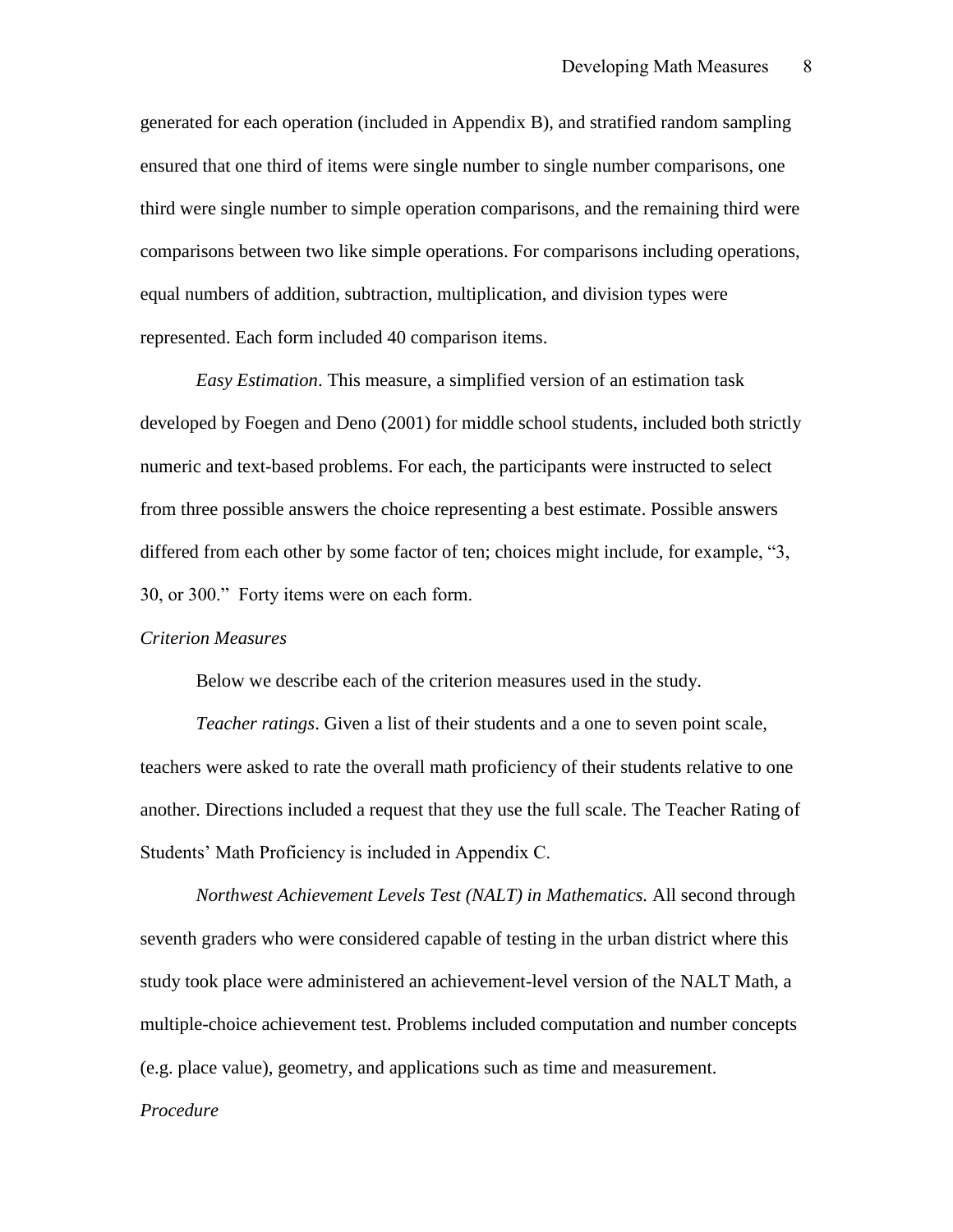*Progress monitoring measures.* All progress monitoring probes were group administered during math class by researchers to participants at all three grade levels. Administration occurred on two days each week for two consecutive weeks in late fall (November/December for second and fourth grades, early December for sixth grade) and one week in spring (mid April for second and fourth grades, mid May for sixth grade). On each of the days, three forms of three types of measure were administered.

In fall, one week test-retest reliability was gauged for each of the measures except for Mixed Numeracy, which was developed based on fall findings to replace Quantity Arrays. The second week, each measure was re-administered exactly one week after the first administration. In spring, all progress monitoring measures except Quantity Arrays were administered for one week only. (Quantity Arrays was found in fall to have limited validity compared to the criterion of teacher ratings, and was therefore dropped for spring data collection.)

Order of measure type was counterbalanced across classrooms. Order of forms for each measure was counterbalanced across participants, with each participant taking forms in the same order as week one for week two administrations.

Apart from Easy Estimation, for which two minutes were allocated for each probe, all other measures were administered for one minute per probe. For each type of measure, an examples and practice page was presented to the group before the three timed forms were administered. Directions and the examples / practice page for each measure are included in Appendix D.

*Criterion measures*. Teacher ratings of students" math proficiency were collected in fall and again in spring.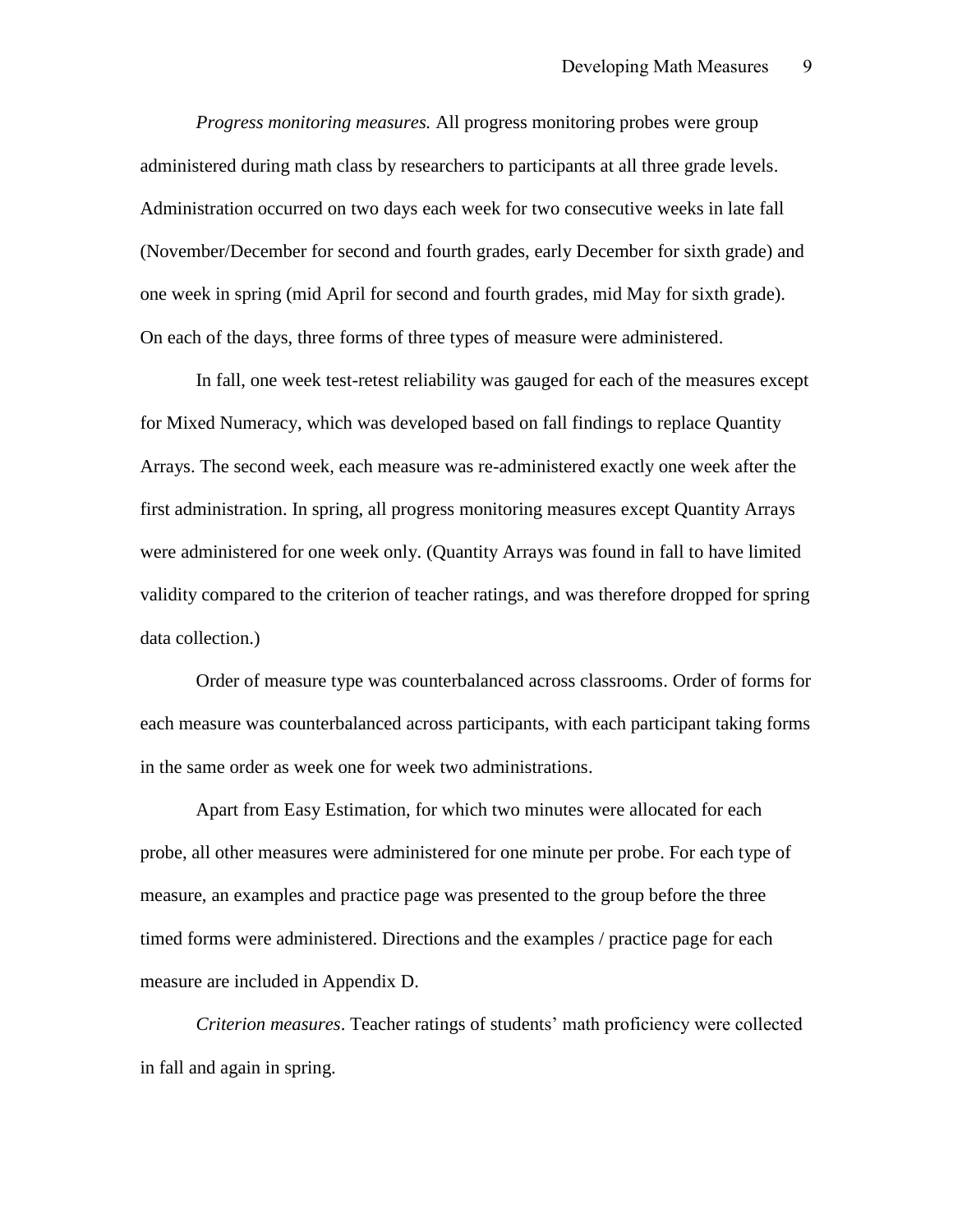The NALT was administered by school district personnel to all three grades in March. The MCA-4 was administered by the district in April; MCA-6 was administered by the district to sixth graders in May.

## Results

#### *Descriptive statistics*

Descriptive statistics for all progress monitoring measures administered at grades 2, 4, and 6 are presented in Tables 1 through 7. Included are means, standard deviations, and sample sizes for number correct on each of three forms, average number correct on three forms, median correct on three forms, and average number incorrect on three forms. Administrations of three forms in each of Week 1 and Week 2 in fall and one week in spring are shown. Quantity Arrays was administered only in the two weeks in fall; Mixed Numeracy was administered only in spring.

#### *Reliability*

*Alternate form.* Alternate form reliability at each grade for each of the three separate weeks of administration is shown in Table 8, computed as Pearson"s productmoment correlations. Sample sizes represent only participants for whom scores on all three forms were obtained. Note that findings for Quantity Arrays and Mixed Numeracy are limited to weeks administered.

*Test-retest.* One week test-retest reliability coefficients for each grade on each measure are presented in Table 9. Reliability coefficients for single form scores, average of scores on two forms, and average and median of scores on all three forms are included. Sample sizes represent only participants for whom scores on all three forms were obtained. Note that Mixed Numeracy is excluded because it was not administered until the single week in spring, and not retested.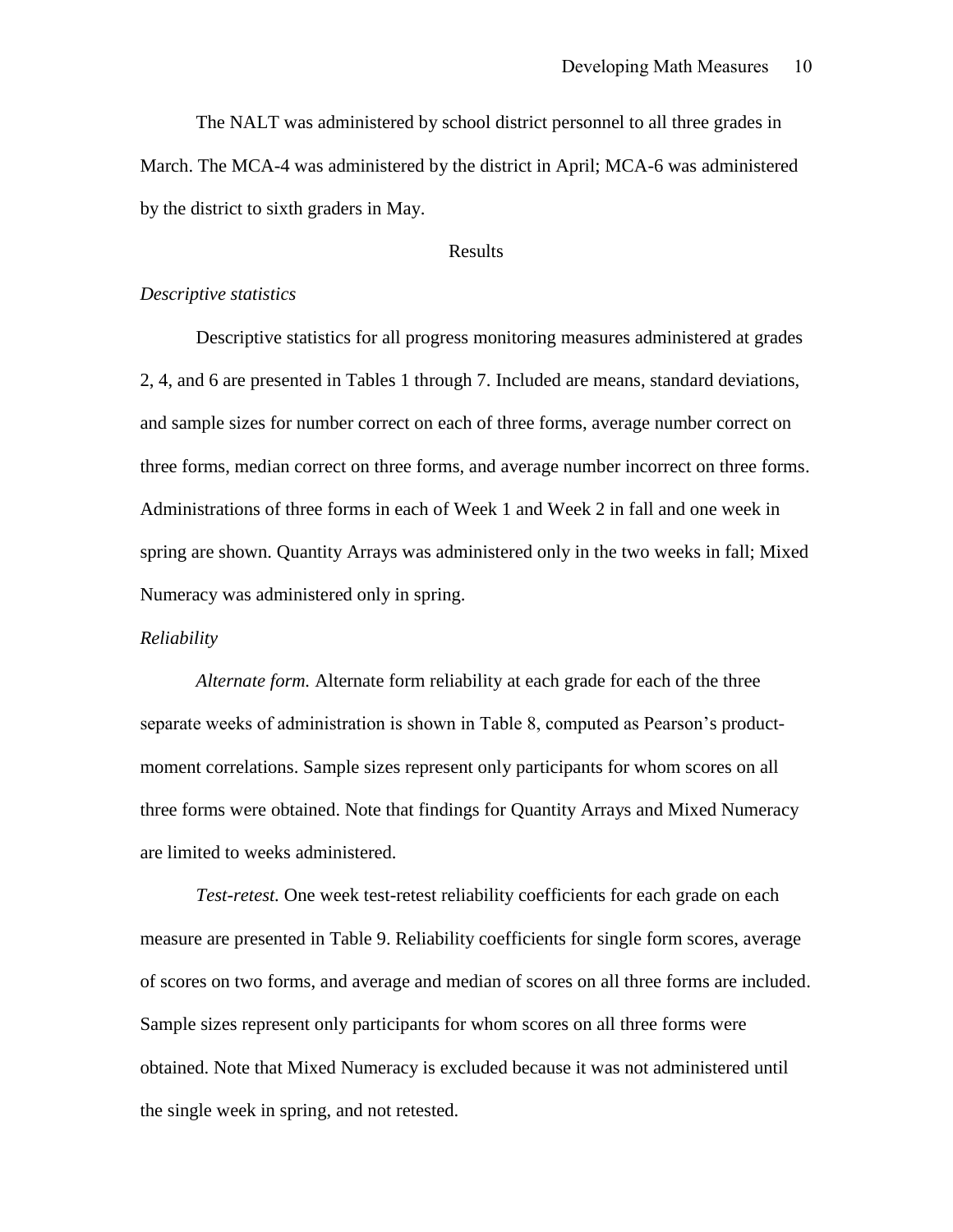## *Criterion validity*

*Achievement tests.* Predictive and concurrent validity of the progress monitoring measures to the criteria of spring NALT and MCA tests are shown in Tables 10 and 11. Progress monitoring measure scores used in analysis are averages of number correct on each of three forms. Fall scores in Table 10 are taken from Week 1 and correlated to spring NALT and MCA scores to demonstrate predictive validity; spring scores in Table 11 are correlated to spring NALT and MCA scores to demonstrate concurrent validity. Note that predictive validity findings exclude Mixed Numeracy, not administered in fall, and that concurrent validity findings exclude Quantity Arrays, not administered in spring.

*Teacher Ratings.* Concurrent validity of progress measures to teacher ratings of mathematics proficiency is shown in Tables 12 and 13. Fall progress measures, which exclude Mixed Numeracy, are correlated to fall teacher ratings in Table 12. The progress measure scores used in analysis are average number correct on each of three forms administered in Week 1. Spring progress measures, which exclude Quantity Arrays, are correlated to spring teacher ratings in Table 13. Progress measure scores used are again an average number correct on each of three forms. Note that the results should be carefully interpreted at each grade level: At Grade 2, teachers rated a homeroom class of heterogeneous math proficiency. At Grade 4, teachers rated a math classroom grouped at one ability level. At Grade 6, students in five math classrooms (including classes at two levels) were combined and rated, by the teacher who taught all five classes, relative to the full group of students.

*Growth*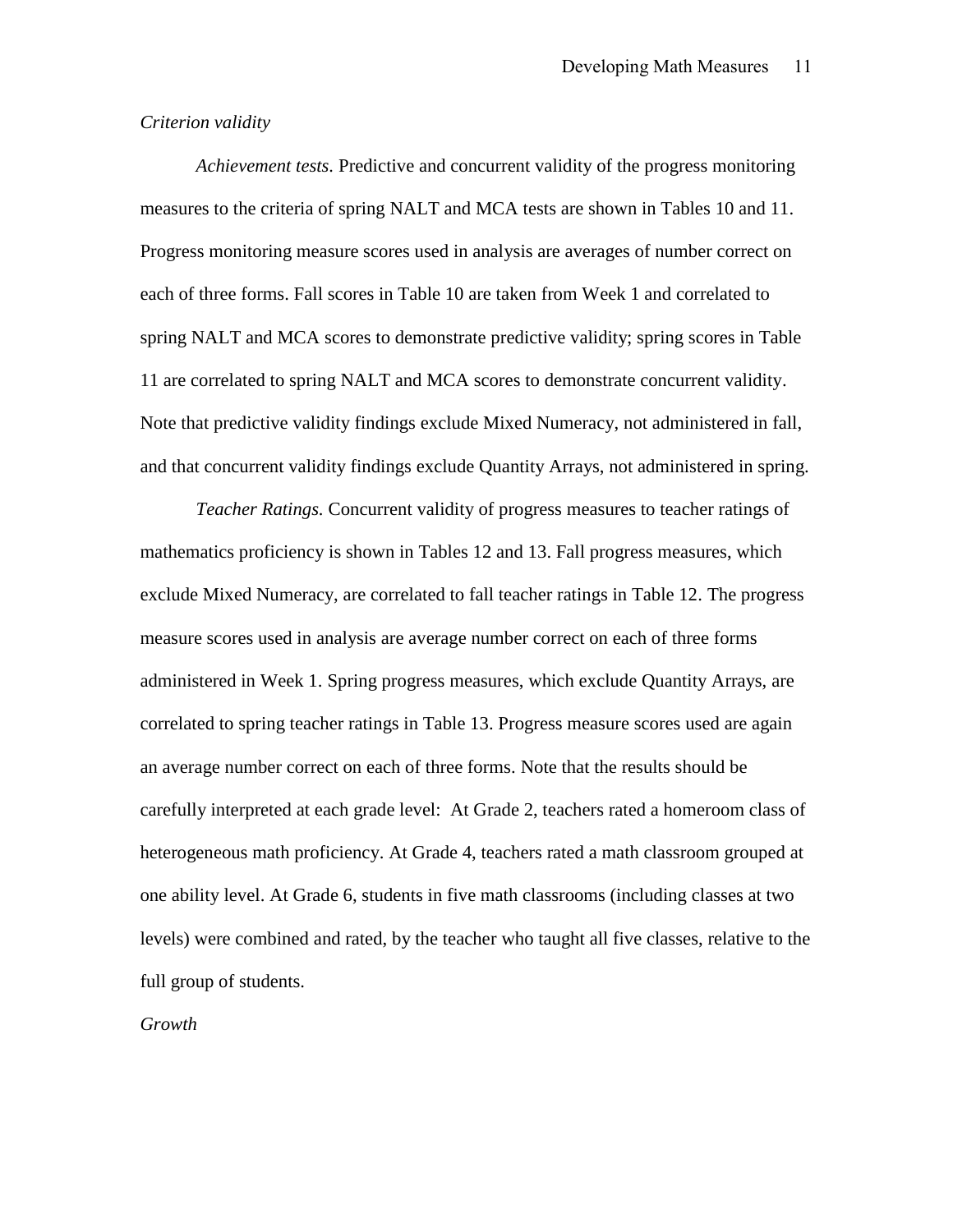*Across-grade growth.* Because measures were constant across grade levels in the study, across-grade growth can be gauged by examining differences in means by grade in Tables 1 through 7.

*Within-grade growth.* Growth within the school year can be gauged for each measure by comparing fall and spring mean scores depicted in Tables  $1 - 3$ , 6, and 7. Note that sixteen weeks of school occurred between the fall (week 1) and the spring administrations for students in second and fourth grades; nineteen weeks of school occurred between administrations for sixth grade students. Growth within each grade was analyzed by taking differences between mean scores from Week 1 in fall to mean scores in spring and standardizing these mean differences to obtain effect sizes. Effect sizes for captured growth on each measure are presented in Table 14.

## *Time*

Administration time for each measure, as discussed in the Method section above, is presented for direct comparison in Table 15.

#### *Scoring*

Interscorer reliability (point by point, percentage agreements by item) was calculated for each measure on 5% of forms. These results are shown in Table 16.

## Discussion

While the measures investigated in this study were selected as candidates for durability across elementary grades, some measures proved to work better across grades 2 through 6 than others. While Complex Quantity Discrimination (CQD) appears to be a measure with sound technical merits for students in intermediate grades, for instance, at second grade the scores produced by CQD were neither sufficiently reliable nor significantly correlated to validity criteria. With attention both to durability across grades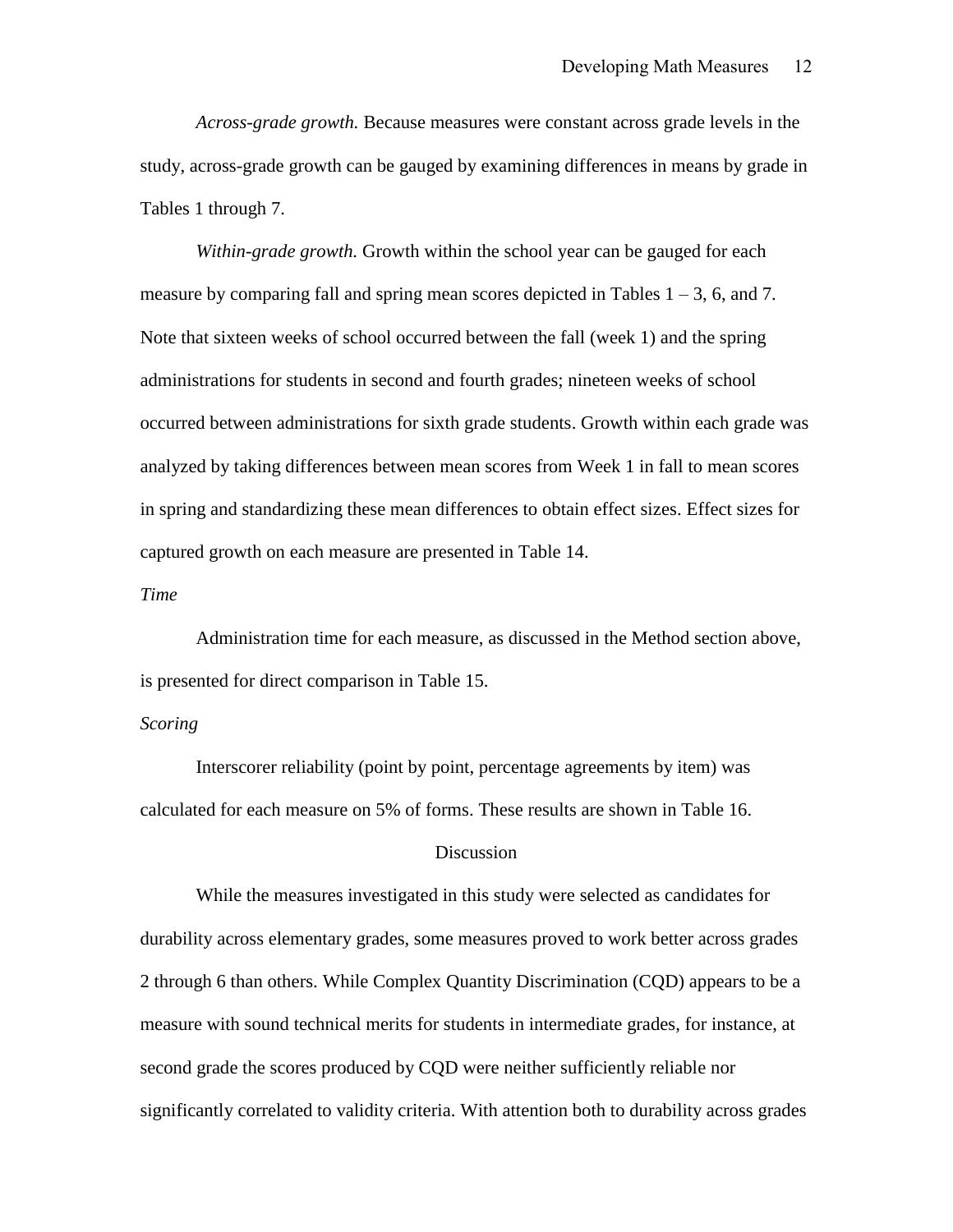and also to use at particular grade levels, then, we discuss the reliability, validity, and growth reflected by each measure"s scores.

#### *Reliability*

Reliability of scores on these measures was somewhat limited. For alternate-form reliability, all measures except Quantity Arrays  $(QA)$  produced coefficients above  $r = .62$ for all weeks of administration. Missing Number (MN) was strongest at Grade 2; Cloze Math (CM) and Easy Estimation (EE) were strongest at Grade 4; and CM, MN, Mixed Numeracy (MX) and EE were all strong at Grade 6. One week test-retest reliability was improved by aggregation of scores from two or three forms; only after such aggregation were two measures at or above *r* = .78 for all grades, these measures being Basic Facts (BF) and MN. CM showed strong test-retest reliability at Grades 4 and 6, as well. It should be noted, however, that where individual decision-making might dictate a minimum reliability coefficient of  $r = .90$ , only at Grade 6 did measures prove adequate: BF, CM, and MN are all sufficiently reliable only after aggregation of scores from three forms. A possible contributor to the instability of scores on the developing measures investigated here may be the short administration time of just one minute per form (except EE, at 2 minutes).

#### *Validity*

Predictive and concurrent validity coefficients with the math achievement test as criterion were moderate or better across grades for three measures: MN, CM, and BF. In spring, when it was introduced, the MX measure also produced at least low moderate validity across grades. Other measures offered low moderate or moderate correlations at individual grade levels; CQD showed more promise as students were older, with low moderate correlations at Grade 4 and high moderate correlations at Grade 6. When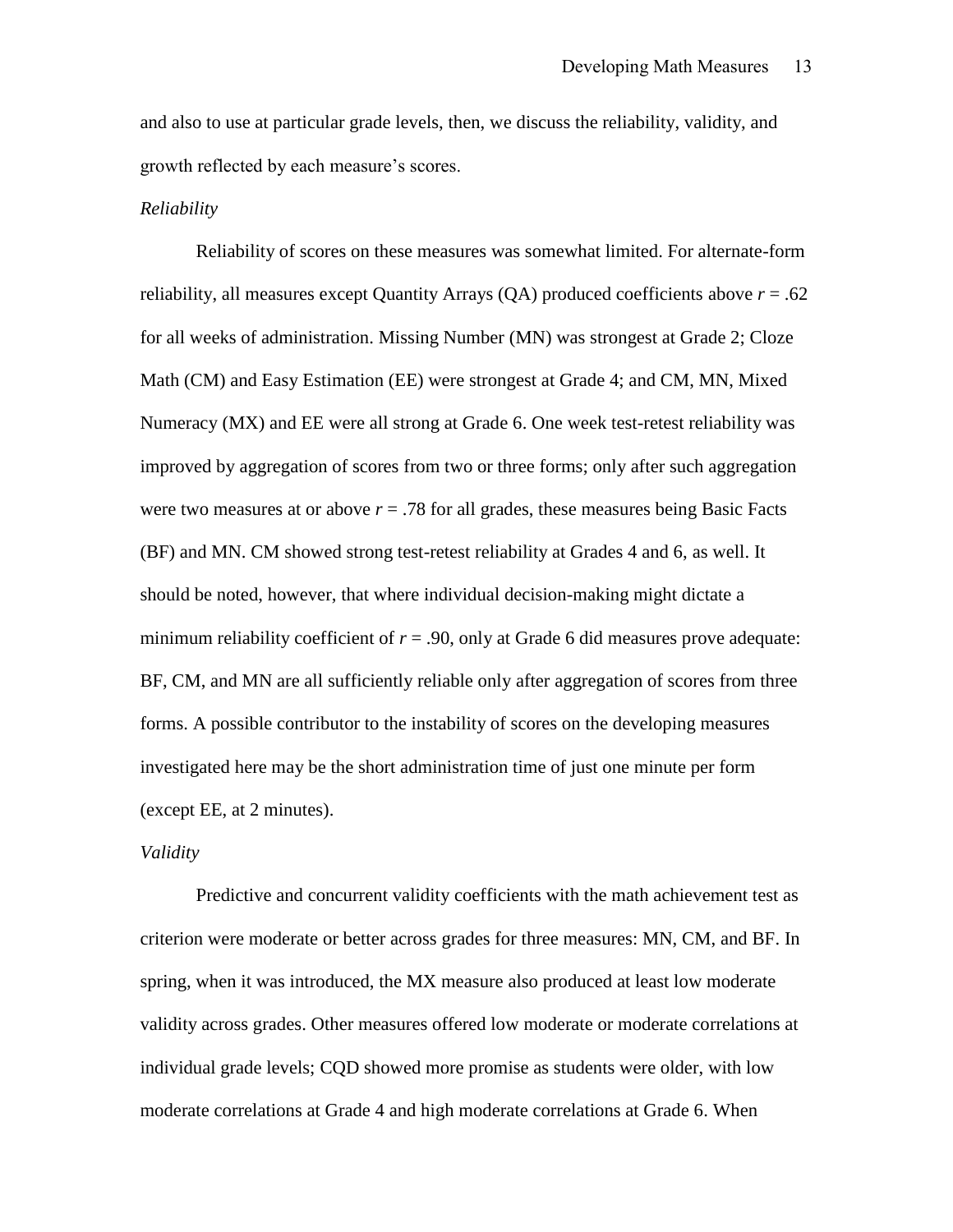teacher ratings were the criterion, BF and CM were strongest across grades and MN and MX followed closely. Ratings at fourth grade generally correlated quite poorly to any of the measures: the highest correlations at Grade 4 are for CM, which had an average correlation to teacher ratings of  $r = .37$  in fall and  $r = .26$  in spring. These ratings were done within ability-grouped math classes, possibly making comparisons between students' math proficiency more challenging for teachers because students' proficiency was less variable. At sixth grade, however, all measures except QA produced at least moderate correlations to teacher ratings, with CQD again a high moderate correlation. *Growth*

Across-grade growth appears to be gauged well by each of these measures, given the increase in means across grade levels sampled. For no measure was there a significant floor or ceiling effect preventing observable growth across these grades.

Within-grade growth was reflected differentially by the various measures. We note by examining the change in mean scores from late fall to early spring that students do not increase the number of items they answer correctly by much on CM or MN across the sixteen or nineteen weeks of this study, making the one minute sample appear to have low utility for monitoring progress. When growth across these weeks was standardized, CM apparently fails to capture growth commensurate with that reflected on the other measures for all grade levels, and EE fails to capture as much growth at Grade 6. The most growth is reflected by CQD; however, this presents an issue for further investigation since the validity of CM appears to be strong across grades while CQD is not sufficiently valid at Grade 2 and has weaker validity at Grade 4. Growth on a measure which is not valid is not growth of interest for monitoring progress in mathematics. Of the measures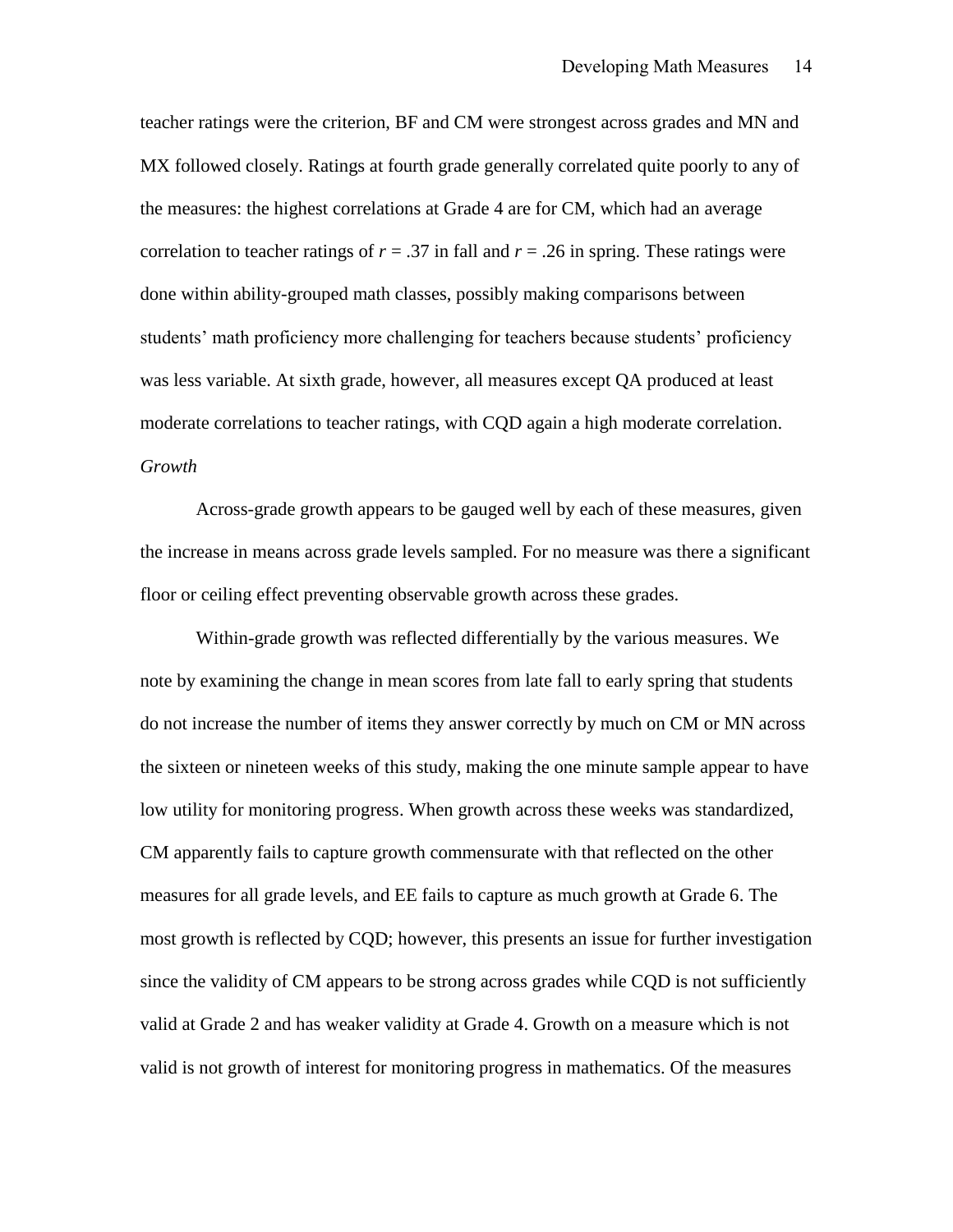valid across grades, the two which reflect growth competitively are MN and BF, with MN reflecting more growth.

## *Efficiency*

Efficiency of administration and scoring for all measures investigated was strong, with all measures taking one or two minutes per form to administer and all exhibiting strong interscorer reliability.

## *Conclusions*

Overall, the utility of MN, BF, and CM for all grades is indicated, although for progress monitoring CM appears from this study to have questionable use as a progress monitoring measure given the lower amount of growth it captured. Because scores on the CM measure are reliable and valid, however, further investigation into issues around growth is warranted. For MN, as well, slope of weekly growth appears to be low enough from scores on a one minute sample that further study, including changes in administration time, may be warranted. At sixth grade, CQD provides sufficient reliability, moderately strong validity, and strong reflection of growth, indicating utility as a progress measure at this grade level.

An important note applicable to all of the developing measures investigated is that the technical adequacy of these measures falls short of that found in other sample populations for some existing measures of math progress, particularly the Monitoring Basic Skills Progress math measures (Fuchs, Hamlett, & Fuchs, 1990; Fuchs, Hamlett, & Fuchs, 1994). While advantages remain in administration efficiency and in utility for gauging across-grade growth, none of these measures in this study surpassed the technical soundness of the MBSP measures for within-grade growth.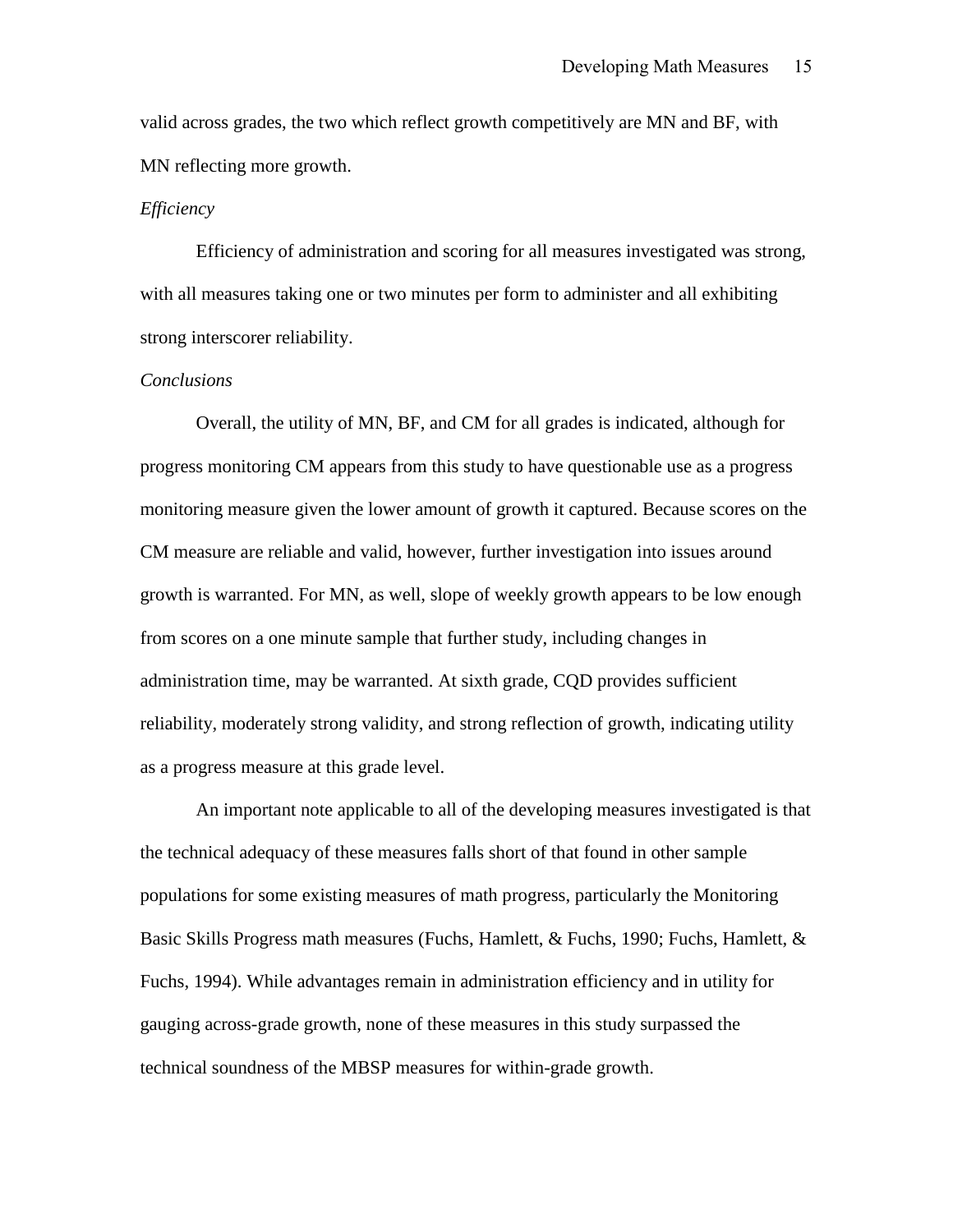#### References

- Chard, D., Clarke, B., Baker, S., Otterstedt, J., Braun, D., Katz, R. (2005). Using measures of number sense to screen for difficulties in mathematics: Preliminary findings. *Assessment for Effective Intervention, 30(2)*, 3-14**.**
- Clarke, B., & Shinn, M. R. (2004). A preliminary investigation into the identification and development of early mathematics curriculum-based measurement. *School Psychology Review, 33*(2), 234-248.

Espin, C. A., Deno, S. L., & Maruyama, G., & Cohen, C. (1989, April). *The Basic Academic Skills Sample (BASS): An instrument for the screening and identification of children at risk for failure in regular education classrooms*. Paper presented at annual meeting of American Educational Research Association, San Francisco.

- Evans-Hampton, T. N., Skinner, C. H., Henington, C., Sims, S., & McDaniel, C. E. (2002). An investigation of situational bias: Conspicuous and covert timing during curriculum-based measurement of mathematics across African American and Caucasian students. *School Psychology Review, 31(4)*, 529-539.
- Foegen, A. (2000). Technical adequacy of general outcome measures for middle school mathematics. *Diagnostique, 25*(3), 175-203.
- Foegen, A., & Deno, S. L. (2001). Identifying growth indicators for low-achieving students in middle school mathematics. *Journal of Special Education, 35*(1), 4-16.
- Fuchs, L. S., Fuchs, D., Hamlett, C. L., & Stecker, P. M. (1991). Effects of curruiculumbased measurement and consultation on teacher planning and student achievement in mathematics operations. *American Educational Research Journal, 28(3),* 617- 641.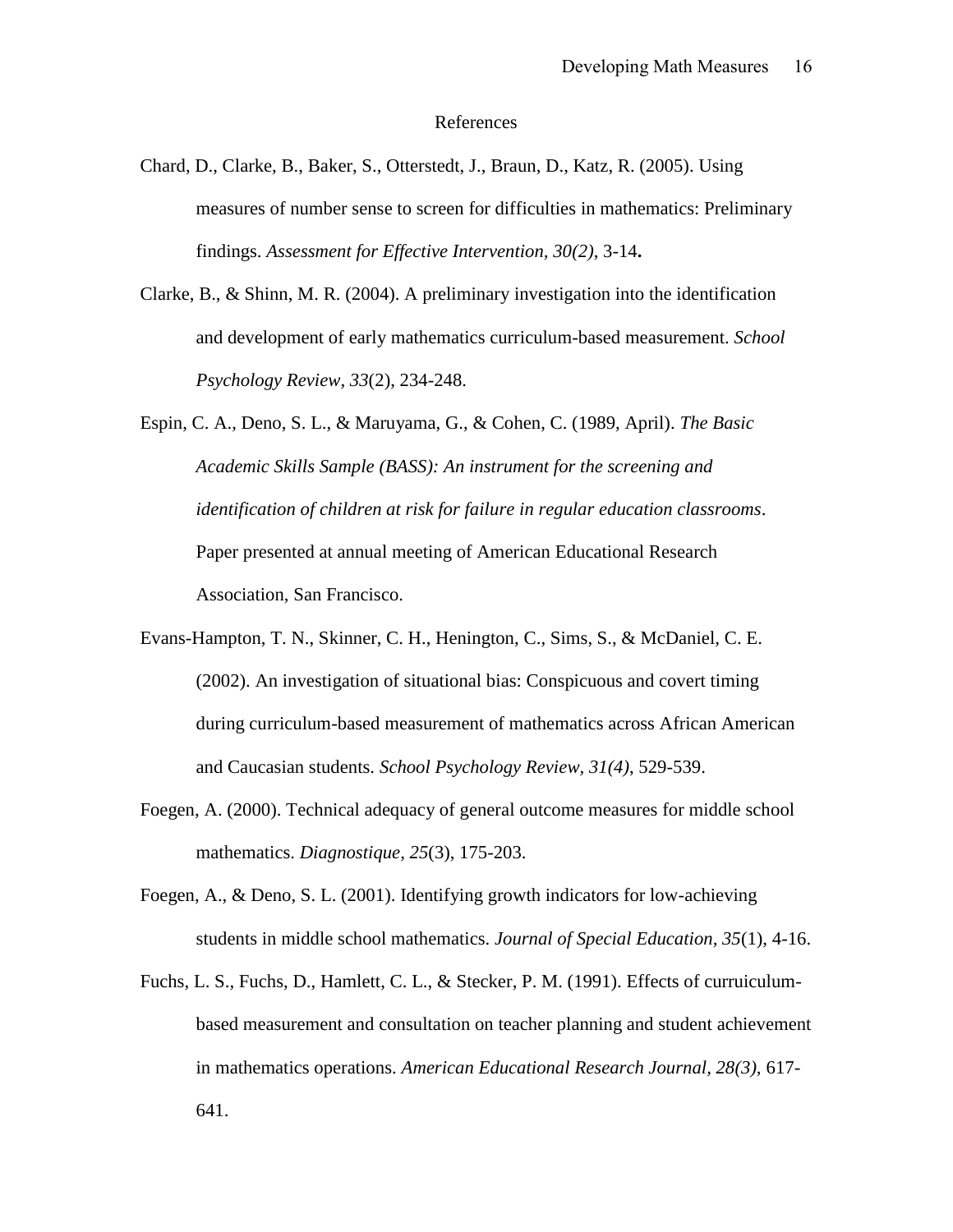- Fuchs, L. S., Fuchs, D., Hamlett, C. L., Thompson, A., Roberts, P. H., Kupek, P., & Stecker, P. M. (1994). Technical features of a mathematics concepts and applications curriculum-based measurement system. *Diagnostique, 19*(4), 23-49.
- Fuchs, L. S., Fuchs, D., Hamlett, C. L., Walz, L., & Germann, G. (1993). Formative evaluation of academic progress: How much growth can we expect? *School Psychology Review, 22*(1), 27-48.
- Fuchs, L. S., Hamlett, C. L., & Fuchs, D. (1994). *Monitoring basic skills progress: Basic math manual, concepts and applications.* Austin, TX: Pro-Ed.
- Fuchs, L. S., Hamlett, C. L., & Fuchs, D. (1990). *Monitoring basic skills progress: Basic math computation manual.* Austin, TX: Pro-Ed.
- Gagne, R.M. (1983). Some issues in the psychology of mathematics instruction. *Journal for Research in Mathematics Education, 14*, 7-18.
- Gersten, R., & Chard, D. (1999). Number sense: Rethinking arithmetic instruction for students with mathematical disabilities. *Journal of Special Education, 33*(1), 18- 28.
- Greeno, J.G. (1991). Number sense as situated knowing in a conceptual domain. *Journal for Research in Mathematics Education, 22*(3), 170-218.
- Hasselbring, T.S., Goin, L.I., & Bransford, J.D. (1988). Developing math automaticity in learning handicapped children: The role of computerized drill and practice. *Focus on Exceptional Children, 20*(6), 1-7.
- Hintze, J. M., Christ, T. J., & Keller, L. A. (2002). The generalizability of CBM surveylevel mathematics assessments: Just how many samples do we need? *School Psychology Review, 31*(4), 514-528.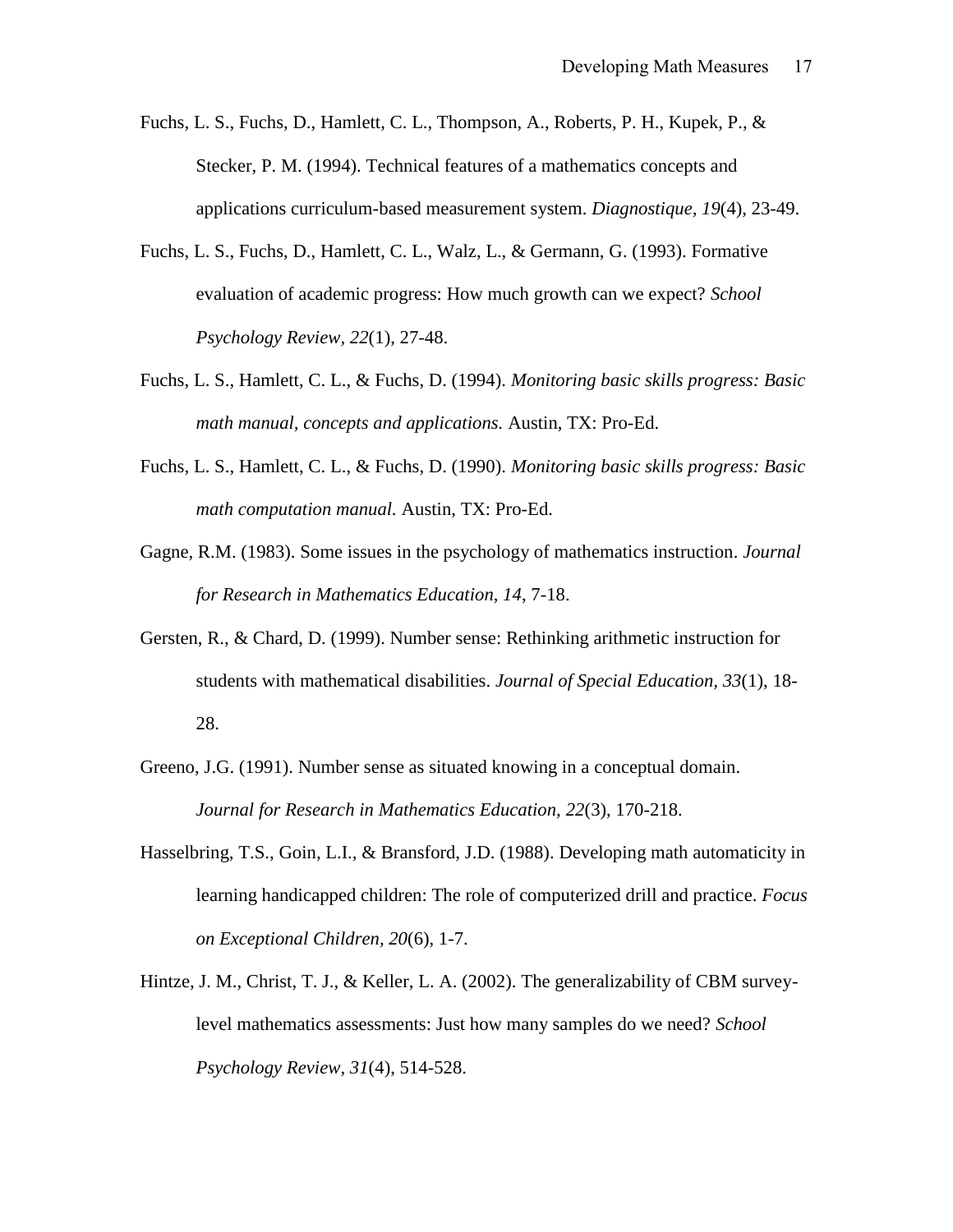- Reys, R.E., & Yang, D. (1998). Relationship between computational performance and number sense among sixth- and eighth-grade students in Taiwan. *Journal for*  Research in Mathematics Education, 29(2), 225-237.
- Shinn, M., & Marston, D. (1985). Differentiating mildly handicapped, low-achieving, and regular education students: A curriculum-based approach. *Remedial and Special Education, 6*(2), 31-38.
- Skiba, R., Magnusson, D., Marston, D., & Erickson, K. (1986). *The assessment of mathematics performance in special education: Achievement tests, proficiency tests, or formative evaluation?* Minneapolis: Special Services, Minneapolis Public Schools.
- VanDerHeyden, A. M., Broussard, C., Fabre, M., Stanley, J., LeGendre, J., & Creppell, R. (2004). Development and validation of curriculum-based measures of math performance for preschool children. *Journal of Early Intervention, 27*(1), 27-41.
- VanDerHeyden, A. M., Witt, J. C., & Naquin, G. (2003). Development and validation of a process for screening referrals to special education. *School Psychology Review, 32*(2), 204-227.
- VanDerHeyden, A. M., Witt, J. C., Naquin, G., & Noell, G. (2001). The reliability and validity of curriculum-based measurement readiness probes for kindergarten students. *School Psychology Review, 30*(3), 363-382.
- Woodward, J., & Montague, M. (2002). Meeting the challenge of mathematics reform for students with LD. *Journal of Special Education, 36*(2), 89-101.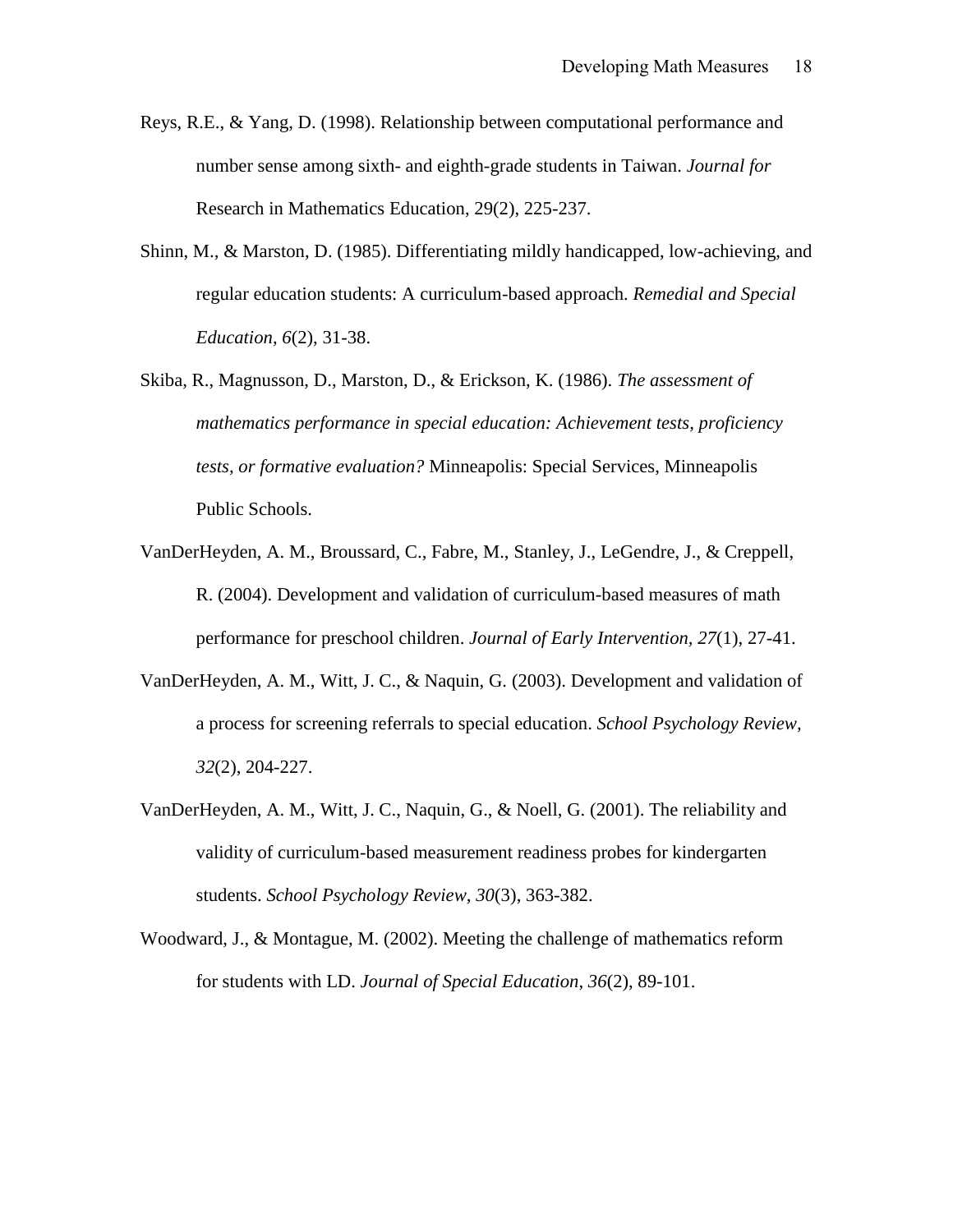# Table 1 *Basic Facts: Descriptive Statistics*

|                          | Fall, Week 1     |      |                  |                  | Fall, Week 2 |                  |                  | Spring |                  |
|--------------------------|------------------|------|------------------|------------------|--------------|------------------|------------------|--------|------------------|
|                          | $\boldsymbol{M}$ | SD   | $\boldsymbol{n}$ | $\boldsymbol{M}$ | <b>SD</b>    | $\boldsymbol{n}$ | $\boldsymbol{M}$ | SD     | $\boldsymbol{n}$ |
| Grade 2                  |                  |      |                  |                  |              |                  |                  |        |                  |
| Number Correct:          |                  |      |                  |                  |              |                  |                  |        |                  |
| Form A                   | 6.94             | 3.06 | 108              | 7.31             | 3.23         | 107              | 8.22             | 3.61   | 110              |
| Form B                   | 6.56             | 2.83 | 108              | 7.06             | 3.04         | 107              | 7.84             | 3.64   | 109              |
| Form C                   | 5.54             | 3.25 | 108              | 6.58             | 3.38         | 107              | 7.55             | 3.86   | 109              |
| Average of 3             | 6.35             | 2.72 | 108              | 6.96             | 2.88         | 107              | 7.84             | 3.42   | 110              |
| Median of 3              | 6.42             | 2.76 | 108              | 6.93             | 3.06         | 107              | 7.76             | 3.42   | 110              |
| Number Incorrect:        |                  |      |                  |                  |              |                  |                  |        |                  |
| Average of 3             | 1.08             | 0.99 | 108              | 1.06             | 1.09         | 107              | 1.01             | 1.27   | 110              |
| Grade 4                  |                  |      |                  |                  |              |                  |                  |        |                  |
| <b>Number Correct:</b>   |                  |      |                  |                  |              |                  |                  |        |                  |
| Form A                   | 14.39            | 4.66 | 87               | 14.18            | 4.89         | 90               | 16.26            | 6.06   | 91               |
| Form B                   | 13.69            | 4.93 | 87               | 13.26            | 5.09         | 90               | 15.80            | 5.67   | 91               |
| Form C                   | 14.22            | 5.89 | 87               | 14.69            | 5.86         | 90               | 16.65            | 6.83   | 91               |
| Average of 3             | 14.10            | 4.64 | 87               | 14.04            | 4.90         | 90               | 16.24            | 5.82   | 91               |
| Median of 3              | 14.05            | 4.75 | 87               | 14.07            | 5.24         | 90               | 16.35            | 5.83   | 91               |
| <b>Number Incorrect:</b> |                  |      |                  |                  |              |                  |                  |        |                  |
| Average of 3             | 0.97             | 0.84 | 87               | 1.04             | 1.49         | 90               | 1.06             | 1.51   | 91               |
| Grade 6                  |                  |      |                  |                  |              |                  |                  |        |                  |
| <b>Number Correct:</b>   |                  |      |                  |                  |              |                  |                  |        |                  |
| Form A                   | 20.77            | 7.29 | 70               | 22.52            | 7.51         | 75               | 24.14            | 8.94   | 77               |
| Form B                   | 21.09            | 8.41 | 70               | 22.92            | 9.61         | 75               | 23.88            | 9.56   | 77               |
| Form C                   | 23.04            | 8.53 | 69               | 23.95            | 9.93         | 75               | 26.29            | 9.75   | 77               |
| Average of 3             | 21.57            | 7.65 | 70               | 23.13            | 8.38         | 75               | 24.77            | 8.96   | 77               |
| Median of 3              | 21.44            | 7.74 | 70               | 23.27            | 8.27         | 75               | 24.71            | 9.21   | 77               |
| Number Incorrect:        |                  |      |                  |                  |              |                  |                  |        |                  |
| Average of 3             | 1.18             | 1.12 | 70               | 1.06             | 1.10         | 75               | 1.11             | 1.34   | 77               |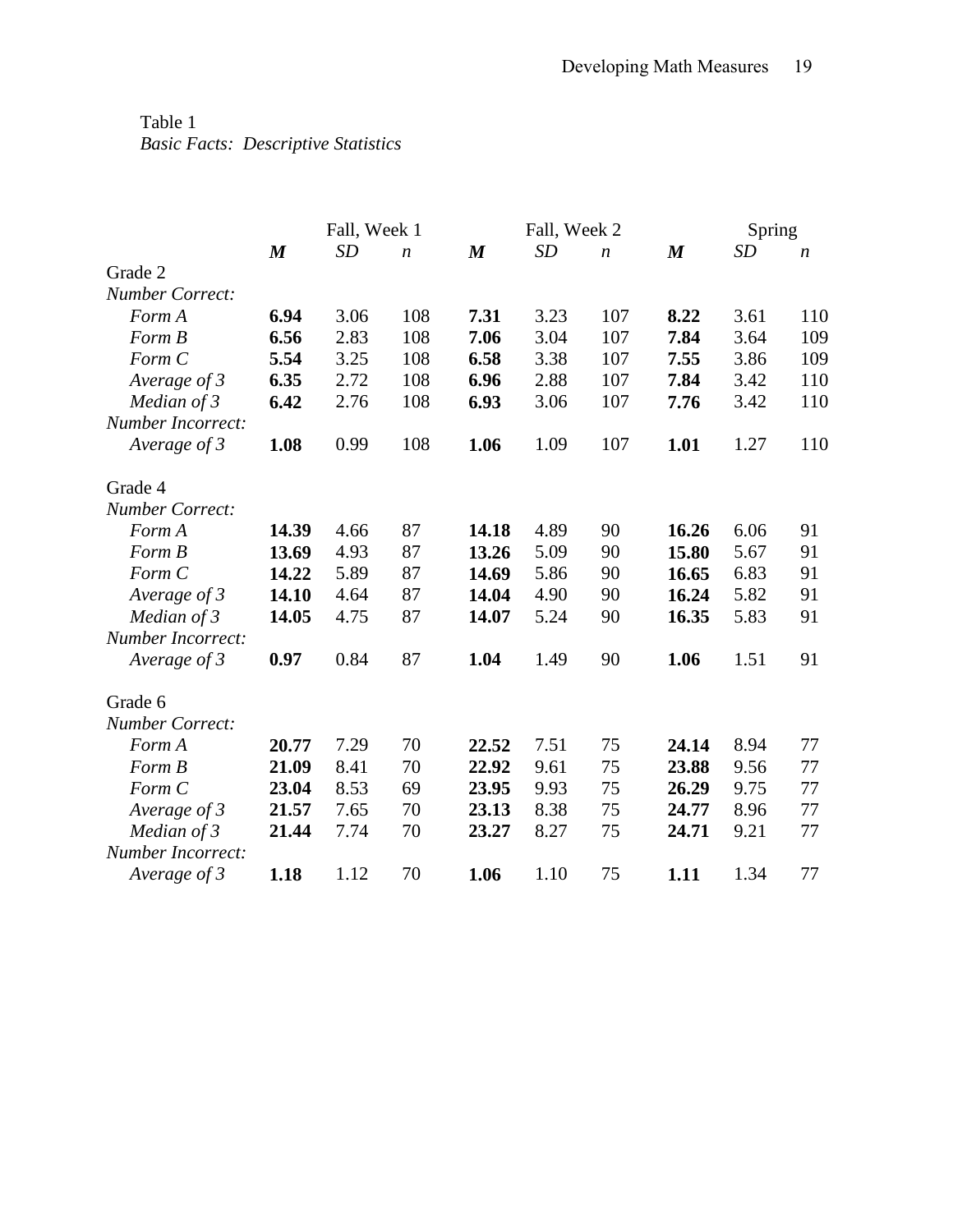# Table 2

*Cloze Math: Descriptive Statistics*

|                          | Fall, Week 1     |           |                  |                  | Fall, Week 2 |                  |                  | Spring    |                  |  |
|--------------------------|------------------|-----------|------------------|------------------|--------------|------------------|------------------|-----------|------------------|--|
|                          | $\boldsymbol{M}$ | <b>SD</b> | $\boldsymbol{n}$ | $\boldsymbol{M}$ | <b>SD</b>    | $\boldsymbol{n}$ | $\boldsymbol{M}$ | <b>SD</b> | $\boldsymbol{n}$ |  |
| Grade 2                  |                  |           |                  |                  |              |                  |                  |           |                  |  |
| <b>Number Correct:</b>   |                  |           |                  |                  |              |                  |                  |           |                  |  |
| Form A                   | 3.24             | 2.32      | 105              | 3.66             | 2.30         | 107              | 4.01             | 2.75      | 108              |  |
| Form B                   | 3.05             | 2.80      | 105              | 3.48             | 2.72         | 107              | 4.12             | 3.09      | 108              |  |
| Form C                   | 2.73             | 2.41      | 105              | 3.02             | 2.41         | 106              | 3.19             | 2.90      | 109              |  |
| Average of 3             | 3.01             | 2.23      | 105              | 3.39             | 2.26         | 107              | 3.76             | 2.63      | 109              |  |
| Median of 3              | 2.95             | 2.38      | 105              | 3.28             | 2.28         | 107              | 3.75             | 2.79      | 109              |  |
| Number Incorrect:        |                  |           |                  |                  |              |                  |                  |           |                  |  |
| Average of 3             | 1.01             | 0.74      | 105              | 0.89             | 0.96         | 107              | 1.07             | 1.52      | 109              |  |
| Grade 4                  |                  |           |                  |                  |              |                  |                  |           |                  |  |
| <b>Number Correct:</b>   |                  |           |                  |                  |              |                  |                  |           |                  |  |
| Form A                   | 8.88             | 4.60      | 90               | 9.66             | 4.47         | 89               | 10.30            | 4.48      | 88               |  |
| Form B                   | 8.81             | 4.29      | 90               | 9.31             | 5.03         | 90               | 10.02            | 4.71      | 88               |  |
| Form C                   | 8.01             | 4.50      | 90               | 8.09             | 4.32         | 89               | 8.83             | 4.58      | 88               |  |
| Average of 3             | 8.57             | 4.16      | 90               | 8.99             | 4.23         | 90               | 9.72             | 4.22      | 88               |  |
| Median of 3              | 8.56             | 4.30      | 90               | 8.97             | 4.36         | 90               | 9.92             | 4.52      | 88               |  |
| <b>Number Incorrect:</b> |                  |           |                  |                  |              |                  |                  |           |                  |  |
| Average of 3             | 1.10             | 2.25      | 90               | 0.99             | 0.92         | 90               | 0.99             | 0.84      | 88               |  |
| Grade 6                  |                  |           |                  |                  |              |                  |                  |           |                  |  |
| <b>Number Correct:</b>   |                  |           |                  |                  |              |                  |                  |           |                  |  |
| Form A                   | 14.89            | 6.35      | 75               | 14.91            | 6.44         | 79               | 16.10            | 7.23      | 79               |  |
| Form B                   | 15.14            | 6.42      | 76               | 15.19            | 7.50         | 79               | 16.30            | 7.33      | 80               |  |
| Form C                   | 13.57            | 7.27      | 76               | 13.97            | 7.10         | 79               | 14.89            | 7.93      | 79               |  |
| Average of 3             | 14.52            | 6.36      | 76               | 14.69            | 6.70         | 79               | 15.74            | 7.09      | 80               |  |
| Median of 3              | 14.58            | 6.38      | 76               | 14.72            | 6.70         | 79               | 15.52            | 7.22      | 80               |  |
| <b>Number Incorrect:</b> |                  |           |                  |                  |              |                  |                  |           |                  |  |
| Average of 3             | 1.02             | 0.91      | 76               | 1.00             | 0.92         | 79               | 1.35             | 3.42      | 79               |  |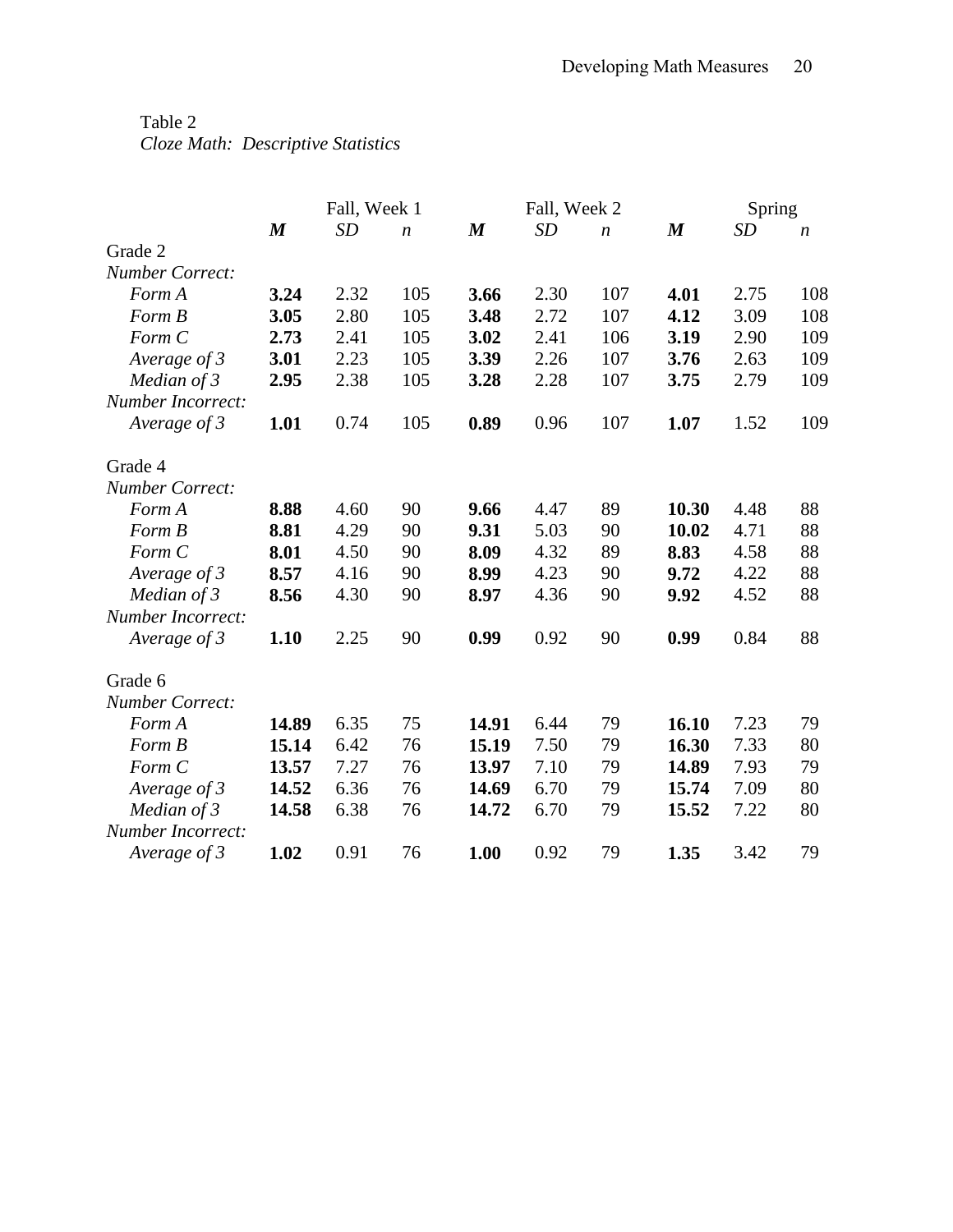| Table 3                                           |  |
|---------------------------------------------------|--|
| Missing Number in Pattern: Descriptive Statistics |  |

|                          | Fall, Week 1     |           |                  |                  | Fall, Week 2 |                  |                  | Spring |                  |  |
|--------------------------|------------------|-----------|------------------|------------------|--------------|------------------|------------------|--------|------------------|--|
|                          | $\boldsymbol{M}$ | <b>SD</b> | $\boldsymbol{n}$ | $\boldsymbol{M}$ | <b>SD</b>    | $\boldsymbol{n}$ | $\boldsymbol{M}$ | SD     | $\boldsymbol{n}$ |  |
| Grade 2                  |                  |           |                  |                  |              |                  |                  |        |                  |  |
| <b>Number Correct:</b>   |                  |           |                  |                  |              |                  |                  |        |                  |  |
| Form A                   | 5.98             | 3.77      | 105              | 6.82             | 3.72         | 101              | 7.79             | 3.87   | 107              |  |
| Form B                   | 6.51             | 4.07      | 111              | 7.26             | 4.24         | 107              | 8.58             | 4.23   | 107              |  |
| Form C                   | 7.64             | 3.99      | 101              | 8.47             | 3.96         | 98               | 9.18             | 3.53   | 107              |  |
| Average of 3             | 6.62             | 3.62      | 111              | 7.37             | 3.74         | 108              | 8.52             | 3.55   | 107              |  |
| Median of 3              | 6.61             | 3.65      | 111              | 7.36             | 3.89         | 108              | 8.52             | 3.73   | 107              |  |
| Number Incorrect:        |                  |           |                  |                  |              |                  |                  |        |                  |  |
| Average of 3             | 0.60             | 1.13      | 111              | 0.50             | 0.78         | 108              | 0.53             | 1.14   | 107              |  |
| Grade 4                  |                  |           |                  |                  |              |                  |                  |        |                  |  |
| Number Correct:          |                  |           |                  |                  |              |                  |                  |        |                  |  |
| Form A                   | 10.14            | 3.79      | 79               | 11.24            | 4.20         | 82               | 11.53            | 4.50   | 89               |  |
| Form B                   | 11.30            | 4.75      | 87               | 12.07            | 4.57         | 90               | 12.58            | 4.82   | 89               |  |
| Form C                   | 11.18            | 4.50      | 79               | 12.44            | 4.60         | 81               | 13.45            | 4.46   | 88               |  |
| Average of 3             | 11.06            | 4.02      | 87               | 12.08            | 4.14         | 90               | 12.49            | 4.24   | 89               |  |
| Median of 3              | 11.05            | 4.24      | 87               | 12.05            | 4.27         | 90               | 12.61            | 4.61   | 89               |  |
| <b>Number Incorrect:</b> |                  |           |                  |                  |              |                  |                  |        |                  |  |
| Average of 3             | 0.53             | 0.67      | 87               | 0.51             | 0.56         | 90               | 0.61             | 1.56   | 89               |  |
| Grade 6                  |                  |           |                  |                  |              |                  |                  |        |                  |  |
| <b>Number Correct:</b>   |                  |           |                  |                  |              |                  |                  |        |                  |  |
| Form A                   | 15.61            | 6.33      | 69               | 16.46            | 7.42         | 69               | 17.98            | 6.69   | 80               |  |
| Form B                   | 16.97            | 5.43      | 72               | 17.69            | 5.76         | 72               | 18.68            | 6.01   | 79               |  |
| Form C                   | 18.37            | 5.84      | 68               | 19.15            | 6.22         | 71               | 19.58            | 6.89   | 81               |  |
| Average of 3             | 16.87            | 5.51      | 72               | 17.70            | 6.17         | 72               | 18.56            | 6.47   | 81               |  |
| Median of 3              | 16.88            | 5.50      | 72               | 17.90            | 6.23         | 72               | 18.57            | 6.52   | 81               |  |
| <b>Number Incorrect:</b> |                  |           |                  |                  |              |                  |                  |        |                  |  |
| Average of 3             | 0.92             | 2.61      | 72               | 1.42             | 4.64         | 72               | 0.94             | 2.39   | 81               |  |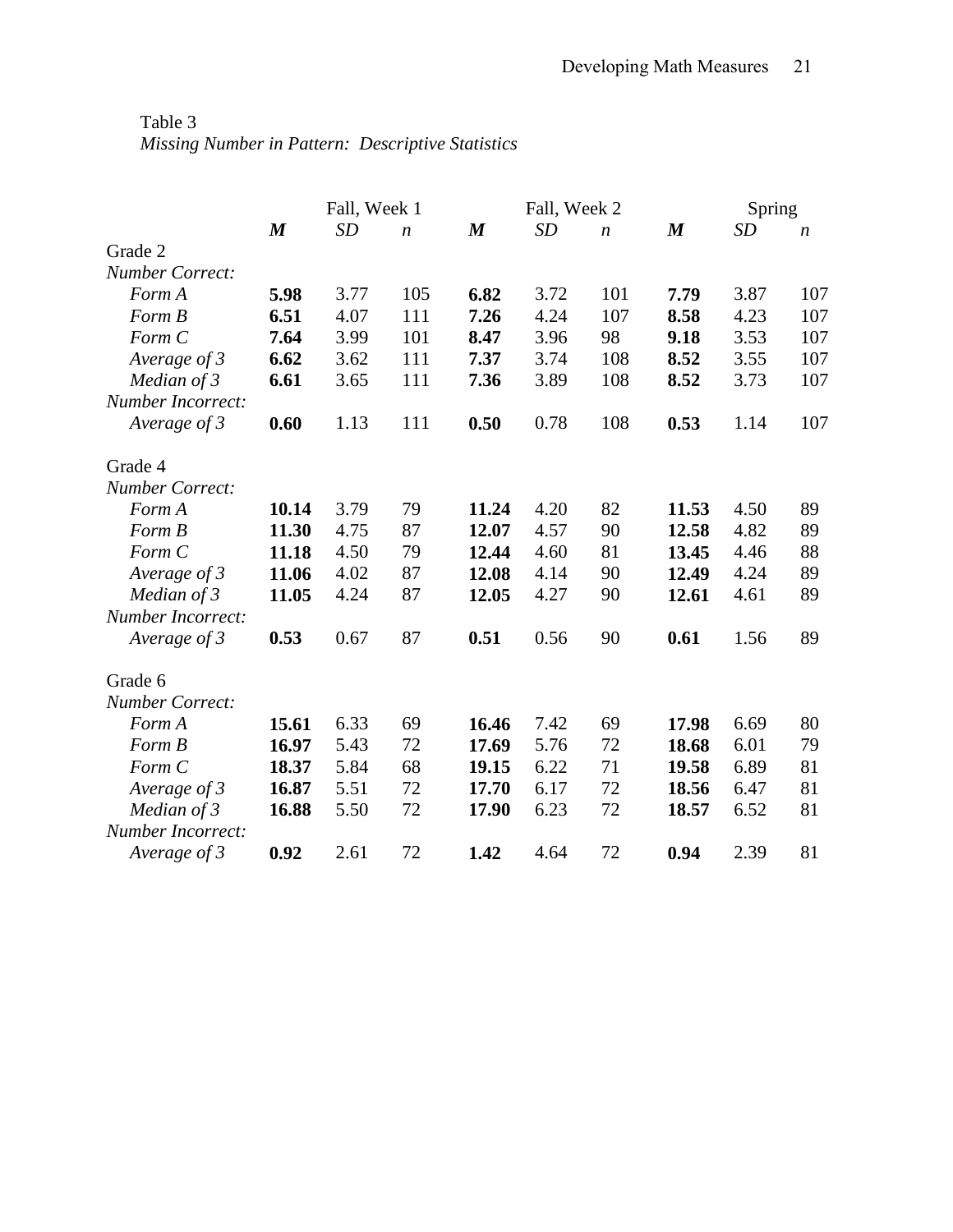# Table 4 *Quantity Arrays: Descriptive Statistics*

|                          |                  | Fall, Week 1 |    |                  | Fall, Week 2 |    |
|--------------------------|------------------|--------------|----|------------------|--------------|----|
|                          | $\boldsymbol{M}$ | <b>SD</b>    | n  | $\boldsymbol{M}$ | <b>SD</b>    | n  |
| Grade 2                  |                  |              |    |                  |              |    |
| <b>Number Correct:</b>   |                  |              |    |                  |              |    |
| Form A                   | 11.04            | 3.79         | 80 | 11.21            | 3.58         | 76 |
| Form B                   | 11.50            | 3.75         | 80 | 11.64            | 3.69         | 77 |
| Form C                   | 12.41            | 3.04         | 80 | 13.05            | 2.80         | 76 |
| Average of 3             | 11.65            | 3.16         | 80 | 11.91            | 3.03         | 77 |
| Median of 3              | 11.63            | 3.34         | 80 | 12.17            | 3.05         | 77 |
| <b>Number Incorrect:</b> |                  |              |    |                  |              |    |
| Average of 3             | 0.63             | 0.84         | 80 | 0.71             | 0.80         | 76 |
| Grade 4                  |                  |              |    |                  |              |    |
| <b>Number Correct:</b>   |                  |              |    |                  |              |    |
| Form A                   | 13.74            | 3.95         | 74 | 14.91            | 3.18         | 77 |
| Form B                   | 14.62            | 3.06         | 73 | 15.13            | 2.79         | 77 |
| Form C                   | 14.92            | 3.55         | 74 | 16.09            | 2.65         | 77 |
| Average of 3             | 14.45            | 2.64         | 74 | 15.38            | 2.51         | 77 |
| Median of 3              | 14.59            | 2.65         | 74 | 15.47            | 2.43         | 77 |
| <b>Number Incorrect:</b> |                  |              |    |                  |              |    |
| Average of 3             | 0.44             | 0.47         | 74 | 0.51             | 0.67         | 77 |
| Grade 6                  |                  |              |    |                  |              |    |
| <b>Number Correct:</b>   |                  |              |    |                  |              |    |
| Form A                   | 18.88            | 6.06         | 48 | 17.98            | 5.33         | 53 |
| Form B                   | 17.92            | 4.42         | 49 | 19.00            | 4.75         | 53 |
| Form C                   | 20.67            | 5.80         | 48 | 19.36            | 4.48         | 53 |
| Average of 3             | 19.05            | 4.17         | 49 | 18.78            | 4.48         | 53 |
| Median of 3              | 18.57            | 4.37         | 49 | 18.77            | 4.43         | 53 |
| <b>Number Incorrect:</b> |                  |              |    |                  |              |    |
| Average of 3             | 0.84             | 1.04         | 49 | 0.82             | 0.92         | 53 |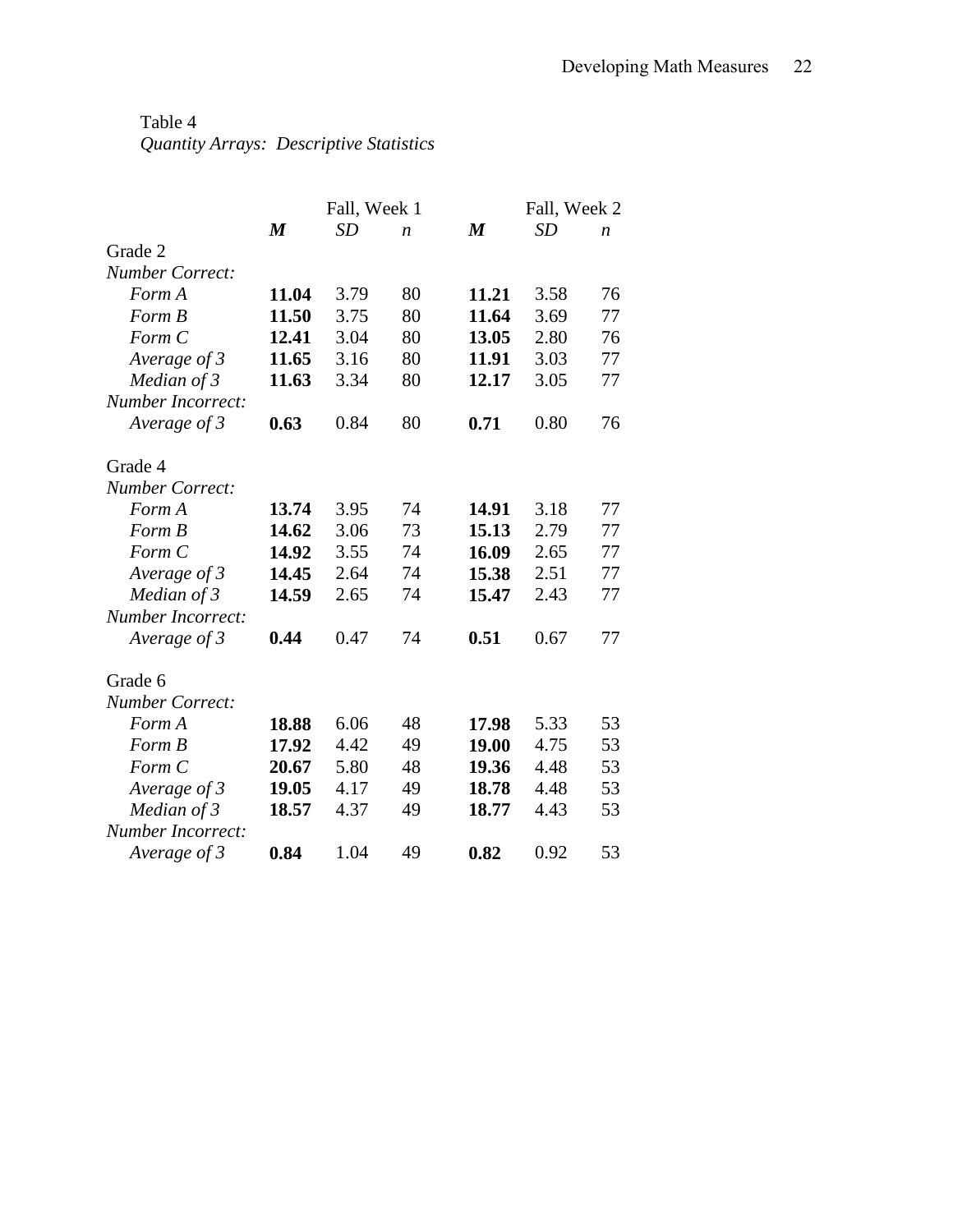# Table 5 *Mixed Numeracy: Descriptive Statistics*

|                          | Spring |           |     |  |  |
|--------------------------|--------|-----------|-----|--|--|
|                          | M      | <b>SD</b> | n   |  |  |
| Grade 2                  |        |           |     |  |  |
| <b>Number Correct:</b>   |        |           |     |  |  |
| Form A                   | 5.60   | 2.94      | 111 |  |  |
| Form B                   | 6.66   | 3.06      | 111 |  |  |
| Form C                   | 8.55   | 2.81      | 111 |  |  |
| Average of 3             | 6.94   | 2.65      | 111 |  |  |
| Median of 3              | 6.92   | 2.94      | 111 |  |  |
| <b>Number Incorrect:</b> |        |           |     |  |  |
| Average of 3             | 0.71   | 1.45      | 111 |  |  |
| Grade 4                  |        |           |     |  |  |
| <b>Number Correct:</b>   |        |           |     |  |  |
| Form A                   | 12.94  | 7.62      | 88  |  |  |
| Form B                   | 13.72  | 7.85      | 88  |  |  |
| Form C                   | 14.48  | 5.80      | 88  |  |  |
| Average of 3             | 13.71  | 5.85      | 88  |  |  |
| Median of 3              | 12.95  | 5.10      | 88  |  |  |
| <b>Number Incorrect:</b> |        |           |     |  |  |
| Average of 3             | 1.00   | 0.94      | 88  |  |  |
| Grade 6                  |        |           |     |  |  |
| <b>Number Correct:</b>   |        |           |     |  |  |
| Form A                   | 19.83  | 8.20      | 78  |  |  |
| Form B                   | 19.85  | 7.71      | 78  |  |  |
| Form C                   | 21.92  | 7.52      | 78  |  |  |
| Average of 3             | 20.53  | 7.42      | 78  |  |  |
| Median of 3              | 20.40  | 7.84      | 78  |  |  |
| <b>Number Incorrect:</b> |        |           |     |  |  |
| Average of 3             | 1.10   | 1.02      | 78  |  |  |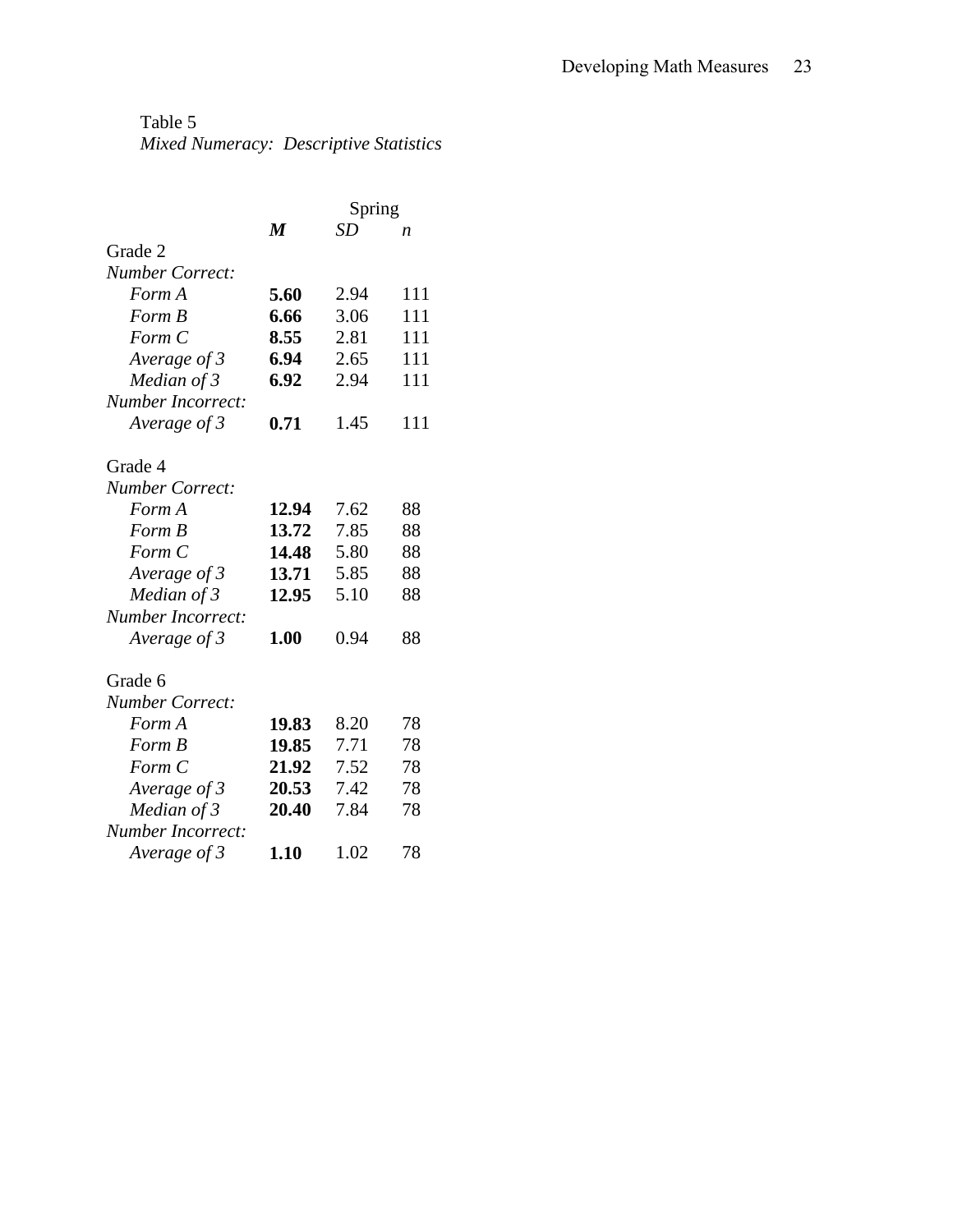| Table 6                                        |  |
|------------------------------------------------|--|
| <b>Easy Estimation: Descriptive Statistics</b> |  |

|                          | Fall, Week 1     |           |                  |                  | Fall, Week 2 |                  | Spring           |      |                  |
|--------------------------|------------------|-----------|------------------|------------------|--------------|------------------|------------------|------|------------------|
|                          | $\boldsymbol{M}$ | <b>SD</b> | $\boldsymbol{n}$ | $\boldsymbol{M}$ | <b>SD</b>    | $\boldsymbol{n}$ | $\boldsymbol{M}$ | SD   | $\boldsymbol{n}$ |
| Grade 2                  |                  |           |                  |                  |              |                  |                  |      |                  |
| <b>Number Correct:</b>   |                  |           |                  |                  |              |                  |                  |      |                  |
| Form A                   | 7.44             | 3.78      | 109              | 8.58             | 4.13         | 107              | 9.57             | 4.19 | 108              |
| Form B                   | 6.17             | 3.61      | 108              | 6.92             | 4.20         | 102              | 8.17             | 4.34 | 109              |
| Form C                   | 7.00             | 3.10      | 108              | 7.80             | 3.39         | 101              | 8.65             | 3.47 | 108              |
| Average of 3             | 6.87             | 3.06      | 109              | 7.89             | 3.70         | 108              | 8.76             | 3.65 | 109              |
| Median of 3              | 6.91             | 3.17      | 109              | 7.81             | 3.73         | 108              | 8.80             | 3.75 | 109              |
| <b>Number Incorrect:</b> |                  |           |                  |                  |              |                  |                  |      |                  |
| Average of 3             | 3.22             | 5.57      | 109              | 3.01             | 4.79         | 108              | 2.71             | 3.44 | 109              |
| Grade 4                  |                  |           |                  |                  |              |                  |                  |      |                  |
| Number Correct:          |                  |           |                  |                  |              |                  |                  |      |                  |
| Form A                   | 12.01            | 5.22      | 88               | 14.60            | 6.35         | 90               | 15.94            | 6.22 | 87               |
| Form B                   | 10.05            | 4.82      | 74               | 12.84            | 5.62         | 77               | 14.00            | 5.38 | 87               |
| Form C                   | 10.77            | 4.27      | 74               | 13.77            | 5.14         | 77               | 15.37            | 5.25 | 87               |
| Average of 3             | 11.19            | 4.44      | 88               | 13.94            | 5.41         | 91               | 15.10            | 5.21 | 87               |
| Median of 3              | 11.28            | 4.52      | 88               | 13.93            | 5.37         | 91               | 14.91            | 5.17 | 87               |
| <b>Number Incorrect:</b> |                  |           |                  |                  |              |                  |                  |      |                  |
| Average of 3             | 2.93             | 3.58      | 88               | 4.25             | 5.01         | 91               | 4.52             | 4.63 | 87               |
| Grade 6                  |                  |           |                  |                  |              |                  |                  |      |                  |
| Number Correct:          |                  |           |                  |                  |              |                  |                  |      |                  |
| Form A                   | 20.05            | 7.18      | 76               | 21.29            | 6.60         | 75               | 22.05            | 7.61 | 82               |
| Form B                   | 15.69            | 7.97      | 48               | 19.22            | 7.60         | 49               | 18.84            | 7.83 | 82               |
| Form C                   | 16.22            | 7.08      | 49               | 18.88            | 6.71         | 48               | 18.96            | 6.06 | 82               |
| Average of 3             | 18.75            | 7.09      | 76               | 20.26            | 6.52         | 76               | 19.95            | 6.75 | 82               |
| Median of 3              | 18.64            | 7.12      | 76               | 20.42            | 6.43         | 76               | 19.94            | 7.09 | 82               |
| Number Incorrect:        |                  |           |                  |                  |              |                  |                  |      |                  |
| Average of 3             | 3.04             | 3.79      | 76               | 3.52             | 4.54         | 76               | 3.63             | 3.43 | 82               |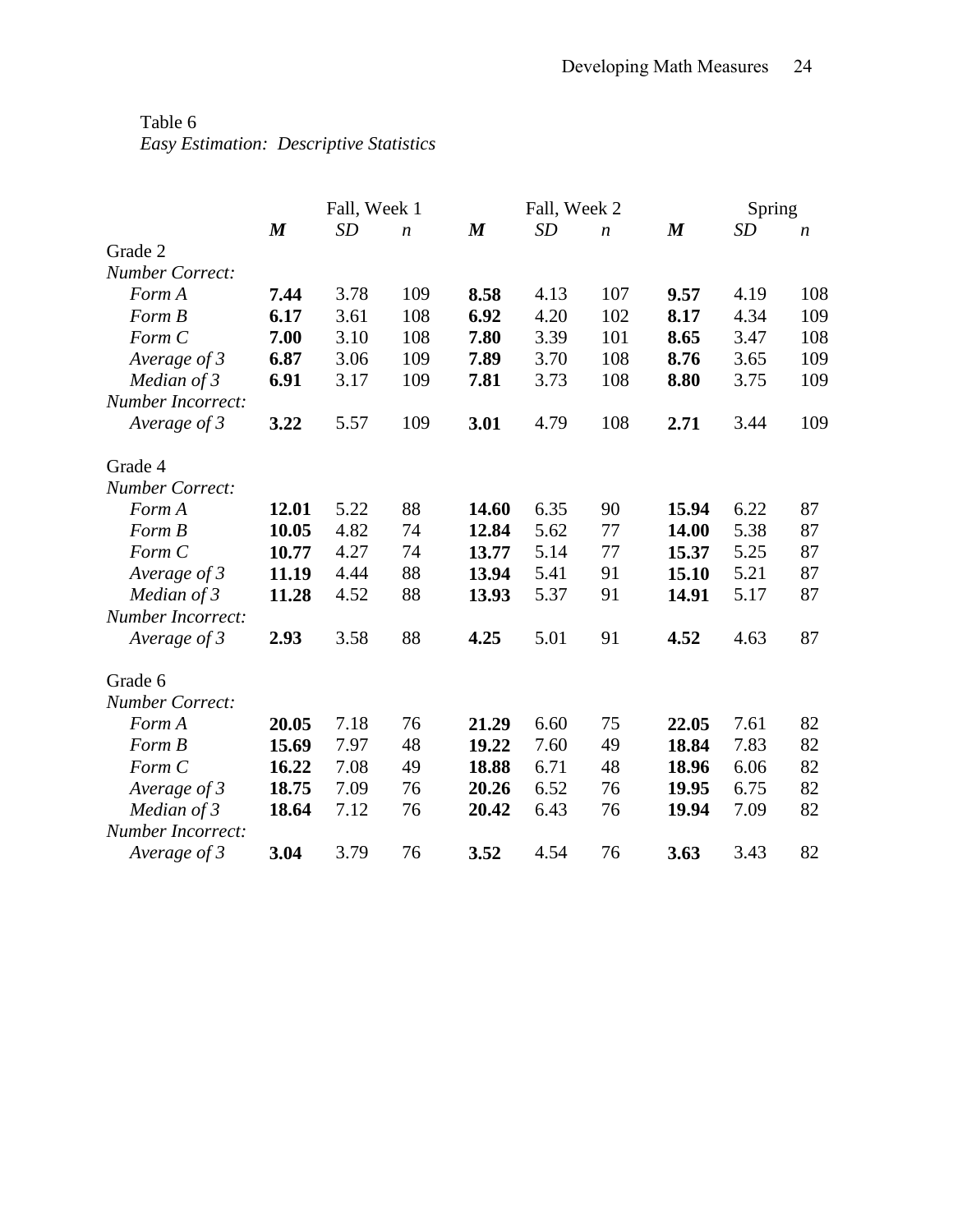| Table 7                                                        |  |
|----------------------------------------------------------------|--|
| <b>Complex Quantity Discrimination: Descriptive Statistics</b> |  |

|                          | Fall, Week 1     |           |                  | Fall, Week 2     |           |                  | Spring           |           |                  |
|--------------------------|------------------|-----------|------------------|------------------|-----------|------------------|------------------|-----------|------------------|
|                          | $\boldsymbol{M}$ | <b>SD</b> | $\boldsymbol{n}$ | $\boldsymbol{M}$ | <b>SD</b> | $\boldsymbol{n}$ | $\boldsymbol{M}$ | <b>SD</b> | $\boldsymbol{n}$ |
| Grade 2                  |                  |           |                  |                  |           |                  |                  |           |                  |
| <b>Number Correct:</b>   |                  |           |                  |                  |           |                  |                  |           |                  |
| Form A                   | 6.77             | 3.51      | 111              | 8.49             | 3.62      | 105              | 9.70             | 4.45      | 110              |
| Form B                   | 7.27             | 3.17      | 111              | 8.38             | 4.19      | 105              | 9.64             | 4.09      | 110              |
| Form C                   | 5.96             | 3.50      | 111              | 7.74             | 4.27      | 106              | 8.04             | 4.54      | 110              |
| Average of 3             | 6.67             | 2.98      | 111              | 8.17             | 3.64      | 106              | 9.12             | 3.93      | 110              |
| Median of 3              | 6.68             | 3.21      | 111              | 8.18             | 3.69      | 106              | 9.14             | 3.81      | 110              |
| Number Incorrect:        |                  |           |                  |                  |           |                  |                  |           |                  |
| Average of 3             | 1.72             | 1.95      | 111              | 1.83             | 2.99      | 106              | 1.48             | 1.96      | 110              |
| Grade 4                  |                  |           |                  |                  |           |                  |                  |           |                  |
| <b>Number Correct:</b>   |                  |           |                  |                  |           |                  |                  |           |                  |
| Form A                   | 12.79            | 5.03      | 85               | 14.91            | 5.04      | 89               | 16.93            | 5.64      | 89               |
| Form B                   | 11.94            | 4.20      | 85               | 14.36            | 4.60      | 89               | 15.48            | 5.74      | 87               |
| Form C                   | 11.65            | 5.15      | 85               | 14.78            | 5.84      | 90               | 15.92            | 6.26      | 89               |
| Average of 3             | 12.13            | 4.49      | 85               | 14.60            | 4.76      | 90               | 16.17            | 5.55      | 89               |
| Median of 3              | 12.12            | 4.51      | 85               | 14.74            | 4.94      | 90               | 16.30            | 5.70      | 89               |
| Number Incorrect:        |                  |           |                  |                  |           |                  |                  |           |                  |
| Average of 3             | 1.43             | 2.26      | 85               | 1.68             | 3.04      | 90               | 1.95             | 4.01      | 89               |
| Grade 6                  |                  |           |                  |                  |           |                  |                  |           |                  |
| <b>Number Correct:</b>   |                  |           |                  |                  |           |                  |                  |           |                  |
| Form A                   | 19.26            | 5.25      | 72               | 21.64            | 5.18      | 73               | 21.95            | 6.45      | 79               |
| Form B                   | 17.24            | 5.08      | 72               | 20.10            | 5.68      | 73               | 22.08            | 6.95      | 79               |
| Form C                   | 18.48            | 5.74      | 71               | 21.29            | 5.26      | 73               | 21.90            | 7.13      | 79               |
| Average of 3             | 18.32            | 4.79      | 72               | 21.01            | 4.96      | 73               | 21.97            | 6.37      | 79               |
| Median of 3              | 18.42            | 4.89      | 72               | 21.00            | 5.18      | 73               | 22.11            | 6.26      | 79               |
| <b>Number Incorrect:</b> |                  |           |                  |                  |           |                  |                  |           |                  |
| Average of 3             | 1.66             | 3.48      | 72               | 1.36             | 3.28      | 73               | 1.54             | 3.51      | 79               |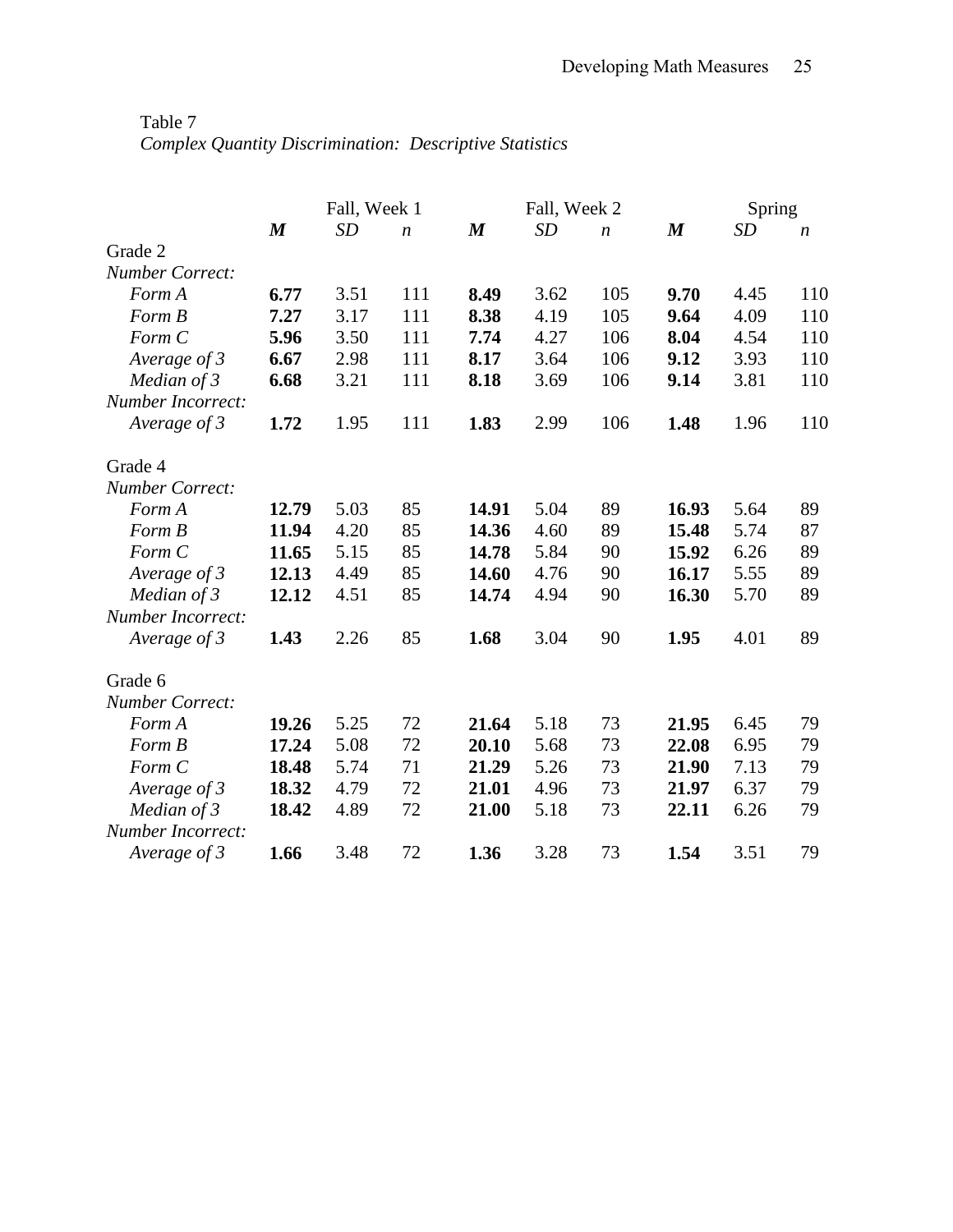## Table 8 *Alternate Form Reliability*

|                           | Fall, Week 1  | Fall, Week 2 |               | Spring |                   |  |                  |
|---------------------------|---------------|--------------|---------------|--------|-------------------|--|------------------|
|                           | r             | n            | r             | n      | r                 |  | $\boldsymbol{n}$ |
| <b>Basic Facts</b>        |               |              |               |        |                   |  |                  |
| Grade 2                   | .72, .68, .68 | 108          | .75, .65, .65 |        | 106 .79, .77, .74 |  | 109              |
| Grade 4                   | .71, .65, .78 | 87           | .76, .83, .78 | 90     | .82, .82, .84     |  | 91               |
| Grade 6                   | .82, .85, .84 | 69           | .76, .84, .78 | 75     | .85, .87, .86     |  | 77               |
| Cloze Math                |               |              |               |        |                   |  |                  |
| Grade 2                   | .64, .64, .77 | 105          | .72, .78, .76 |        | 106 .71, .71, .75 |  | 107              |
| Grade 4                   | .83, .79, .79 | 90           | .74, .79, .75 | 89     | .79, .77, .75     |  | 88               |
| Grade 6                   | .86, .85, .88 | 75           | .86, .86, .88 | 79     | .83, .91, .81     |  | 79               |
| <b>Missing Number</b>     |               |              |               |        |                   |  |                  |
| Grade 2                   | .77, .75, .75 | 95           | .80, .81, .80 | 91     | .74, .81, .74     |  | 107              |
| Grade 4                   | .63, .69, .80 | 71           | .80, .71, .77 | 73     | .75, .73, .79     |  | 88               |
| Grade 6                   | .85, .85, .83 | 65           | .84, .88, .89 | 68     | .88, .89, .89     |  | 79               |
| <b>Quantity Arrays</b>    |               |              |               |        |                   |  |                  |
| Grade 2                   | .70, .73, .68 | 80           | .63, .69, .74 | 76     |                   |  |                  |
| Grade 4                   | .45, .31, .20 | 73           | .56, .68, .71 | 77     |                   |  |                  |
| Grade 6                   | .47, .18, .45 | 48           | .76, .79, .79 | 53     |                   |  |                  |
| <b>Mixed Numeracy</b>     |               |              |               |        |                   |  |                  |
| Grade 2                   |               |              |               |        | .77, .66, .72     |  | 111              |
| Grade 4                   |               |              |               |        | .52, .46, .58     |  | 88               |
| Grade 6                   |               |              |               |        | .90, .83, .83     |  | 78               |
| <b>Easy Estimation</b>    |               |              |               |        |                   |  |                  |
| Grade 2                   | .69, .64, .62 | 108          | .70, .66, .70 |        | 101 .74, .72, .73 |  | 108              |
| Grade 4                   | .76, .81, .71 | 74           | .76, .81, .81 | 76     | .78, .80, .78     |  | 87               |
| Grade 6                   | .83, .82, .85 | 48           | .89, .88, .80 | 48     | .80, .84, .86     |  | 82               |
| Complex Quantity Discrim. |               |              |               |        |                   |  |                  |
| Grade 2                   | .69, .66, .62 | 111          | .76, .75, .65 |        | 105 .76, .68, .72 |  | 110              |
| Grade 4                   | .80, .84, .80 | 85           | .68, .82, .68 | 89     | .78, .82, .81     |  | 87               |
| Grade 6                   | .63, .76, .73 | 71           | .78, .79, .77 | 73     | .75, .81, .84     |  | 79               |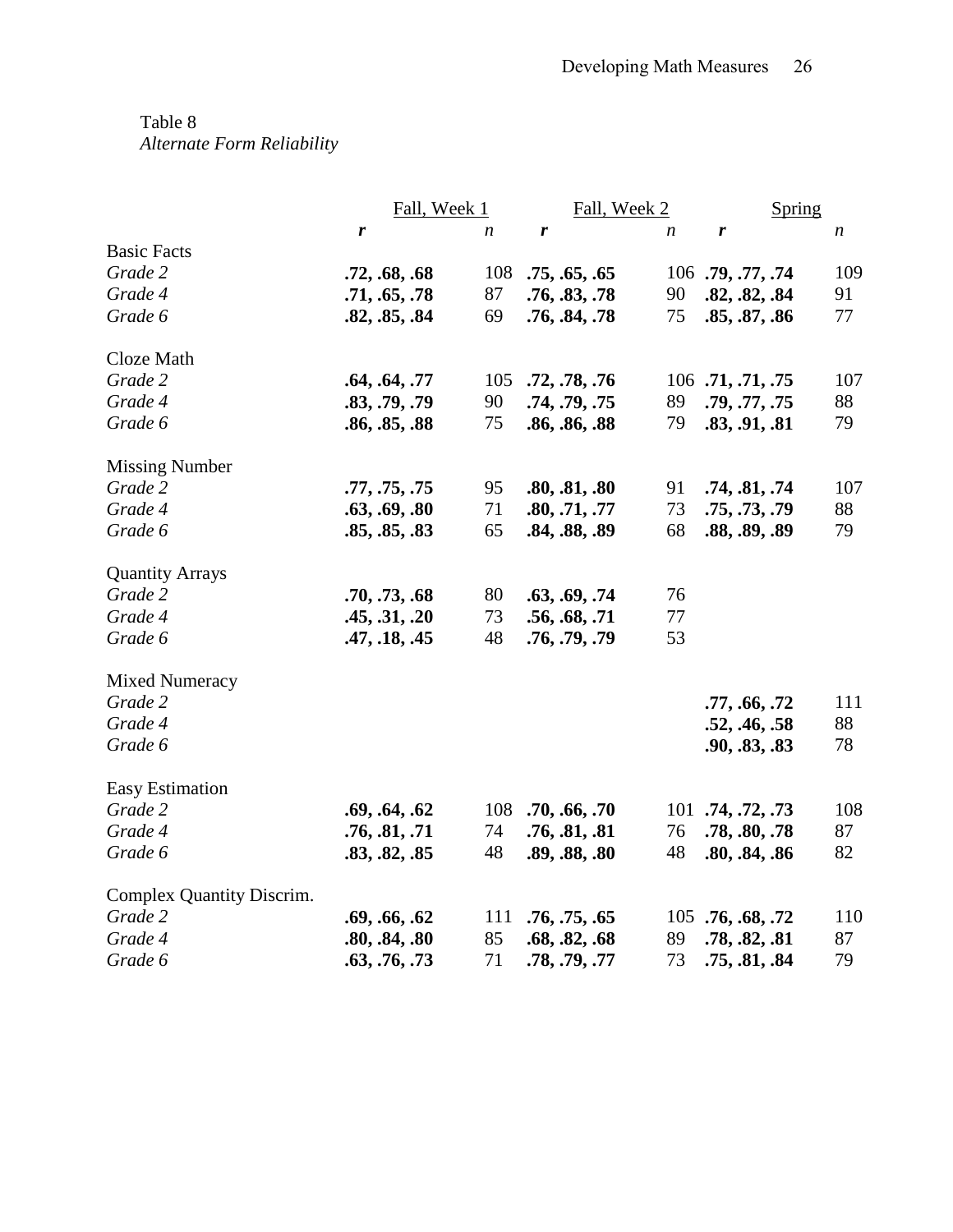# Table 9 *Test-Retest Reliability*

|                        |                     |       |                    |       |                                           |     | Average of Median of |         |
|------------------------|---------------------|-------|--------------------|-------|-------------------------------------------|-----|----------------------|---------|
|                        | <b>Single Forms</b> |       | Average of 2 forms |       | $3$ forms.                                |     | 3 forms.             |         |
|                        | $r_{\cdot \cdot}$   | $n$ . | $r$ .              | $n$ . | $\frac{r}{r}$ $\frac{n}{r}$ $\frac{r}{r}$ |     |                      | $n_{-}$ |
| <b>Basic Facts</b>     |                     |       |                    |       |                                           |     |                      |         |
| Grade 2                | .74, .76, .69       | 103   | .82, .80, .79      | 103   | .83                                       | 103 | .78                  | 103     |
| Grade 4                | .66, .72, .71       | 85    | .77, .76, .77      | 85    | .79                                       | 85  | .79                  | 85      |
| Grade 6                | .86, .79, .86       | 68    | .88, .91, .89      | 68    | .91                                       | 68  | .88                  | 68      |
| Cloze Math             |                     |       |                    |       |                                           |     |                      |         |
| Grade 2                | .38, .69, .61       | 100   | .64, .58, .73      | 101   | .69                                       | 101 | .60                  | 101     |
| Grade 4                | .80, .77, .76       | 87    | .84, .86, .83      | 87    | .87                                       | 88  | .87                  | 88      |
| Grade 6                | .83, .84, .85       | 75    | .88, .89, .88      | 75    | .90                                       | 75  | .86                  | 75      |
| <b>Missing Number</b>  |                     |       |                    |       |                                           |     |                      |         |
| Grade 2                | .81, .80, .78       | 96    | .86, .85, .86      | 106   | .89                                       | 107 | .87                  | 107     |
| Grade 4                | .61, .73, .80       | 76    | .75, .75, .76      | 85    | .78                                       | 85  | .76                  | 85      |
| Grade 6                | .85, .85, .89       | 64    | .89, .92, .92      | 67    | .93                                       | 67  | .91                  | 67      |
| <b>Quantity Arrays</b> |                     |       |                    |       |                                           |     |                      |         |
| Grade 2                | .55, .52, .50       | 74    | .61, .60, .58      | 74    | .63                                       | 74  | .59                  | 74      |
| Grade 4                | .55, .40, .49       | 73    | .60, .59, .66      | 73    | .69                                       | 73  | .64                  | 73      |
| Grade 6                | .56, .71, .44       | 48    | .73, .68, .70      | 48    | .77                                       | 49  | .85                  | 49      |
| <b>Easy Estimation</b> |                     |       |                    |       |                                           |     |                      |         |
| Grade 2                | .55, .59, .55       | 99    | .68, .67, .67      | 105   | .72                                       | 105 | .72                  | 105     |
| Grade 4                | .72, .78, .74       | 73    | .78, .77, .84      | 87    | .80                                       | 87  | .80                  | 87      |
| Grade 6                | .75, .72, .75       | 71    | .75, .76, .78      | 71    | .76                                       | 72  | .75                  | 72      |
| Complex Q'ty Discrii   |                     |       |                    |       |                                           |     |                      |         |
| Grade 2                | .71, .56, .62       | 104   | .69, .73, .68      | 104   | .72                                       | 105 | .70                  | 105     |
| Grade 4                | .70, .72, .75       | 83    | .77, .80, .83      | 83    | .83                                       | 83  | .80                  | 83      |
| Grade 6                | .77, .65, .73       | 68    | .77, .82, .76      | 68    | .81                                       | 68  | .78                  | 68      |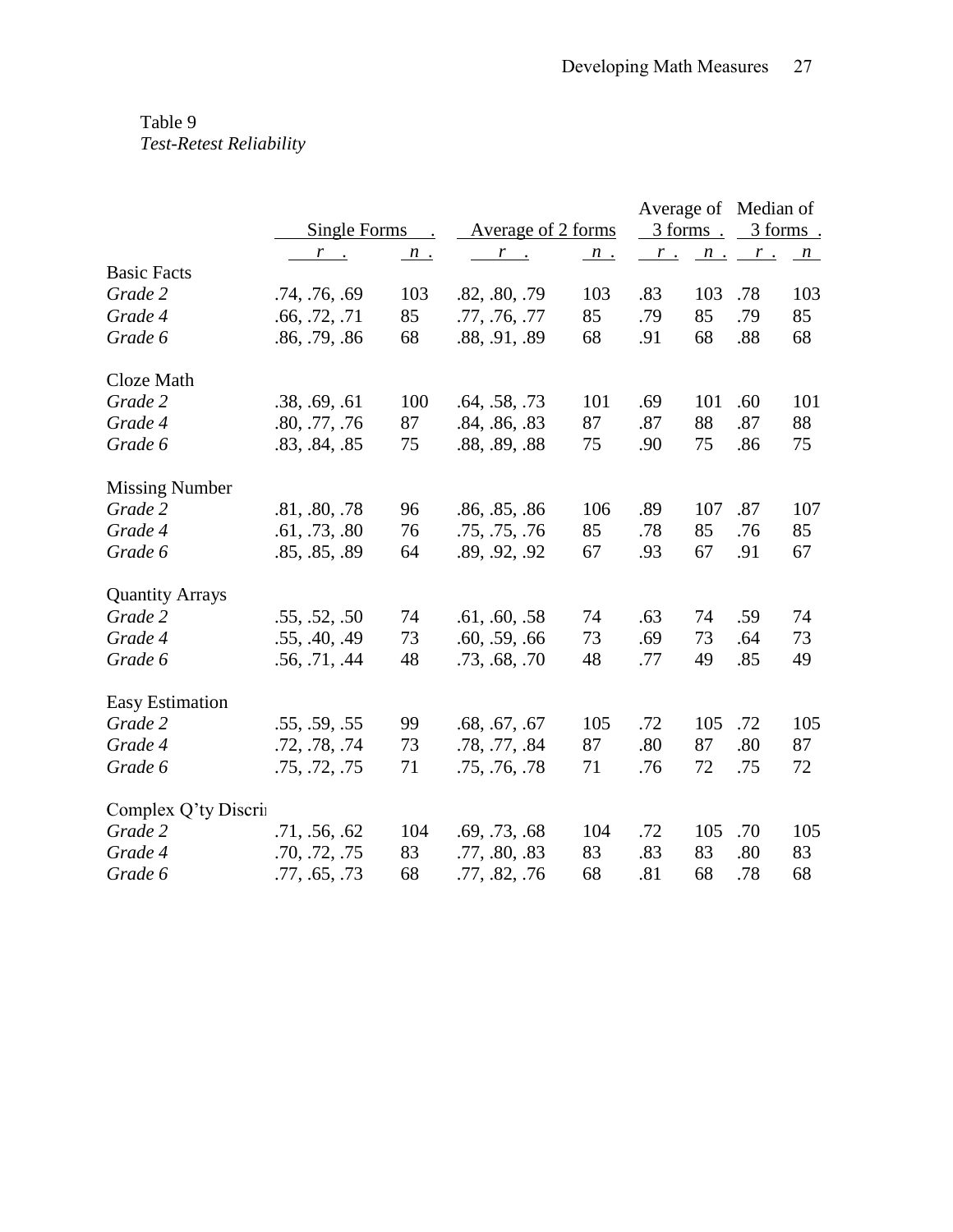## Table 10

*Predictive Validity of Fall Progress Measures to Spring Achievement Test*

|                        |          | <b>NALT</b> |
|------------------------|----------|-------------|
|                        | r        | n           |
| <b>Basic Facts</b>     |          |             |
| Grade 2                | $.53**$  | 108         |
| Grade 4                | $.43**$  | 85          |
| Grade 6                | $.58**$  | 65          |
| Cloze Math             |          |             |
| Grade 2                | $.51**$  | 105         |
| Grade 4                | $.59**$  | 88          |
| Grade 6                | $.64***$ | 72          |
| <b>Missing Number</b>  |          |             |
| Grade 2                | $.55***$ | 111         |
| Grade 4                | $.59**$  | 85          |
| Grade 6                | $.69**$  | 68          |
| <b>Quantity Arrays</b> |          |             |
| Grade 2                | $.40**$  | 80          |
| Grade 4                | .09      | 73          |
| Grade 6                | $.33*$   | 45          |
| <b>Easy Estimation</b> |          |             |
| Grade 2                | .09      | 109         |
| Grade 4                | $.35**$  | 86          |
| Grade 6                | $.59**$  | 73          |
| Complex Q'ty Discrim.  |          |             |
| Grade 2                | $.31**$  | 111         |
| Grade 4                | $.43**$  | 83          |
| Grade 6                | $.62**$  | 68          |

\_\_\_\_\_\_\_\_\_\_\_\_\_\_\_ \* significant, *p*<.05

\*\* significant,  $p<.01$ 

*Note*: Average of three progress measure probe scores correlated with standard scores from NALT.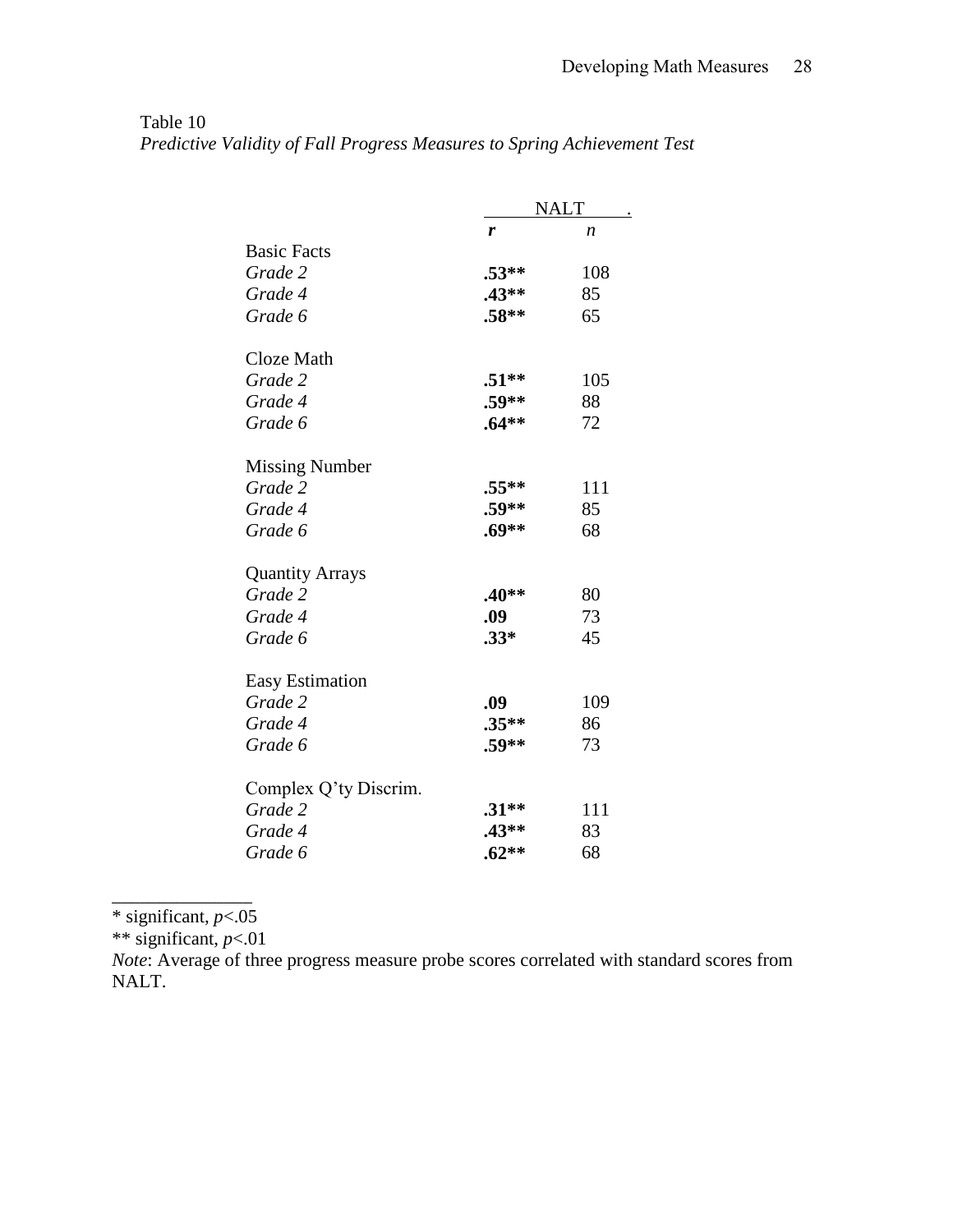## Table 11

*Concurrent Validity of Spring Progress Measures with Spring Achievement Test*

|                        |              | <b>NALT</b>    |
|------------------------|--------------|----------------|
|                        | $\mathbf{r}$ | $\overline{n}$ |
| <b>Basic Facts</b>     |              |                |
| Grade 2                | $.55***$     | 110            |
| Grade 4                | $.53**$      | 91             |
| Grade 6                | $.60**$      | 73             |
| Cloze Math             |              |                |
| Grade 2                | .54**        | 109            |
| Grade 4                | $.57**$      | 88             |
| Grade 6                | $.68**$      | 75             |
| <b>Missing Number</b>  |              |                |
| Grade 2                | .49**        | 107            |
| Grade 4                | $.61**$      | 89             |
| Grade 6                | $.66***$     | 77             |
| <b>Mixed Numeracy</b>  |              |                |
| Grade 2                | .40**        | 111            |
| Grade 4                | $.58**$      | 88             |
| Grade 6                | $.66***$     | 74             |
| <b>Easy Estimation</b> |              |                |
| Grade 2                | .40**        | 109            |
| Grade 4                | $.23*$       | 87             |
| Grade 6                | $.50**$      | 78             |
| Complex Q'ty Discrim.  |              |                |
| Grade 2                | $.37**$      | 110            |
| Grade 4                | $.43**$      | 89             |
| Grade 6                | $.66***$     | 75             |

\* significant, *p*<.05

\_\_\_\_\_\_\_\_\_\_\_\_\_\_\_\_\_\_\_\_

\*\* significant,  $p<.01$ 

*Note*: Average of three progress measure probe scores correlated with standard scores from NALT.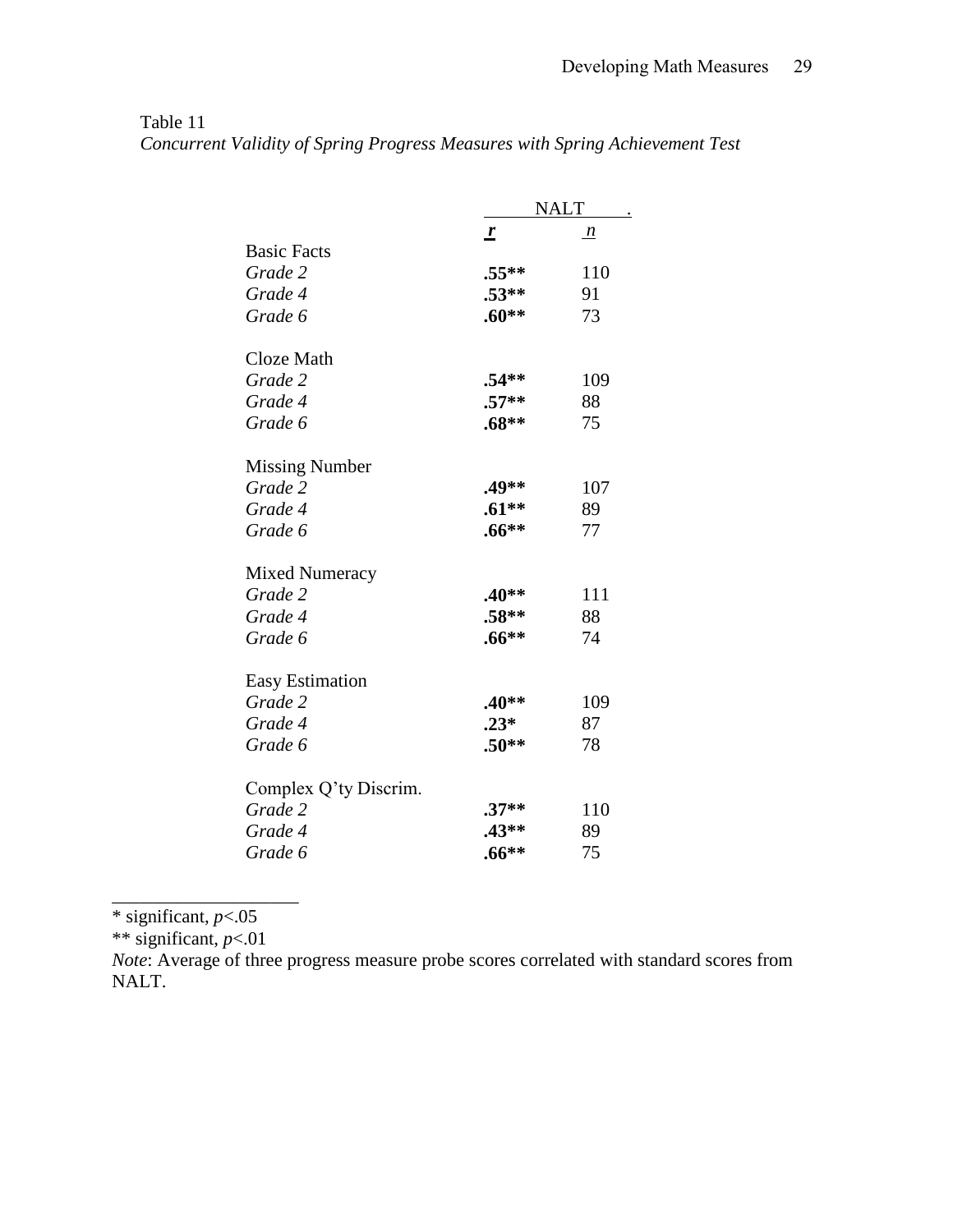|                         | Teacher 1    |                 | Teacher 2    |                 | Teacher 3    |                 | Teacher 4    |                 | Teacher 5    |                 |
|-------------------------|--------------|-----------------|--------------|-----------------|--------------|-----------------|--------------|-----------------|--------------|-----------------|
|                         | $\mathbf{r}$ | $\underline{n}$ | $\mathbf{r}$ | $\underline{n}$ | $\mathbf{r}$ | $\underline{n}$ | $\mathbf{r}$ | $\underline{n}$ | $\mathbf{r}$ | $\underline{n}$ |
| <b>Basic Facts</b>      |              |                 |              |                 |              |                 |              |                 |              |                 |
| Grade 2                 | .37          | 24              | $.55*$       | 20              | $.59**$      | 23              | $.80**$      | 20              | $.57**$      | 21              |
| Grade 4                 | .08          | 27              | .46          | 17              | .16          | 18              | .24          | 25              |              |                 |
| Grade 6                 | $.46**$      | 68              |              |                 |              |                 |              |                 |              |                 |
| Cloze Math              |              |                 |              |                 |              |                 |              |                 |              |                 |
| Grade 2                 | $.44*$       | 25              | $.55*$       | 20              | $.47*$       | 23              | $.74**$      | 17              | $.47*$       | 20              |
| Grade 4                 | $.46*$       | 27              | .09          | 17              | .39          | 21              | $.55***$     | 25              |              |                 |
| Grade 6                 | $.47**$      | 75              |              |                 |              |                 |              |                 |              |                 |
| <b>Missing Number</b>   |              |                 |              |                 |              |                 |              |                 |              |                 |
| Grade 2                 | $.58**$      | 26              | $.64**$      | 20              | $.71**$      | 24              | $.60**$      | 20              | $.45*$       | 21              |
| Grade 4                 | .13          | 27              | .42          | 17              | $-.21$       | 18              | .30          | 25              |              |                 |
| Grade 6                 | $.52**$      | 68              |              |                 |              |                 |              |                 |              |                 |
| <b>Quantity Arrays</b>  |              |                 |              |                 |              |                 |              |                 |              |                 |
| Grade 2                 | $.45*$       | 25              | .39          | 21              | .36          | 23              | .53          | 5               | $-.13$       | 6               |
| Grade 4                 | $-18$        | 25              | $-11$        | 17              | $-13$        | $\overline{7}$  | $.51**$      | 25              |              |                 |
| Grade 6                 | .22          | 48              |              |                 |              |                 |              |                 |              |                 |
| <b>Easy Estimation</b>  |              |                 |              |                 |              |                 |              |                 |              |                 |
| Grade 2                 | .33          | 25              | .33          | 21              | $-0.21$      | 24              | .11          | 18              | .08          | 21              |
| Grade 4                 | .02          | 25              | $-.30$       | 17              | $-.30$       | 21              | .21          | 25              |              |                 |
| Grade 6                 | $.50**$      | 73              |              |                 |              |                 |              |                 |              |                 |
| <b>Complex Quantity</b> |              |                 |              |                 |              |                 |              |                 |              |                 |
| Discrimination          |              |                 |              |                 |              |                 |              |                 |              |                 |
| Grade 2                 | .37          | 25              | $.50*$       | 21              | .29          | 24              | $.56**$      | 20              | .18          | 21              |
| Grade 4                 | .39          | 25              | $-.18$       | 17              | $-.41$       | 18              | .30          | 25              |              |                 |
| Grade 6                 | .49**        | 68              |              |                 |              |                 |              |                 |              |                 |

Table 12 *Concurrent Validity of Fall Progress Measures to Fall Teacher Ratings*

 $\overline{\ast}$  significant, *p*<.05

\*\* significant, *p*<.01

\_\_\_\_\_\_\_\_\_\_\_\_\_\_\_\_\_\_\_\_

*Note*: Average of three progress measure probe scores correlated with teacher ratings of student math proficiency. Grade 2 teacher ratings were within single homerooms, not grouped by math ability. Grade 4 were within single ability-leveled math classes. Grade 6 were rated as one group across five classrooms, same teacher.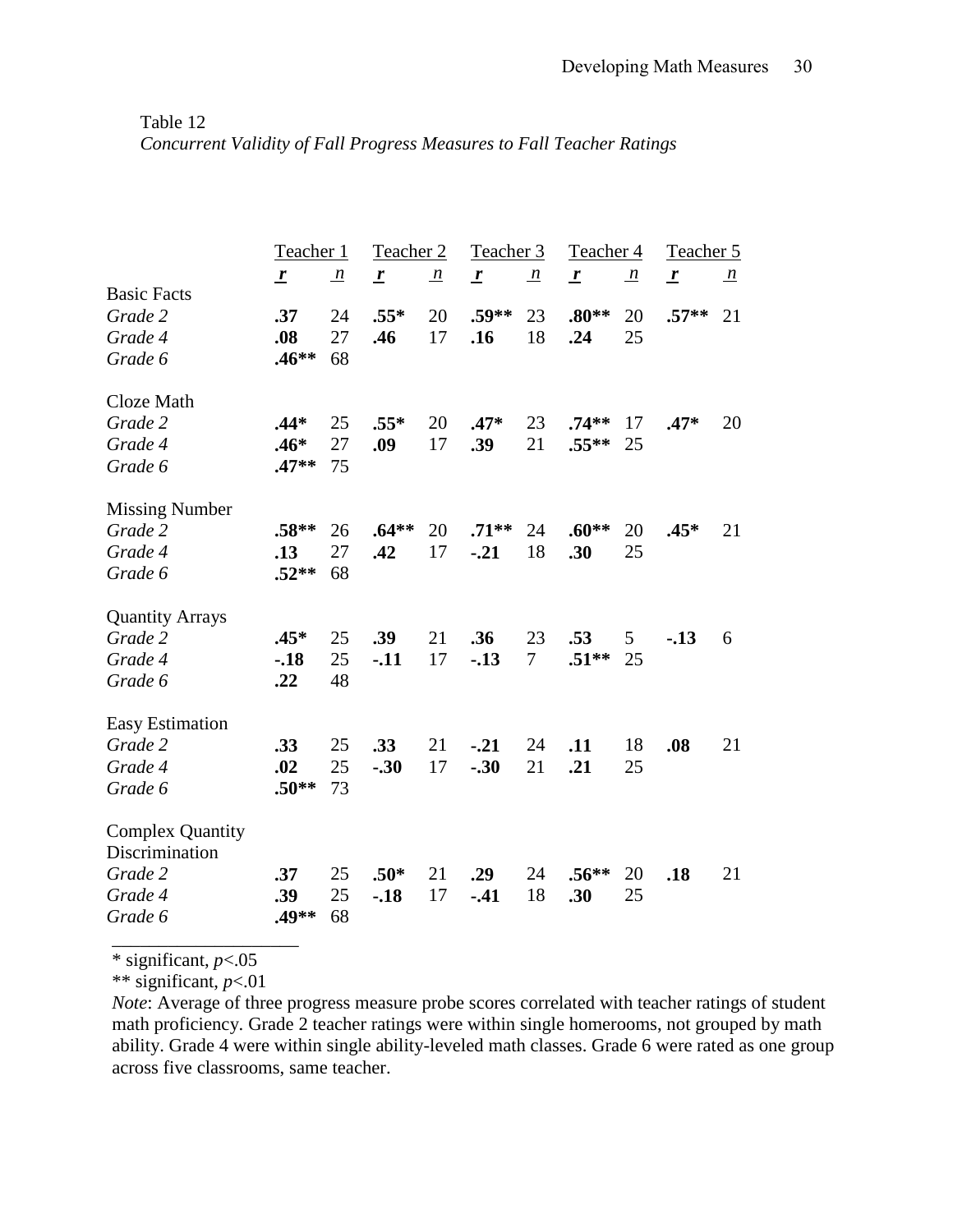| Concurrent Validity,    |              |                 |              |                 |              |                 |              |                 |              |               |
|-------------------------|--------------|-----------------|--------------|-----------------|--------------|-----------------|--------------|-----------------|--------------|---------------|
| <b>Spring Teacher</b>   |              |                 |              |                 |              |                 |              |                 |              |               |
| Ratings                 | Teacher 1    |                 | Teacher 2    |                 | Teacher 3    |                 | Teacher 4    |                 | Teacher 5    |               |
|                         | $\mathbf{r}$ | $\underline{n}$ | $\mathbf{r}$ | $\underline{n}$ | $\mathbf{r}$ | $\underline{n}$ | $\mathbf{r}$ | $\underline{n}$ | $\mathbf{r}$ | $\frac{n}{2}$ |
| <b>Basic Facts</b>      |              |                 |              |                 |              |                 |              |                 |              |               |
| Grade 2                 | .22          | 24              | $.58**$      | 21              | $.78**$      | 24              | $.72**$      | 20              | $.59**$      | 20            |
| Grade 4                 | .14          | 29              | $-.13$       | 14              | .41          | 19              | .36          | 26              |              |               |
| Grade 6                 | $.54**$      | 75              |              |                 |              |                 |              |                 |              |               |
| Cloze Math              |              |                 |              |                 |              |                 |              |                 |              |               |
| Grade 2                 | .26          | 24              | $.66***$     | 20              | $.73**$      | 24              | $.69**$      | 20              | $.61***$     | 20            |
| Grade 4                 | .21          | 29              | $-.23$       | 13              | .42          | 17              | $.63**$      | 26              |              |               |
| Grade 6                 | $.63**$      | 77              |              |                 |              |                 |              |                 |              |               |
| <b>Missing Number</b>   |              |                 |              |                 |              |                 |              |                 |              |               |
| Grade 2                 | .32          | 23              | $.56*$       | 20              | $.82**$      | 24              | $.56**$      | 20              | .16          | 20            |
| Grade 4                 | .15          | 27              | $-0.22$      | 14              | .12          | 19              | $.51**$      | 26              |              |               |
| Grade 6                 | $.57**$      | 79              |              |                 |              |                 |              |                 |              |               |
| <b>Mixed Numeracy</b>   |              |                 |              |                 |              |                 |              |                 |              |               |
| Grade 2                 | .11          | 24              | $.60**$      | 21              | $.72**$      | 24              | $.59**$      | 20              | $.51*$       | 21            |
| Grade 4                 | .00.         | 29              | $-.03$       | 14              | .26          | 16              | .49**        | 26              |              |               |
| Grade 6                 | $.58**$      | 76              |              |                 |              |                 |              |                 |              |               |
| <b>Easy Estimation</b>  |              |                 |              |                 |              |                 |              |                 |              |               |
| Grade 2                 | .35          | 23              | $.53*$       | 20              | .34          | 24              | $.64***$     | 20              | $.46*$       | 21            |
| Grade 4                 | .07          | 27              | .01          | 14              | .01          | 17              | .31          | 26              |              |               |
| Grade 6                 | $.45**$      | 80              |              |                 |              |                 |              |                 |              |               |
| <b>Complex Quantity</b> |              |                 |              |                 |              |                 |              |                 |              |               |
| Discrimination          |              |                 |              |                 |              |                 |              |                 |              |               |
| Grade 2                 | .04          | 23              | $.68**$      | 21              | $.53**$      | 24              | $.68**$      | 20              | .14          | 21            |
| Grade 4                 | .31          | 27              | $-0.25$      | 14              | $-.20$       | 19              | .29          | 26              |              |               |
| Grade 6                 | $.67**$      | 77              |              |                 |              |                 |              |                 |              |               |

# Table 13

*Concurrent Validity of Spring Progress Measures to Spring Teacher Ratings*

 $\overline{\ast}$  significant, *p*<.05

\*\* significant, *p*<.01

*Note*: Average of three progress measure probe scores correlated with teacher ratings of student math proficiency. Grade 2 teacher ratings were within single homerooms, not grouped by math ability. Grade 4 were within single ability-leveled math classes. Grade 6 were rated as one group across five classrooms, same teacher.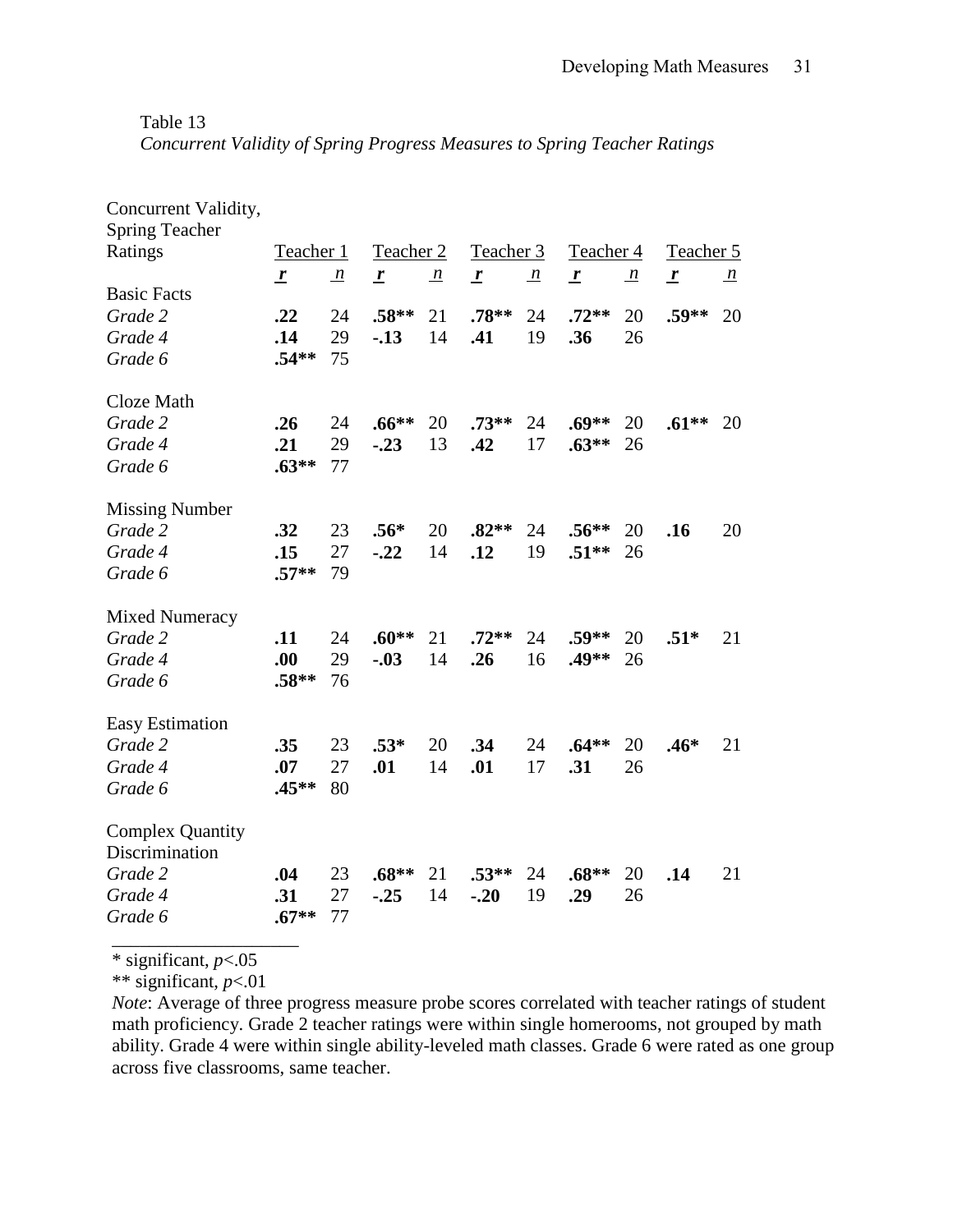## Table 14 *Within Grade Growth on Each Measure*

\_\_\_\_\_\_\_\_\_\_\_\_\_\_\_\_\_\_\_\_

|                                     | Grade 2            |                  | Grade 4            |                 | Grade 6            |                 |  |
|-------------------------------------|--------------------|------------------|--------------------|-----------------|--------------------|-----------------|--|
|                                     | <b>Effect size</b> | $\boldsymbol{n}$ | <b>Effect size</b> | $\underline{n}$ | <b>Effect size</b> | $\underline{n}$ |  |
| <b>Basic Facts</b>                  | .56                | 105              | .58                | 82              | .69                | 59              |  |
| Cloze Math                          | .40                | 101              | .42                | 82              | .42                | 68              |  |
| <b>Missing Number</b>               | .79                | 105              | .53                | 80              | .79                | 65              |  |
| <b>Easy Estimation</b>              | .56                | 105              | .89                | 80              | .38                | 72              |  |
| <b>Complex Quantity</b><br>Discrim. | .87                | 108              | 1.35               | 79              | .90                | 63              |  |

*Note*: Effect sizes are standardized mean differences in number correct from average of three fall probes to average of three spring probes.

*Note*: Sixteen weeks of school occurred between administrations for grades 2 and 4; nineteen weeks of school occurred between administrations for grade 6.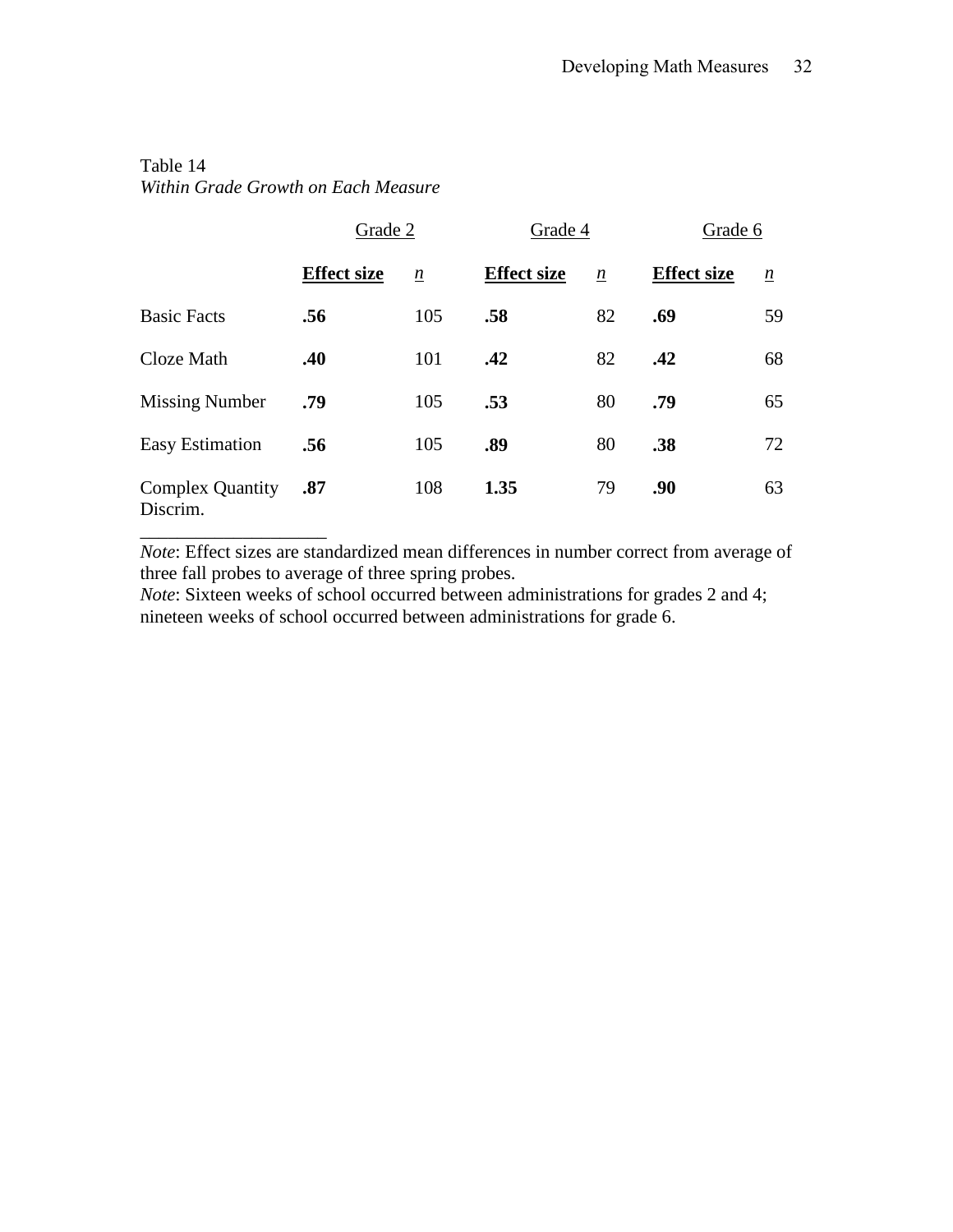# Table 15 *Administration Time for Single Form of Each Measure*

| Measure                                | <b>Administration Time</b> |
|----------------------------------------|----------------------------|
| <b>Basic Facts</b>                     | 1 minute                   |
| Cloze Math                             | 1 minute                   |
| <b>Missing Number</b>                  | 1 minute                   |
| <b>Quantity Arrays</b>                 | 1 minute                   |
| Mixed Numeracy                         | 1 minute                   |
| <b>Easy Estimation</b>                 | 2 minutes                  |
| <b>Complex Quantity Discrimination</b> | 1 minute                   |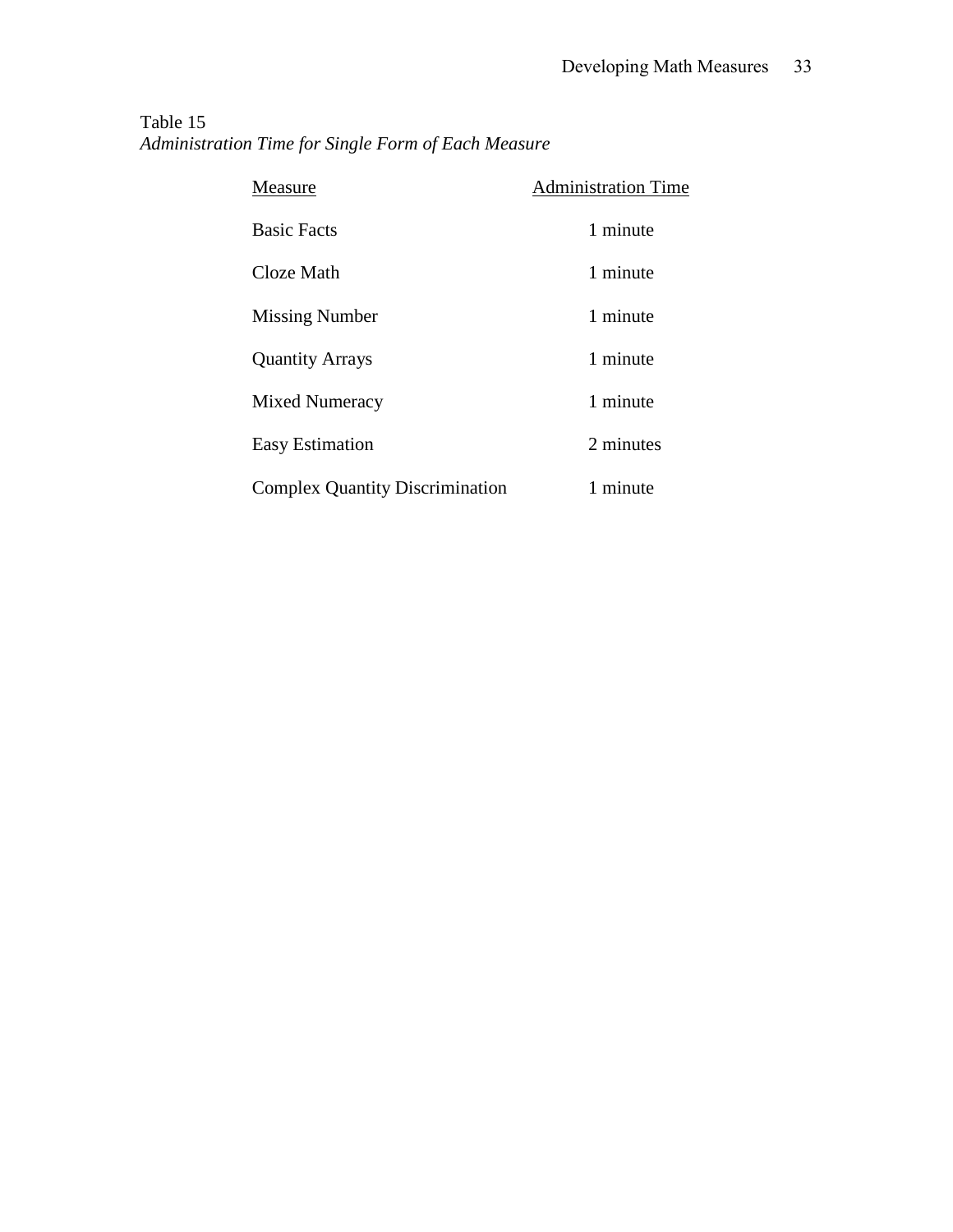| Table 16                                        |
|-------------------------------------------------|
| <b>Interscorer Reliability for Each Measure</b> |

| Measure                                | Reliability |
|----------------------------------------|-------------|
| <b>Basic Facts</b>                     | 97.00       |
| Cloze Math                             | 96.79       |
| <b>Missing Number</b>                  | 99.49       |
| <b>Quantity Arrays</b>                 | 99.61       |
| Mixed Numeracy                         | 96.73       |
| <b>Easy Estimation</b>                 | 99.05       |
| <b>Complex Quantity Discrimination</b> | 97.33       |

\_\_\_\_\_\_\_\_\_\_\_\_\_\_\_\_\_\_\_\_\_

*Note*: Based on 5% of probes administered. Calculation is percentage agreement for items within probes (point by point).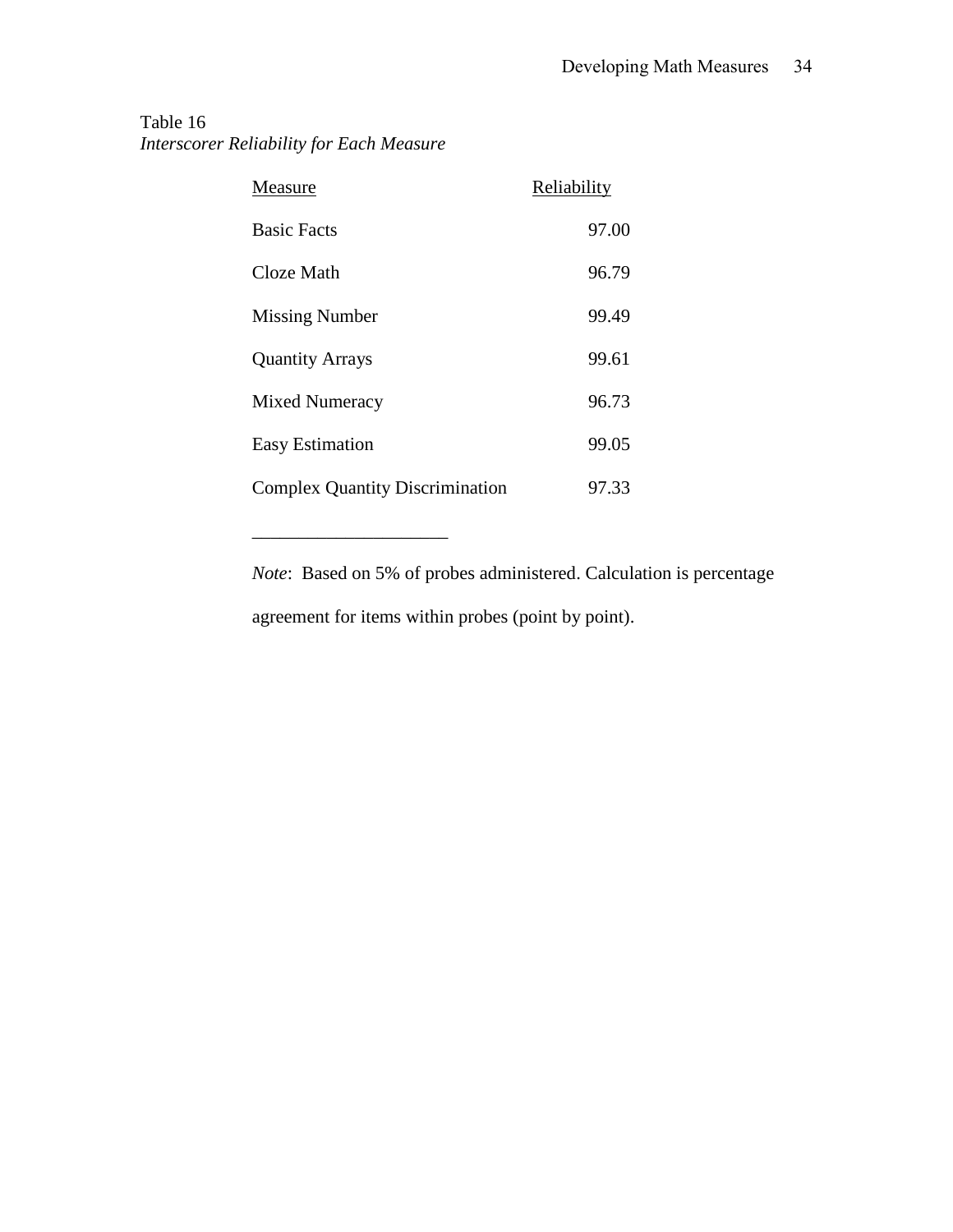Appendix A: Form A of Each Measure

Basic Facts

Cloze Math

Missing Number

Mixed Numeracy

Quantity Arrays

Complex Quantity Discrimination

Easy Estimation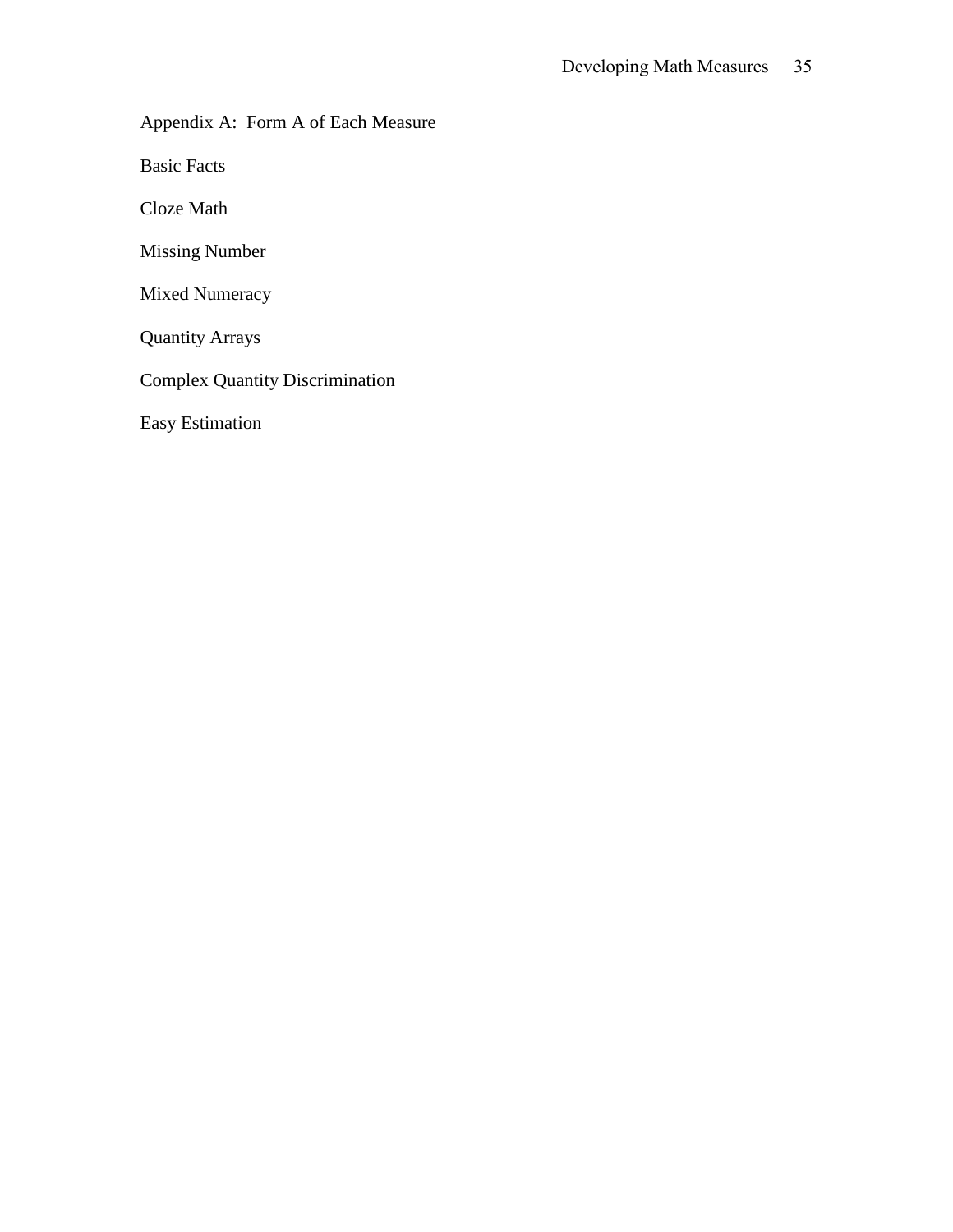|                                |                                |                                              |                              |                                |                                              |                          |                                 |                           | $BF-A$                               |
|--------------------------------|--------------------------------|----------------------------------------------|------------------------------|--------------------------------|----------------------------------------------|--------------------------|---------------------------------|---------------------------|--------------------------------------|
| $\mathbf{1}$<br>$\times$ 7     | $\mathfrak s$<br>$-0$          | $\sqrt{5}$<br>$+2$                           | 14<br>$-8$                   | $\overline{4}$<br>$\pm$ 7      | $\mathbf{1}$<br>$\times 3$                   | $\frac{4}{-2}$           | $3\overline{)3}$                | $\overline{4}$<br>$+1$    | $7\overline{\smash)14}$              |
|                                |                                |                                              |                              |                                |                                              |                          |                                 |                           |                                      |
| $\frac{0}{1+2}$                | $5\overline{\smash)35}$        | 13<br>$-9$                                   | $\frac{3}{\times 3}$         | 16<br>$-9$                     | $4\overline{)20}$                            | 9<br>$\times 6$          | $\frac{5}{+5}$                  | $5\overline{\smash{)}25}$ | $9\overline{)72}$                    |
|                                |                                |                                              |                              |                                |                                              |                          |                                 |                           |                                      |
| $\frac{7}{\times 5}$           | $\boldsymbol{7}$<br>$\times 4$ | 15<br>$-7$                                   | $\boldsymbol{7}$<br>$\pm\,1$ | $\frac{7}{\times 3}$           | $6\overline{\smash{)}12}$                    | $\frac{2}{+7}$           | $6\overline{\smash{)}54}$       | 6<br>$-1$                 | $\,8\,$<br>$\times 6$                |
|                                |                                |                                              |                              |                                |                                              |                          |                                 |                           |                                      |
| $\sqrt{5}$<br>$+9$             | $11\,$<br>$-9$                 | $\begin{array}{c} 0 \\ \times 2 \end{array}$ | $1\overline{)5}$             | $\frac{14}{-5}$                | $4\overline{)32}$                            | 6<br>$\times 4$          | 8<br>$\underline{\phantom{a}5}$ | 6<br>$+6$                 | $\mathbf{1}$<br>$+9$                 |
|                                |                                |                                              |                              |                                |                                              |                          |                                 |                           |                                      |
| $\boldsymbol{6}$<br>$\times 9$ | $8\,$<br>$-4$                  | $\frac{2}{\times 8}$                         | $5\overline{)30}$            | $\overline{c}$<br>$+4$         | 14<br>$-9$                                   | $5\overline{)20}$        | $\mathbf{1}$<br>$+5$            | $4\sqrt{16}$              | $3\overline{)6}$                     |
|                                |                                |                                              |                              |                                |                                              |                          |                                 |                           |                                      |
| $\,1\,$<br>$\pm 0$             | $\frac{9}{2}$                  | 10<br>$-5$                                   | $\overline{9}$<br>$\pm$ 8    | $\boldsymbol{7}$<br>$\times 6$ | $\frac{6}{\times 2}$                         | $\boldsymbol{0}$<br>$+7$ | $1\sqrt{6}$                     | $4\overline{\smash{)}8}$  | $\frac{2}{\times 7}$                 |
|                                |                                |                                              |                              |                                |                                              |                          |                                 |                           |                                      |
| 12<br>$-4$                     | $\frac{11}{11}$                | $8\overline{)72}$                            | $\frac{3}{16}$               | $7\overline{)56}$              | $\begin{array}{c} 6 \\ \times 7 \end{array}$ | $9\overline{)45}$        | 10<br>$-4$                      | 5<br>$+0$                 | $\boldsymbol{0}$<br>$\underline{+6}$ |
|                                |                                |                                              |                              |                                |                                              |                          |                                 |                           |                                      |

| <u>: 8</u> |      | <u>- 9</u> |                   |               |  |
|------------|------|------------|-------------------|---------------|--|
|            | 5)30 |            | $5\overline{)20}$ | $(4)16$   3)6 |  |

|                | 6 <sup>1</sup> | 6          | $\begin{array}{ccc} \vert & 0 \end{array}$                  |            |      |      |            |
|----------------|----------------|------------|-------------------------------------------------------------|------------|------|------|------------|
| $\frac{-2}{2}$ | $-0$           | $\times 0$ | $\begin{array}{ c c c c }\n\hline\n& x 3 & -3\n\end{array}$ | $\times 7$ |      | $+3$ | $\times$ 4 |
|                |                |            |                                                             |            | 0132 |      |            |
|                |                |            |                                                             |            |      |      |            |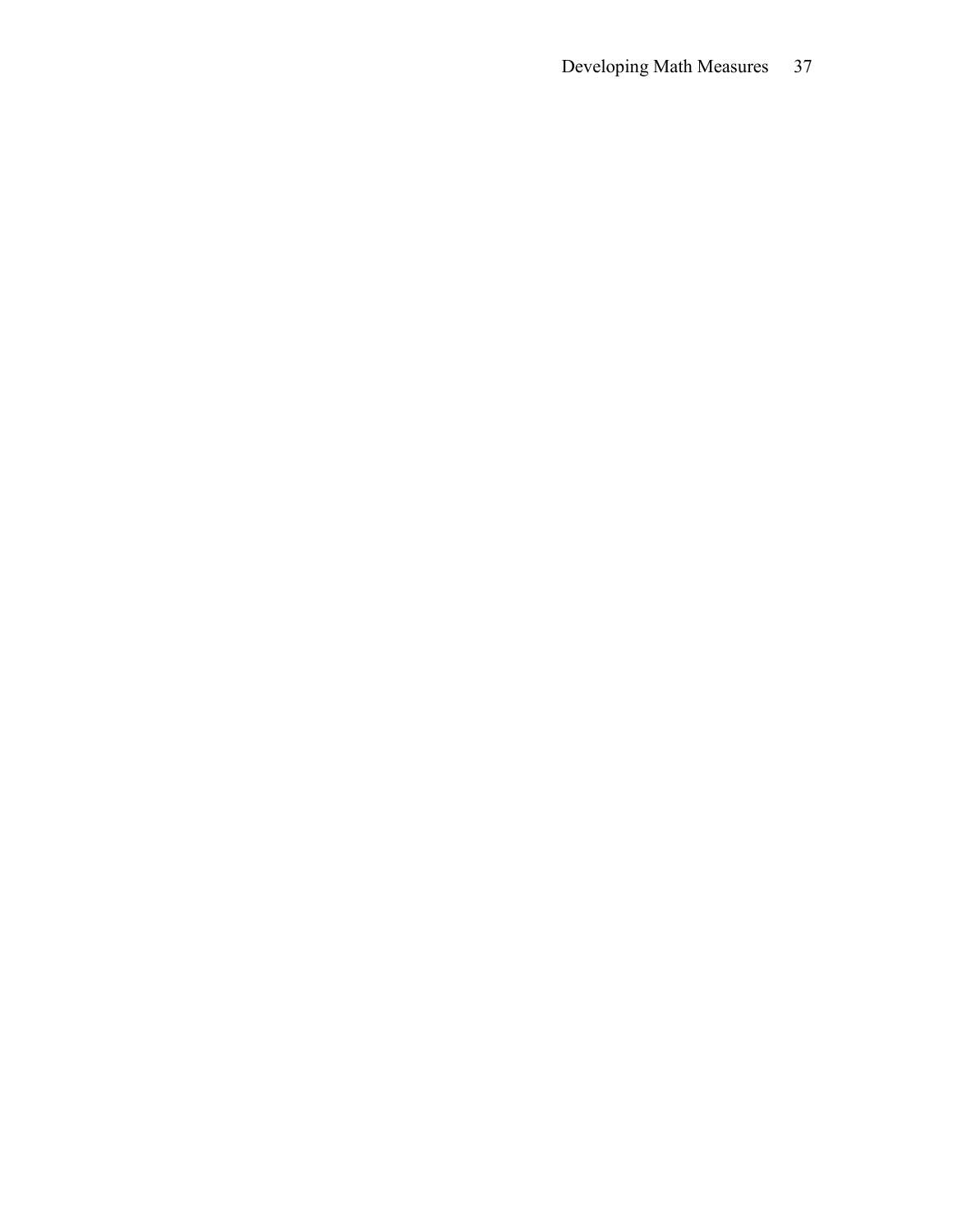|                                     |                                     |                                    | $CM-A$                         |
|-------------------------------------|-------------------------------------|------------------------------------|--------------------------------|
| $\Box \times 6 = 12$                | $45 \div \boxed{\phantom{0}} = 5$   | $8 + 6 =$                          | $\Box \times 9 = 0$            |
|                                     |                                     |                                    |                                |
| $3 \times \boxed{\phantom{0}} = 18$ | $16 \div 4 = \Box$                  | $\boxed{\phantom{0}}$ $\div$ 3 = 9 | $64 \div \Box = 8$             |
|                                     |                                     |                                    |                                |
| $0 + 1 = \Box$                      | $-$ + 5 = 7                         | $4 \times \Box = 8$                | $3 - 1 =$                      |
|                                     |                                     |                                    |                                |
| $-+7=16$                            | $4 \times \boxed{\phantom{0}}$ = 36 | $0 \div 6 = \Box$                  | $-$ - 9 = 5                    |
|                                     |                                     |                                    |                                |
| $9 \times \boxed{\phantom{0}} = 9$  | $1-0=$                              | $\boxed{\phantom{0}}$ + 7 = 14     | $6 + \Box = 13$                |
|                                     |                                     |                                    |                                |
| $0 \div 8 =$                        | $\Box \times 5 = 45$                | $2 + \boxed{\phantom{0}} = 5$      | $1 \times 4 =$                 |
|                                     |                                     |                                    |                                |
| $-6=1$                              | $6 + \square = 8$                   | $8 \div 8 = \Box$                  | $-$ - 9 = 0                    |
|                                     |                                     |                                    |                                |
| $8 \times \Box$ = 32                | $6 \div 6 =$                        | $\perp$ + 9 = 11                   | $15 - \boxed{\phantom{0}} = 7$ |
|                                     |                                     |                                    |                                |
| $1 + 0 = \Box$                      | $-4=3$                              | $10 \div \Box = 5$                 | $13 - 9 =$                     |
|                                     |                                     |                                    |                                |
| $\rfloor - 0 = 8$                   | $42 \div \Box$<br>$= 6$             | $7 \times 9 =$                     | $-9=7$                         |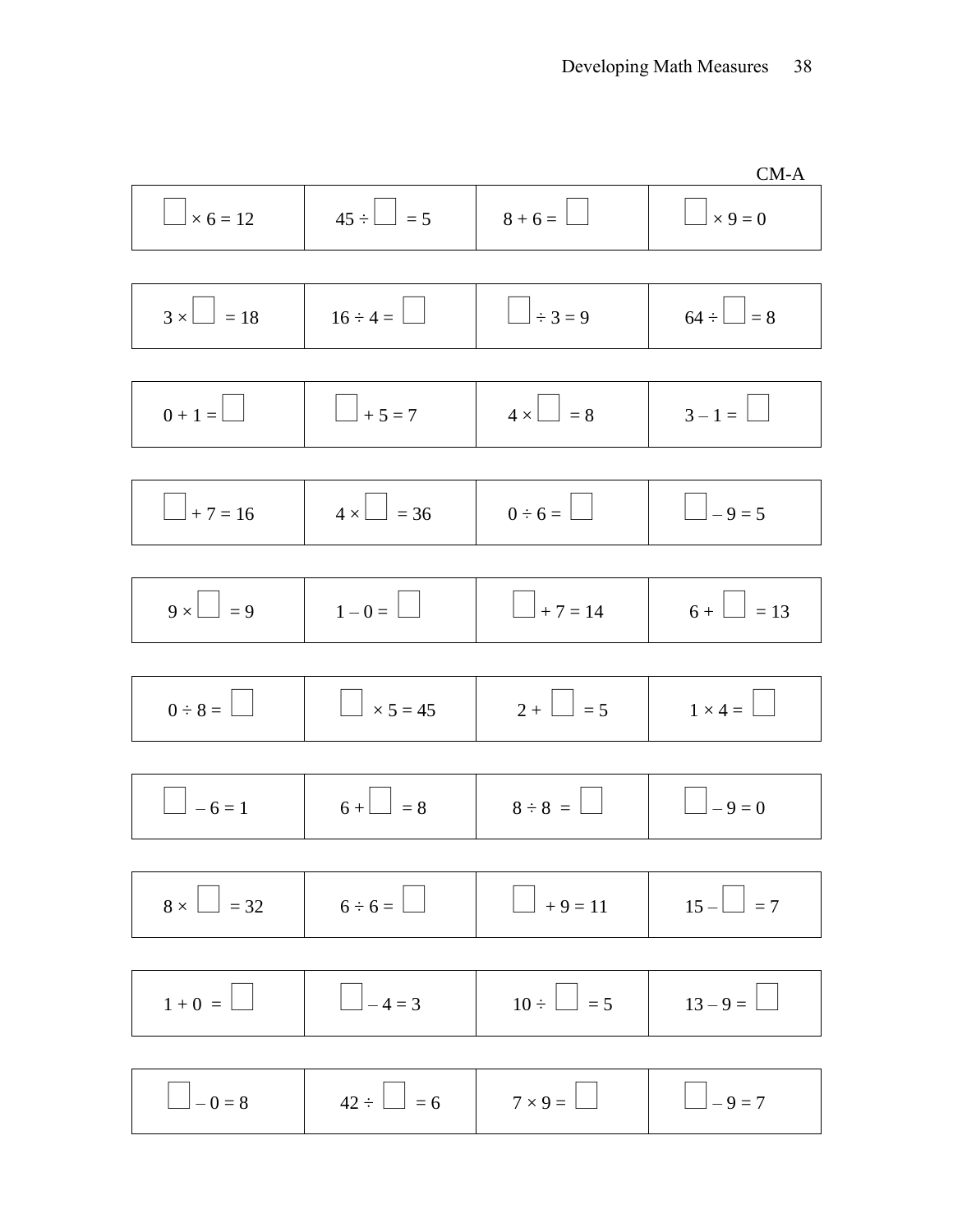| $9, 12, 15, \_\_$  | $9, 18, 27, \_\_$  | $10, 20, 30, \_\_$ | $4, 5, 6, \_\_$    |
|--------------------|--------------------|--------------------|--------------------|
| $70, 80, 90, \_\_$ | $10, 11, 12, \_\_$ | $16, 24, 32, \_\_$ | $9, 10, 11, \_\_$  |
| $8, 16, 24, \_\_$  | $9, 11, 13, \_\_$  | $8, 10, 12, \_\_$  | $13, 23, 33, \_\_$ |
| $1, 2, 3, \_\_$    | $11, 13, 15, \_\_$ | $7, 8, 9, \_\_$    | $29, 39, 49, \_\_$ |
| $12, 14, 16, \_\_$ | $7, 14, 21, \_\_$  | $24, 30, 36, \_\_$ | $11, 21, 31, \_\_$ |
| $13, 14, 15, \_\_$ | $14, 16, 18, \_\_$ | $4, 6, 8, \_\_$    | $18, 24, 30, \_\_$ |
| $24, 32, 40, \_\_$ | $30, 40, 50, \_\_$ | $25, 30, 35, \_\_$ | $6, 12, 18, \_\_$  |
| $23, 33, 43, \_\_$ | $5, 7, 9, \_\_$    | $9, 19, 29, \_\_$  | $6, 9, 12, \_\_$   |
| $3, 4, 5, \_\_$    | $12, 13, 14, \_\_$ | $14, 15, 16, \_\_$ | $2, 3, 4, \_\_$    |
| $35, 40, 45, \_\_$ | $10, 12, 14, \_\_$ | $17, 18, 19, \_\_$ | $3, 5, 7, \_\_$    |
| $18, 27, 36, \_\_$ | $17, 27, 37, \_\_$ | $8, 12, 16, \_\_$  | $6, 8, 10, \_\_$   |

MN-A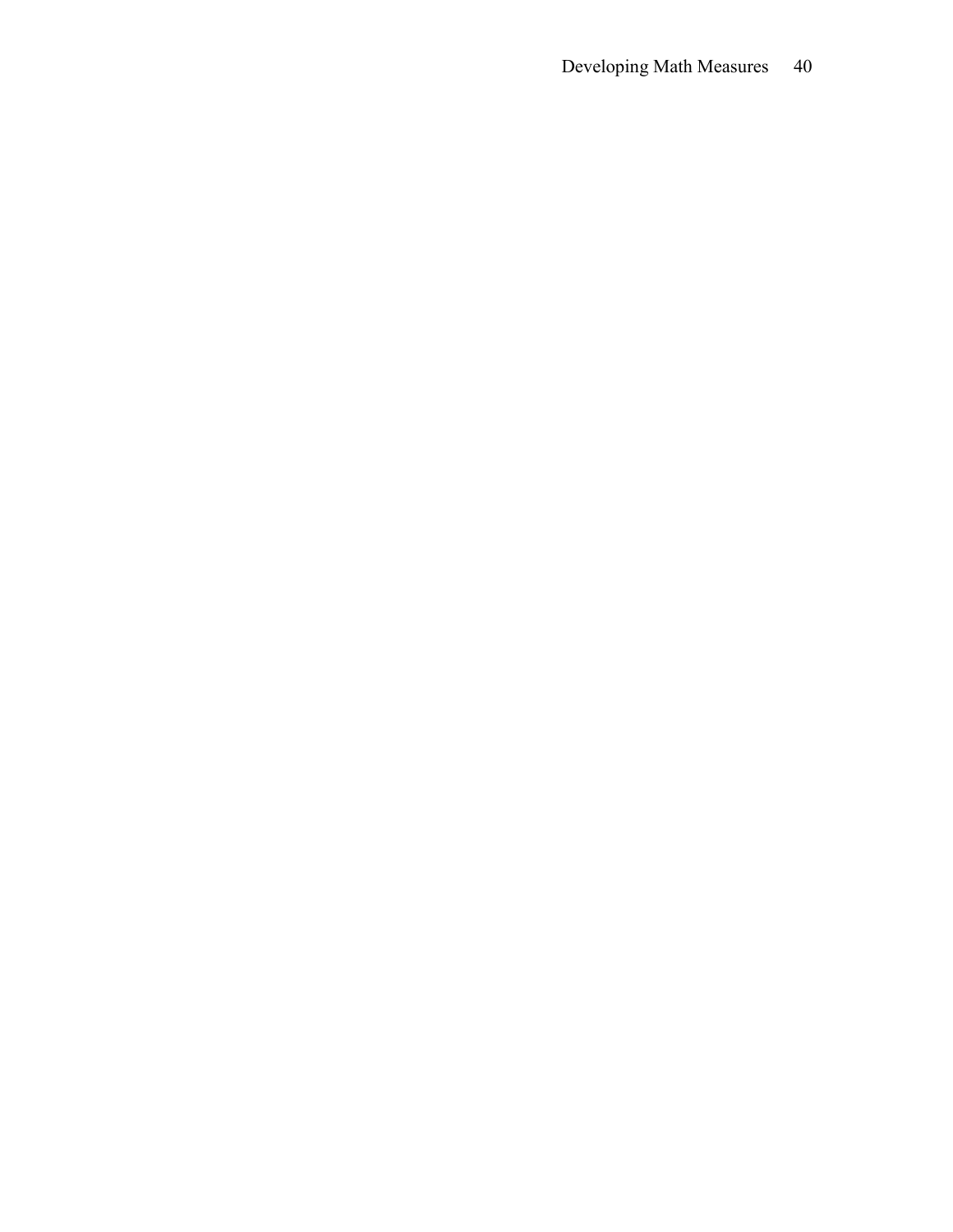| Developing Math Measures |  |
|--------------------------|--|
|                          |  |

| Mixed-A                               |                                   |                                    |                                    |                                                     |
|---------------------------------------|-----------------------------------|------------------------------------|------------------------------------|-----------------------------------------------------|
| -1<br>$\pm$ 1                         | $6, 12, 18, \_\_$                 | $8 \div \Box = 2$                  | $18, 27, 36, \_$                   | $\mathbf{0}$<br>$\times$ 5                          |
| $45 \div \Box = 5$                    | $30, 40, 50, \_$                  | 9<br>$+8$                          | $15, 25, 35, \_\_$                 | $\begin{array}{ c c }\n\hline\n\end{array}$ + 4 = 4 |
| $5, 15, 25, \_$                       | 14<br>$-9$                        | $4\overline{)0}$                   | $1 \times \boxed{\phantom{0}} = 6$ | $12, 14, 16, \_\_$                                  |
| $13, 14, 15, \_\_$                    | 5 <sup>5</sup><br>$+5$            | $9 + \boxed{\phantom{0}} = 17$     | $50, 60, 70, \_\_$                 | $\overline{7}$<br>$\pm$ 1                           |
| 9<br>$\times$ 7                       | $9 + \boxed{\phantom{0}} = 10$    | $9, 11, 13, \_\_$                  | $\mathfrak{Z}$<br>$\times$ 1       | 2<br>$\times$ 4                                     |
| $\overline{\phantom{a}}$ $\div$ 8 = 4 | $\Box$ + 5 = 7                    | $23, 33, 43, \_$                   | $14, 15, 16, \_\_$                 | $\boxed{\phantom{0}}$ + 2 = 3                       |
| $19, 29, 39, \_\_$                    | $7\sqrt{56}$                      | $3 \times \boxed{\phantom{0}} = 9$ | $6, 9, 12, \_$                     | $11 -$<br>$=4$                                      |
| $-8=5$                                | $5\overline{)}$<br>$\frac{-4}{-}$ | $\angle \times 6 = 48$             | $-+1=8$                            | $8\sqrt{72}$                                        |
| $1, 11, 21, \_$                       | $1\sqrt{4}$                       | $70, 80, 90, \_\_$                 | $\angle \times 9 = 0$              | $\tau$<br>$\times 8$                                |
| $16, 24, 32, \_$                      | $\boldsymbol{0}$<br>$\times$ 7    | $-6=1$                             | $8 + \Box = 14$                    | $2, 4, 6, \_$                                       |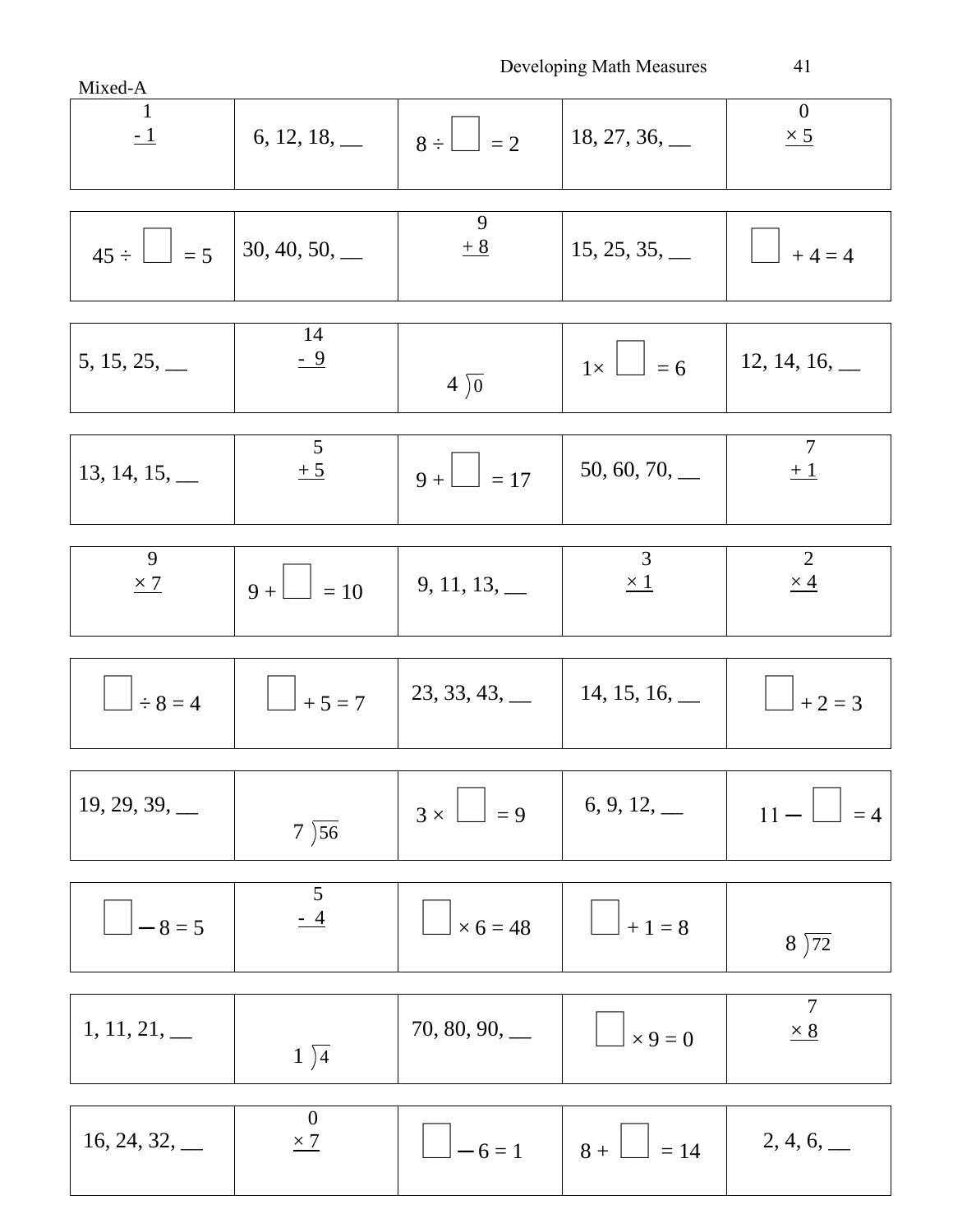### Developing Math Measures 42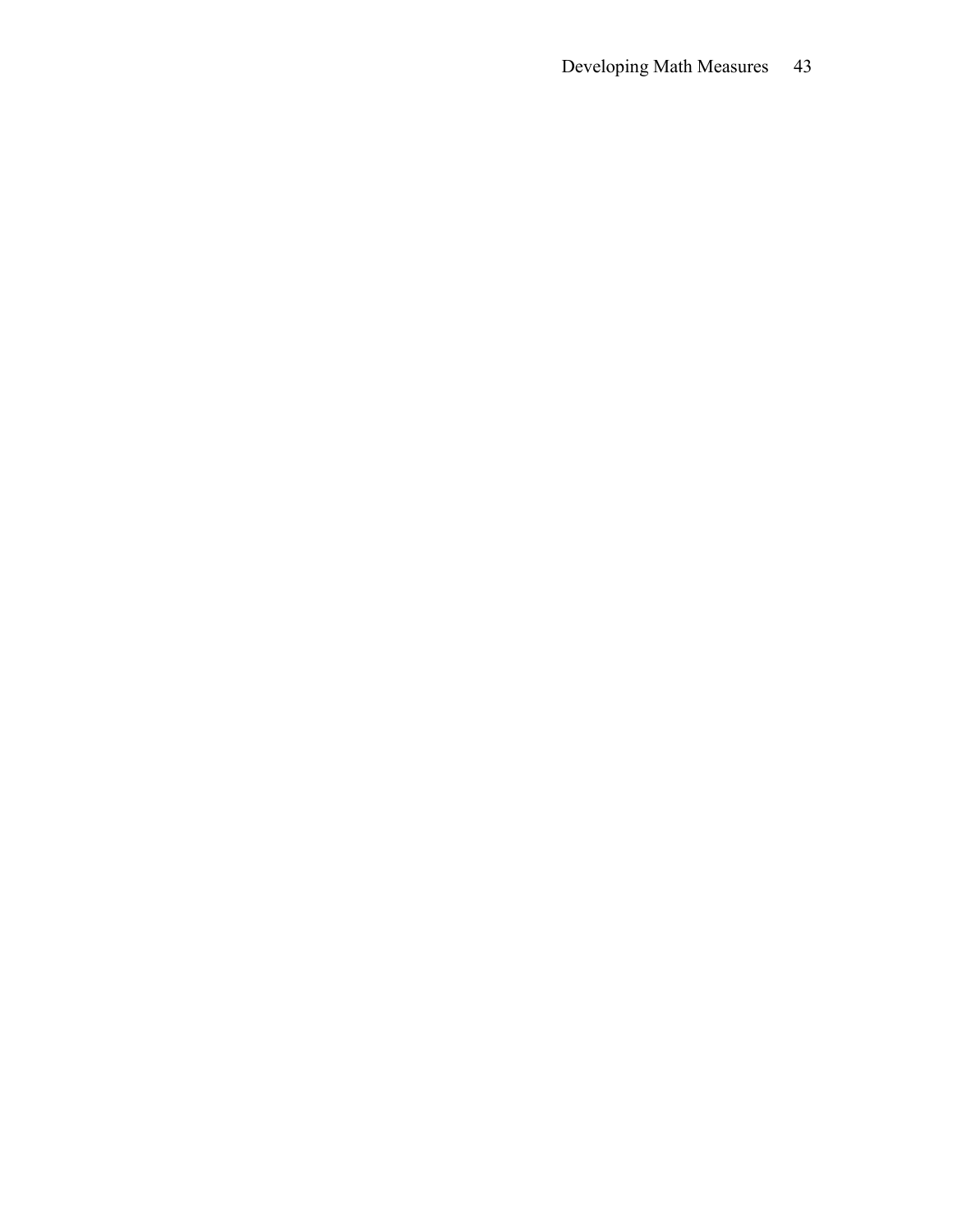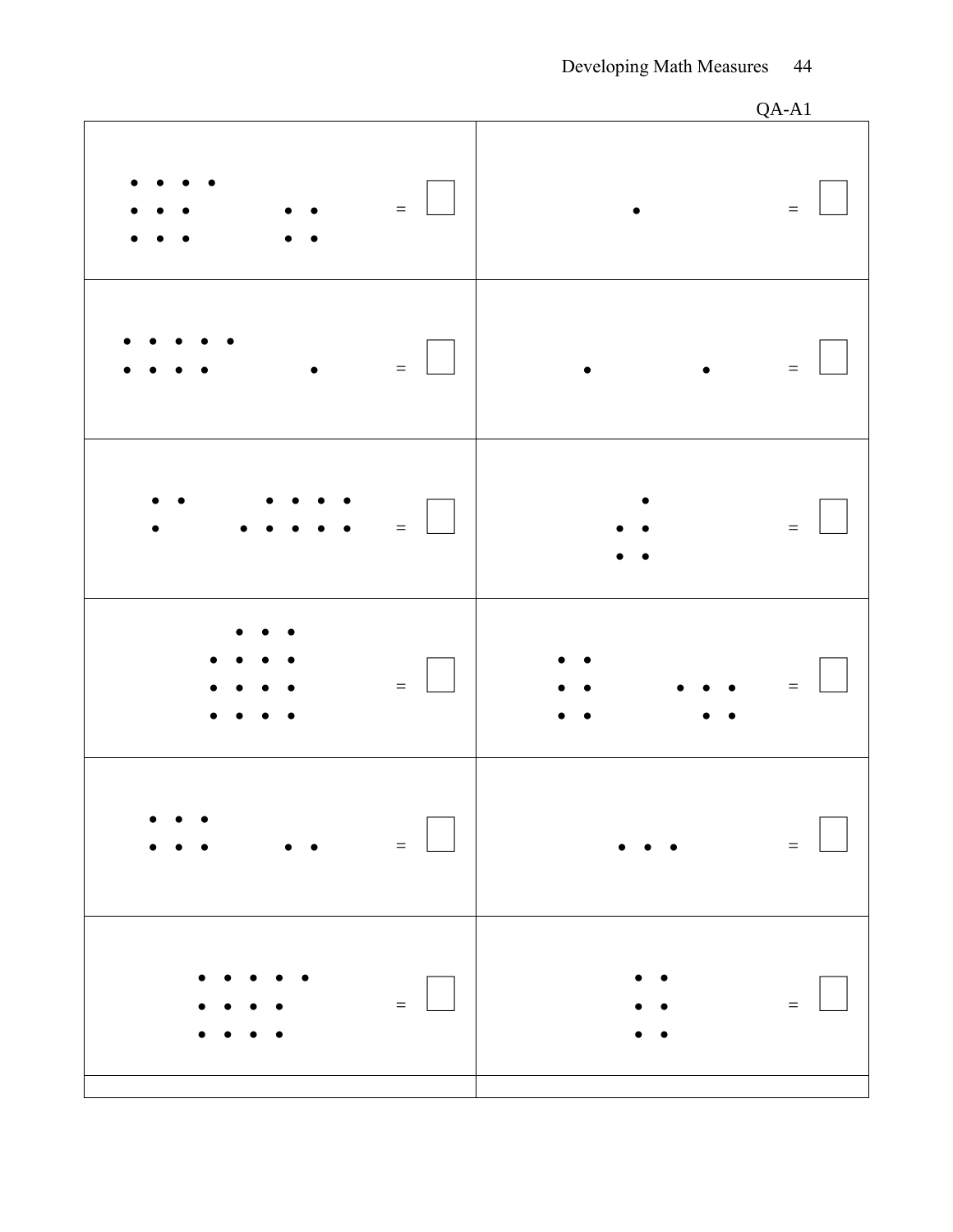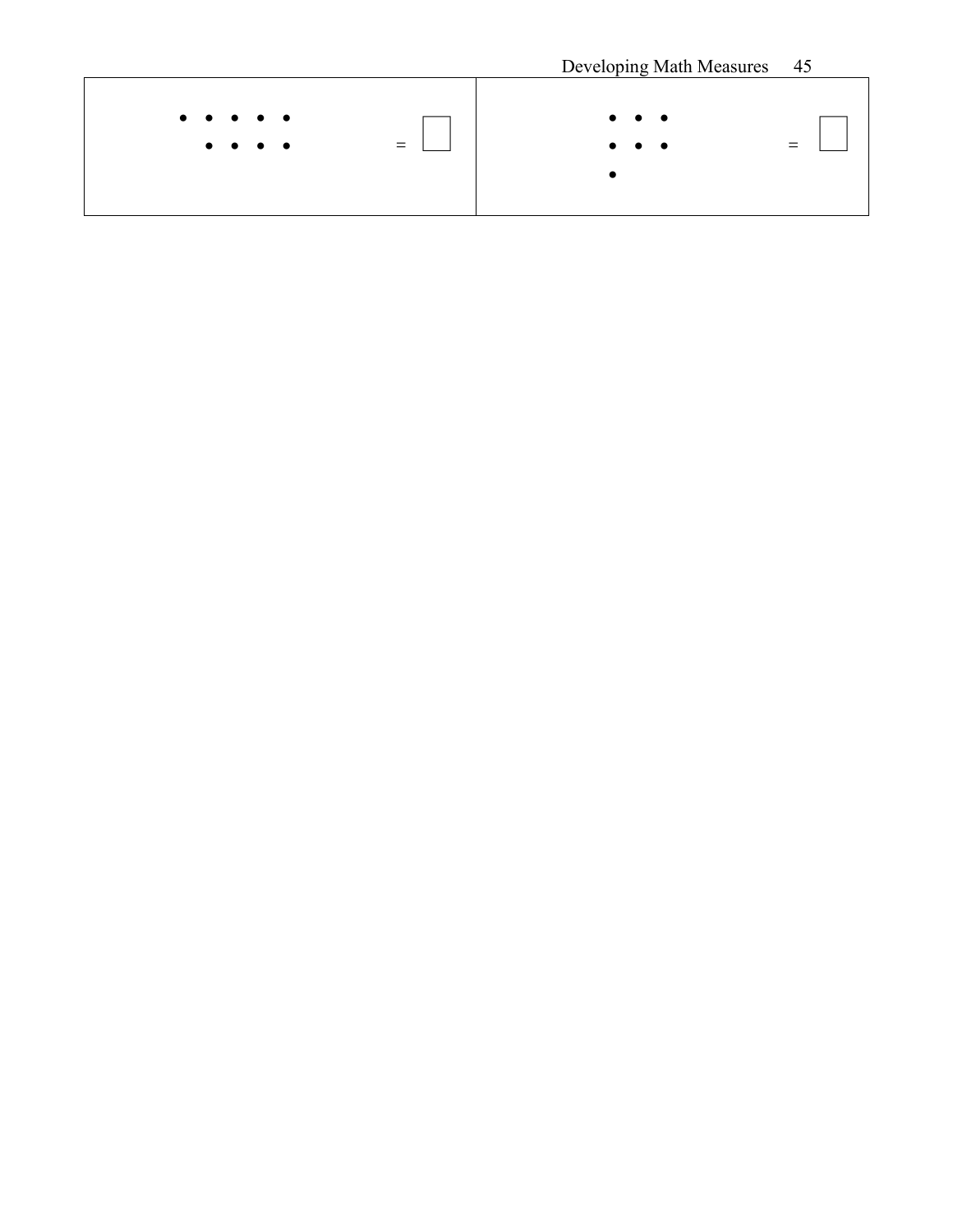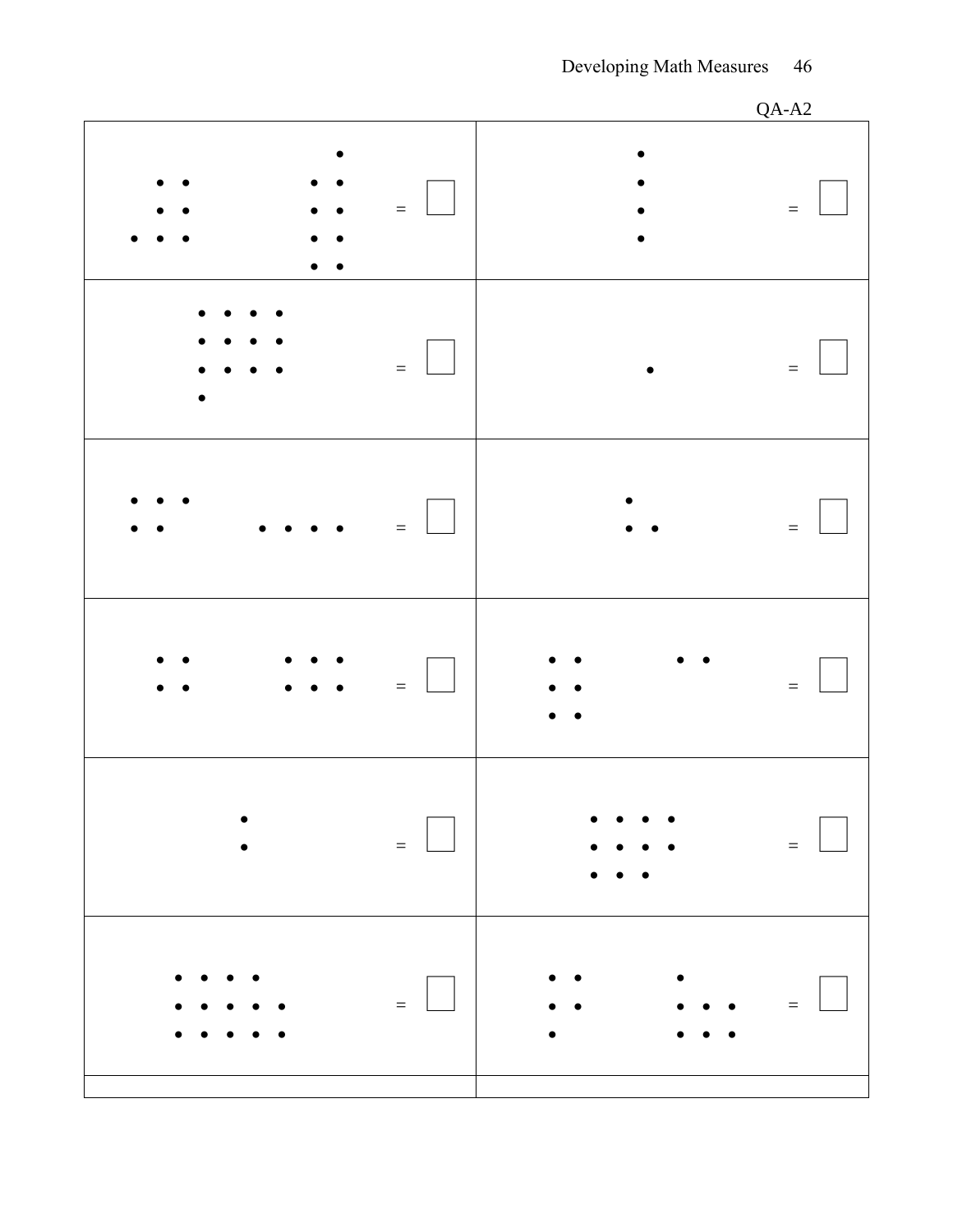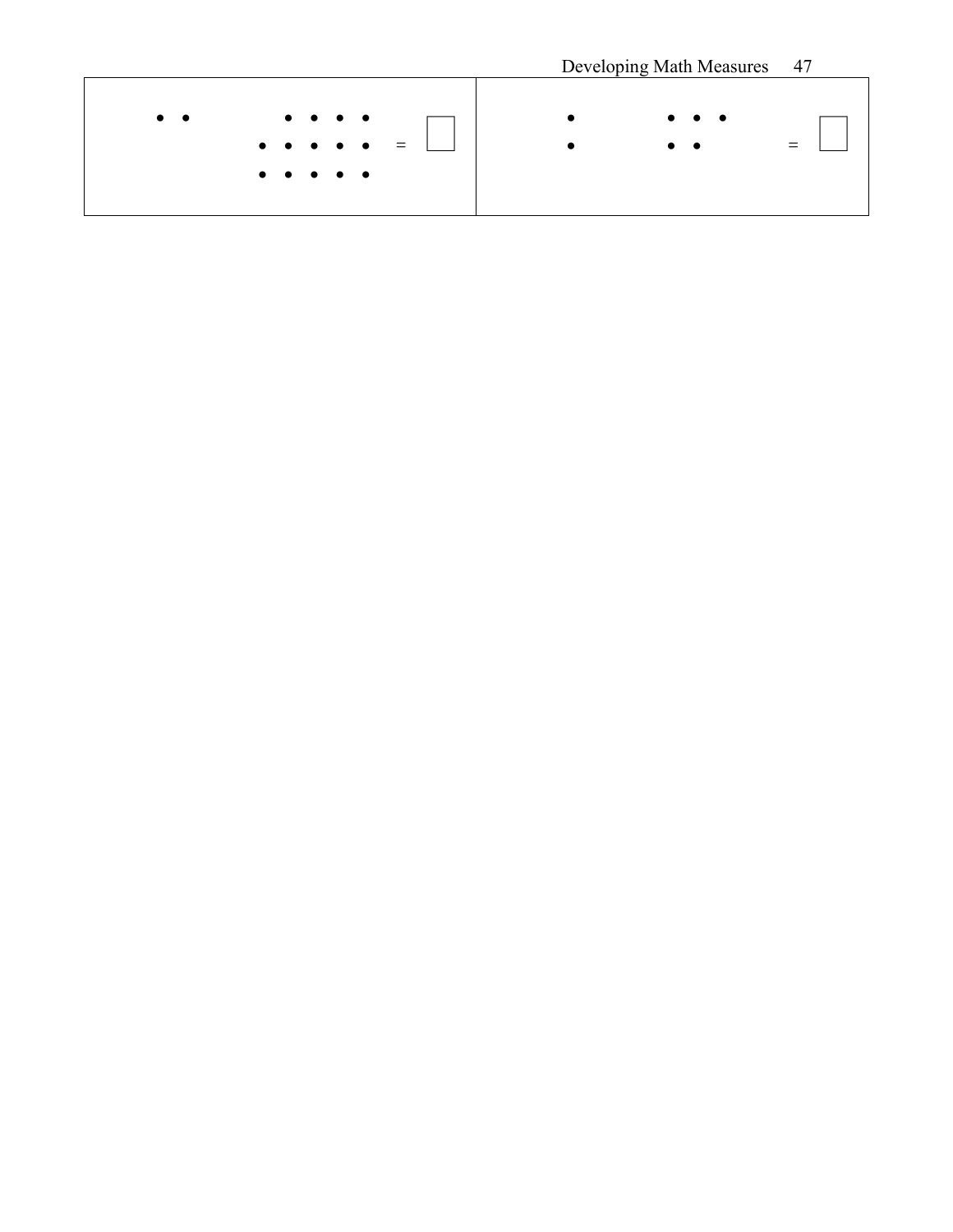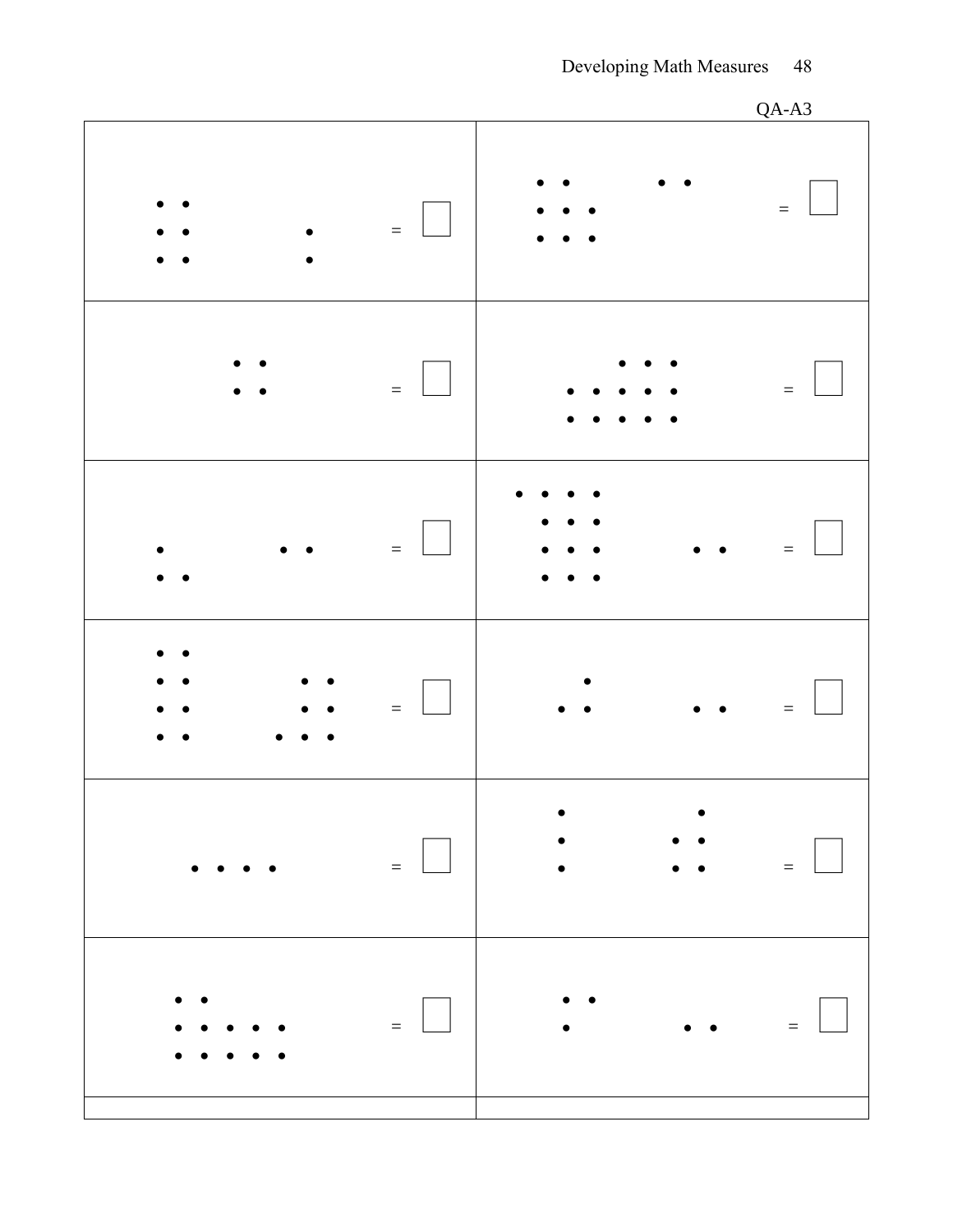

|  |                                                                                 | CQD-A |
|--|---------------------------------------------------------------------------------|-------|
|  | 2 $\Box$ 20 $ 7 \times 50 \Box 7 \times 5  90 + 5 \Box 91 + 5   10 \Box 19 - 9$ |       |

|--|--|--|--|

|  |  | $70-1$ $\Box$ $70-8$ $\Box$ $80-2$ $\Box$ $30-2$ $\Box$ $30$ $\Box$ $57$ $\Box$ $57$ |  |
|--|--|--------------------------------------------------------------------------------------|--|
|--|--|--------------------------------------------------------------------------------------|--|

| $30-4$ $30-2$ $50$ $50-3$ $1$ $10$ $72 \div 9$ $8$ |  |  |
|----------------------------------------------------|--|--|
|----------------------------------------------------|--|--|

|  |  | $80+7$ $\Box$ 70 + 8 $\Big $ 99 $\Box$ 9 × 10 $\Big $ 40 ÷ 4 $\Box$ 30 ÷ 3 $\Big $ 39 $\Box$ 93 |  |
|--|--|-------------------------------------------------------------------------------------------------|--|
|--|--|-------------------------------------------------------------------------------------------------|--|

|  | $\begin{array}{ c c c c c }\hline 60\times30 & \Box & 60\times3 \\ \hline \end{array}$ |
|--|----------------------------------------------------------------------------------------|
|  |                                                                                        |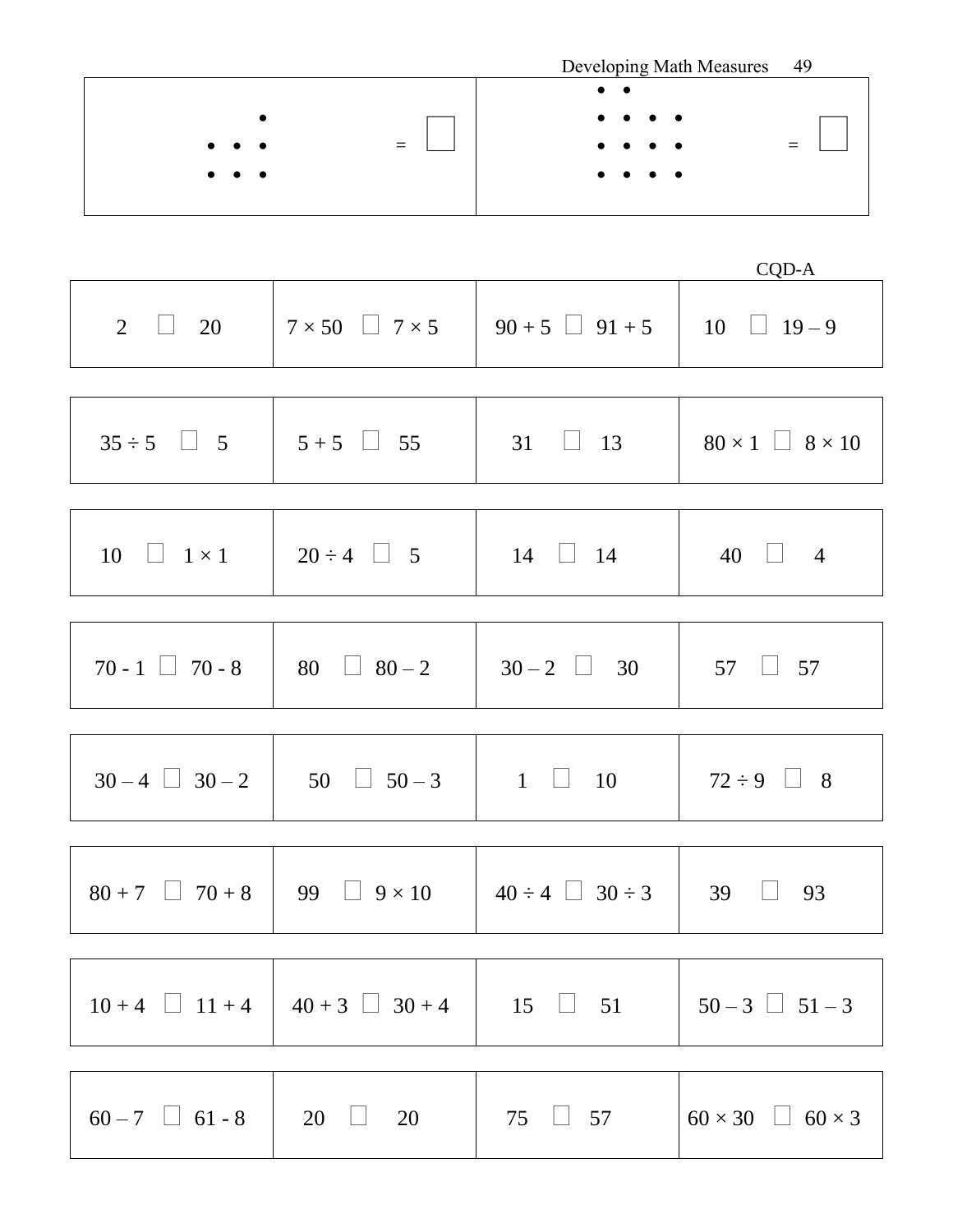|                                     |                          |                  | Developing Math Measures 50 |
|-------------------------------------|--------------------------|------------------|-----------------------------|
| $1 \times 3 \quad \square \quad 10$ |                          |                  |                             |
| $\Box$ 74<br>74                     | $30 \quad \Box \quad 30$ | 22 $\Box$ 2 × 10 | 40<br>$\overline{4}$        |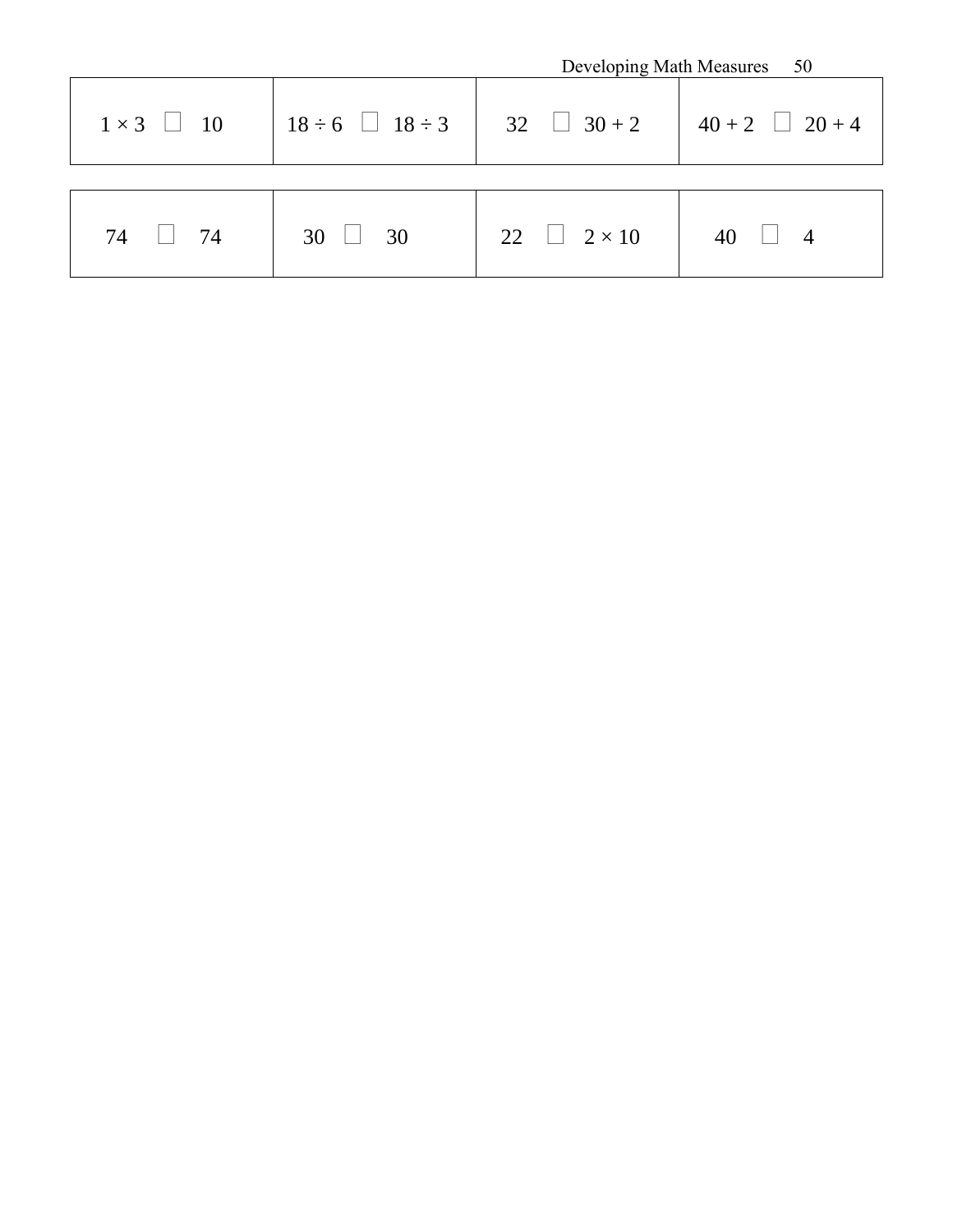|                |                                                                               |                                           |                                    |     |                     |              |                                                                              |                                             |                |                                                               | EE-A1                |
|----------------|-------------------------------------------------------------------------------|-------------------------------------------|------------------------------------|-----|---------------------|--------------|------------------------------------------------------------------------------|---------------------------------------------|----------------|---------------------------------------------------------------|----------------------|
| $38 \times 5$  |                                                                               |                                           | mom takes 2. How<br>many pens now? |     | Jim has 7 pens. His |              | The team has 14<br>bats. They forgot 3<br>at the game. How<br>many bats now? |                                             | read?          | Jacob read 69 books<br>had 28 pages. How<br>many pages did he | last year. Each book |
| 2              | 20                                                                            | 200                                       | 5                                  | 50  | 500                 | $\mathbf{1}$ | 11                                                                           | 110                                         | 21             | 210                                                           | 2,100                |
| 2) 58          |                                                                               |                                           | $9 + 5$                            |     |                     | $68 + 3$     |                                                                              |                                             |                | Ann has 9 hats. She<br>gives 3 to Sue. How<br>many hats now?  |                      |
| 3              | 30                                                                            | 300                                       | 14                                 | 140 | 1,400               | $\tau$       | 70                                                                           | 700                                         | 6              | 60                                                            | 600                  |
| 285)597        |                                                                               |                                           | $22 + 29$                          |     |                     | $95 - 24$    |                                                                              |                                             | boxes?         | Ray has 28 toy cars.<br>He puts 7 in each<br>box. How many    |                      |
| 2              | 20                                                                            | 200                                       | 5                                  | 50  | 500                 | 7            | 70                                                                           | 700                                         | 4              | 40                                                            | 400                  |
| now?           | Mike has 253<br>How many cards<br>does Mike have                              | baseball cards. His<br>dad gives him 109. | 3)617                              |     |                     | $13 - 8$     |                                                                              |                                             | 543 x 9        |                                                               |                      |
| $\mathfrak{Z}$ | 35                                                                            | 350                                       | $\overline{2}$                     | 20  | 200                 | 5            | 50                                                                           | 500                                         | 45,000         | 450 4,500                                                     |                      |
|                | 58 stickers on the<br>sheet. 2 boys must<br>share. How many<br>stickers each? |                                           | $47 - 6$                           |     |                     | all?         | How many cups in                                                             | 6 mats on the table.<br>4 cups on each mat. |                | 3 cats. Each cat has<br>13 toys. How many<br>toys in all?     |                      |
| 3              | 30                                                                            | 300                                       | 40                                 | 400 | 4,000               | 2            | 24                                                                           | 240                                         | $\overline{4}$ | 40                                                            | 400                  |

#### $\overline{A}$ 1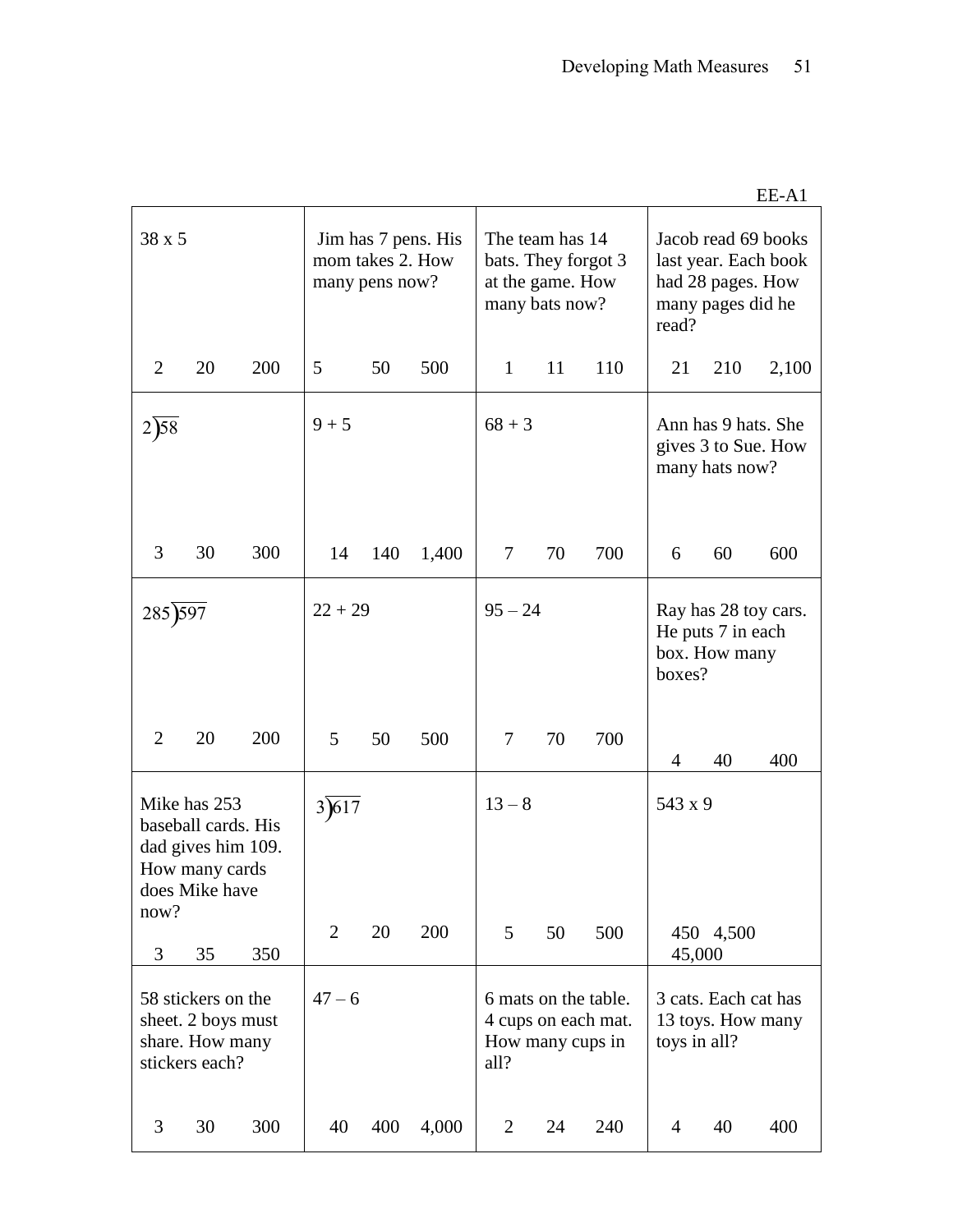|                                                                                                            |                                                                                                            |                                                                       | EE-A2                                                                                               |
|------------------------------------------------------------------------------------------------------------|------------------------------------------------------------------------------------------------------------|-----------------------------------------------------------------------|-----------------------------------------------------------------------------------------------------|
| Dad gives 5 cookies<br>to each of his 3<br>boys. How many<br>cookies in all?                               | $7 \times 3$                                                                                               | 9 boys have 63 toys.<br>How many toys for<br>each boy?                | 4)16                                                                                                |
| 15<br>150<br>1,500                                                                                         | 21<br>210<br>2,100                                                                                         | 70<br>700<br>7                                                        | $\overline{4}$<br>40<br>400                                                                         |
| There are 18 bowls.<br>Mary puts 11 jelly<br>beans in each bowl.<br>How many jelly<br>beans will she need? | There were 28<br>books in the box.<br>Tina put in 19 more.<br>Now how many<br>books in the box?            | 22)61                                                                 | $4 + 6$                                                                                             |
| 2<br>20<br><b>200</b>                                                                                      | 5<br>50<br>500                                                                                             | 30<br>3<br>300                                                        | $\mathbf{1}$<br>10<br>100                                                                           |
| 22 x 89                                                                                                    | Kim has 3 dogs.<br>May has 2 dogs.<br>How many dogs in<br>all?                                             | 220 x 195                                                             | There are 57 french<br>fries in the bag.<br>Sally eats 21. How<br>many fries are left?              |
| 180 1,800<br>18,000                                                                                        | 500<br>50<br>5                                                                                             | 400 4,000<br>40,000                                                   | 40<br>400<br>4,000                                                                                  |
| $702 - 198$                                                                                                | Bill has 6 hats. He<br>gets 2 more. How<br>many hats now?                                                  | $811 - 613$                                                           | The class library has<br>391 books. Kids<br>checked out 103<br>books. How many<br>books now?        |
| 5<br>500<br>50                                                                                             | 8<br>80<br>800                                                                                             | 200<br>2<br>20                                                        | 3<br>300<br>30                                                                                      |
| $15 - 7$<br>8<br>80<br>800                                                                                 | There are 192<br>pretzels in the bag<br>and 18 kids in the<br>class. How many<br>pretzels for each<br>kid? | 19 cups on the table.<br>Bob puts on 7 more.<br>How many cups<br>now? | 1,500 pieces belong<br>to 21 puzzles. About<br>how many pieces in<br>each puzzle?<br>7<br>70<br>700 |
|                                                                                                            | 10<br>100<br>1,000                                                                                         | 26<br>2<br>260                                                        |                                                                                                     |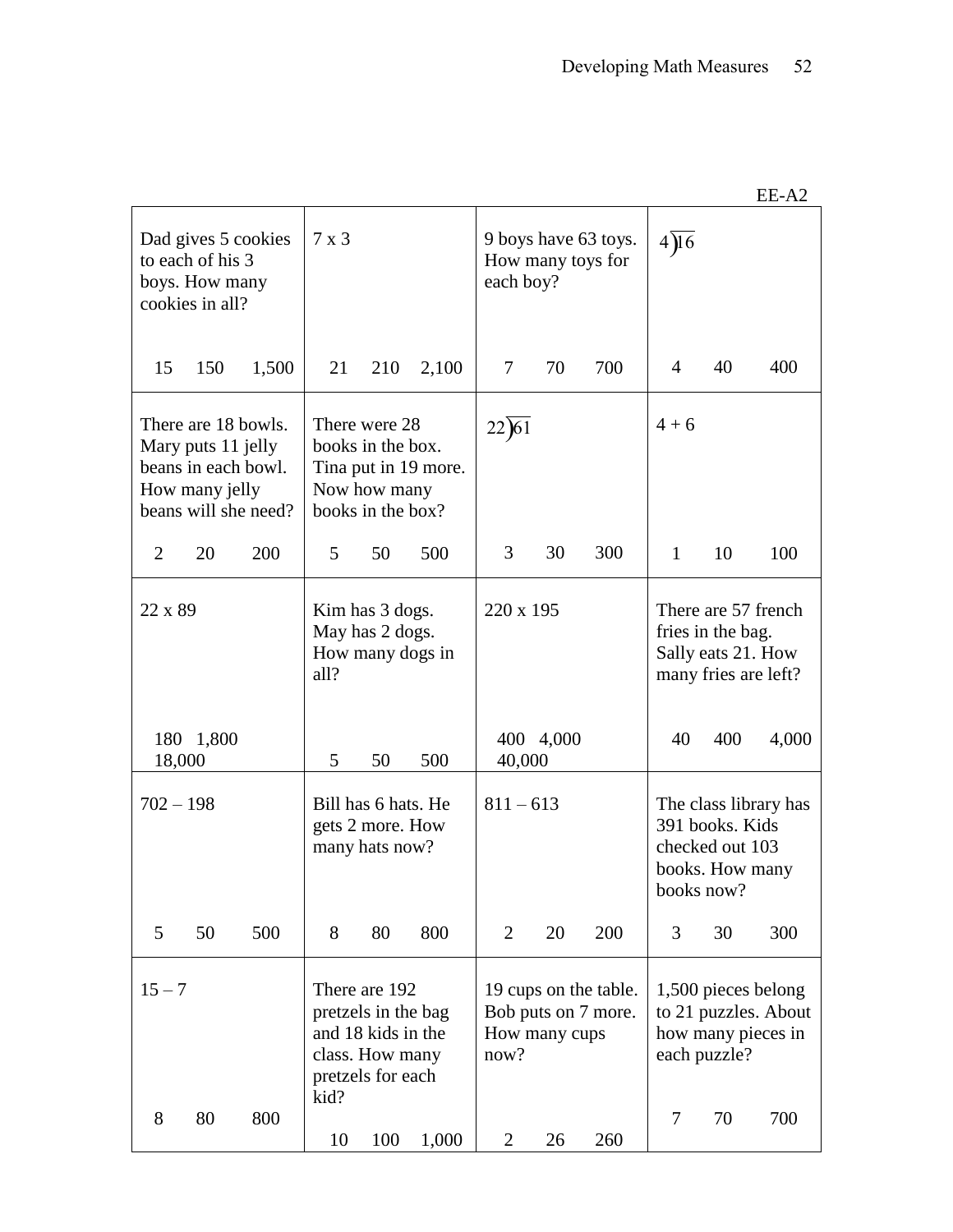Appendix B: Field of Problem Types for Missing Number and Complex Quantity Discrimination

### **Missing Number in Pattern: Field of Problems**

Location of missing number will be the  $4<sup>th</sup>$  position. 79 types of problem (below).

#### **Count-by's on the multiple:**

(Up to 20 for 1"s - 4"s, up to 50 for 5"s – 9"s, up to 100 for 10"s; **57 problem types**) 1,2,3,4 ; 2,3,4,5 ; … 17,18,19,20 (17 problem types for the 1"s…)  $2,4,6,8$ ;  $4,6,8,10$ ; ...14,16,18,20 (7 problem types for the  $2$ 's...) 3,6,9,12 ; ………9,12,15,18 (3 problem types for 3"s) 4,8,12,16 ; 8, 12, 16, 20 (2 types for 4"s) 5,10,15,20 ; …………35,40,45,50 (7 types for 5"s)  $6,12,18,24;$  ……………24,30,36,48 (5 types for 6's) 7,14,21,28 ; …………………..,49 (4 types for 7"s)  $8,16,24,32$ ; ……………24,32,40,48 (3 types for 8's) 9,18,27,36 ; 18,27,36,45 (2 types for 9"s)  $10, \ldots$ ; ………………………………,100 (7 types for  $10$ 's)

#### **Count-by's off the multiple:**

(2"s and 10"s only; **22 problem types**) *2's:*  1,3,5,7 ; 3,5,7,9 ; … 13,15,17,19 (7 problem types for 2"s) *10's:*  1,11,21,31 ; 11,21,31,41, ; 21,31,41,51 (3 types) 3,13,23,33………………………53 (" ") 5… …55 7… …57 9,19,29,39 ;… …29,39,49,59 (=15 problem types for 10"s)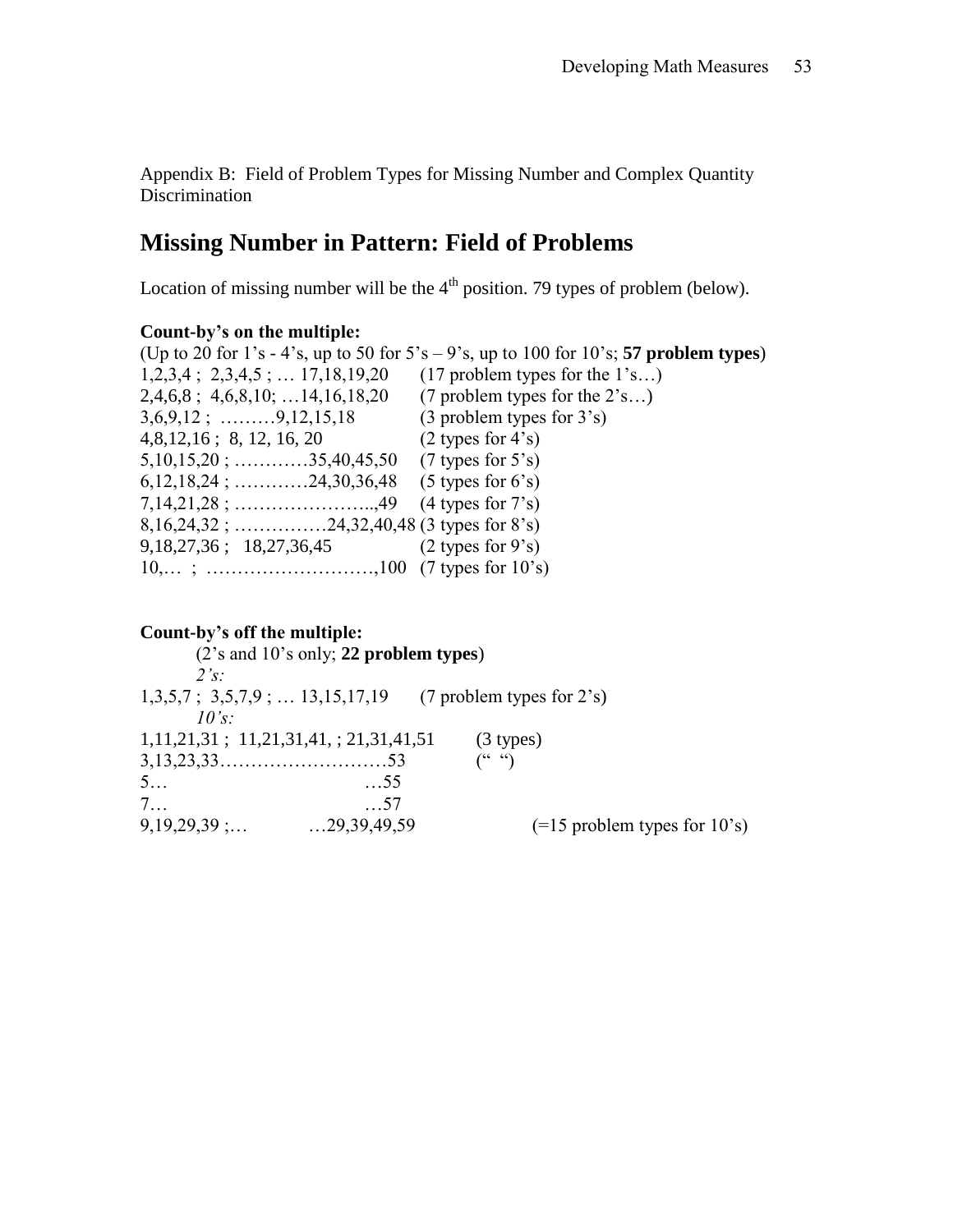### **Complex Quantity Discrimination Problem Types**

Included are examples of what is meant for the notation below where  $x=3$  and  $y=7$ . Here, a comma indicates one digit after the other, not multiplied or added, so that x,y means 37. Where you see (xy), that *product* is included as the number shown on the probe.

#### *Single Number / Single Number comparisons:*

x & x,0 (e.g. 3 & 30) x,y & y,x (37 & 73) (xy) & (xy) (e.g. 21 & 21); or x,  $0 \& x, 0$  (e.g. 30 & 30)

*Single Number / Addition Operation*:

 $x,0 \& x0 + y \text{ (e.g. 30 \& 30 + 7)}$ x,y &  $x + y$  (37 & 3+7) x,y &  $x,0 + y$  (37 & 30 + 7)

*Single Number / Subtraction Operation*:

 $x,0 \& x,0-y (30 \& 30 - 7)$  $x,0 \& y,0-x (30 \& 70-3)$  $x,0 \& x,y-y(30 \& 37-7)$ 

*Single Number / Multiplication Operation*:

 $x,y \& x * 10 (37 \& 3 * 10)$  $x,0 \& x * y (30 \& 3 * 7)$ (xy) & x  $*$  y (21 & 3  $*$  7)

*Single Number / Division Operation*:

x & x,0 / [2 or 5] (e.g. 3 & 30 / 2)  $x \& (xy)/x \quad (3 \& 21/3)$ x &  $(xy)/y$  (3 & 21/7)

*Addition Operation / Addition Operation:*

 $x,0 + y & (x,0+1) + y & (30 + 7 & 31 + 7)$  $x,0 + y & (y,0) + x$  $x,0 + y & y + x,0$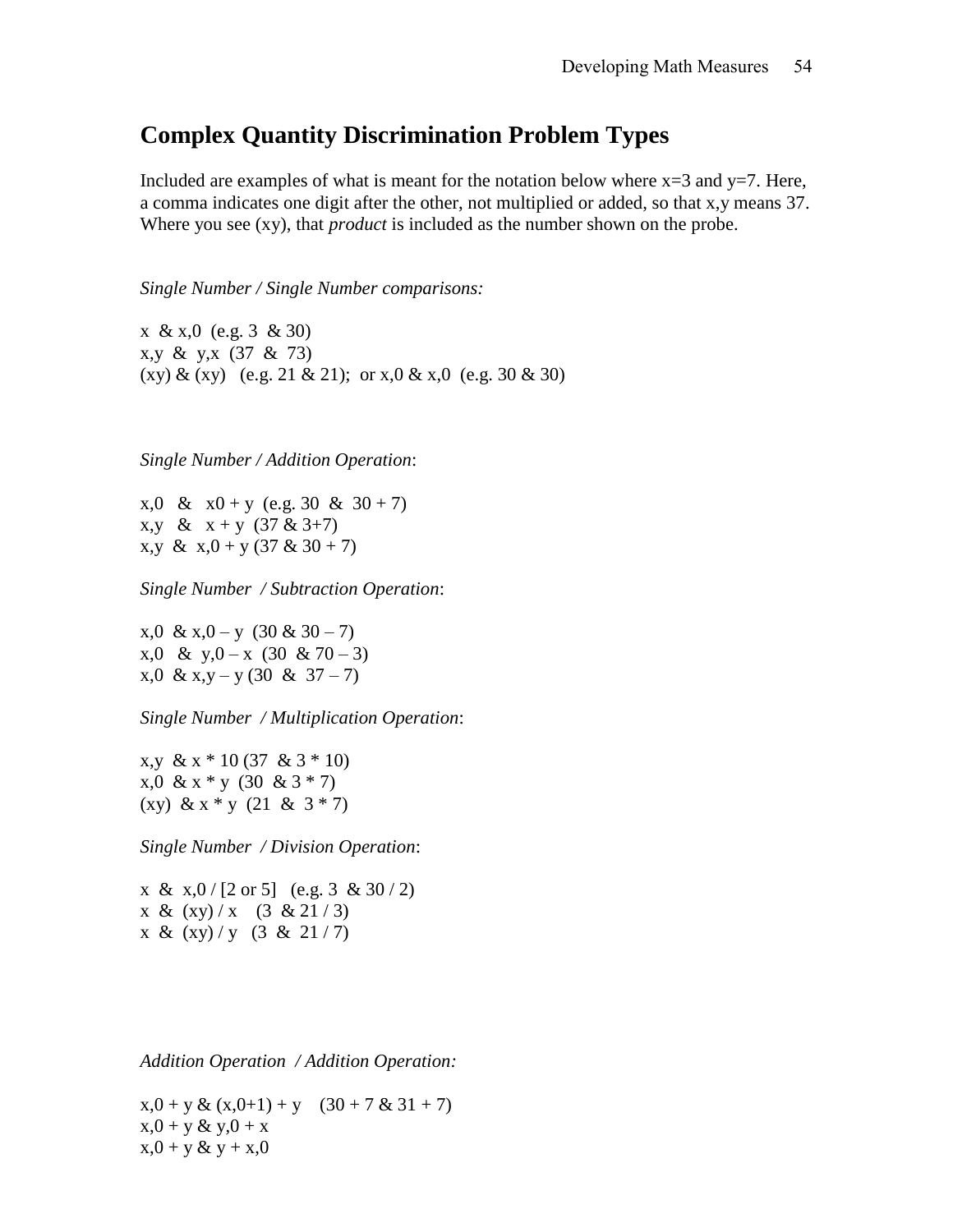*Subtraction Operation / Subtraction Operation:*

 $x,0 - y & (x,0 + 1) - y$  $x,0 - y & x,0 - z$  $x,0 - y & (x,0+1) - (y+1)$ 

*Multiplication Operation / Multiplication Operation*:

 $x,0 \times y,0 \& x,0 \times y$  $x * y, 0 & x * y$  $x,0 * y & x * y,0$ 

*Division Operation / Division Operation:*

 $(xy) / x \& (xy) / y$  $(xy) / x \& x, 0 / x$  $x, 0 / x \& y, 0 / y$ 

The digits x and y (and z!) were generated randomly using 1 through 9.

The problem types were each filled in with digits enough times to make the number of items for the probe, then randomly selected without replacement to get them in an order. Each probe included as many single number / single number comparisons as each of the other broad types.

Also note that the two sides of the box were switched to be the opposite position from those above in Problem Types about half of the time (random).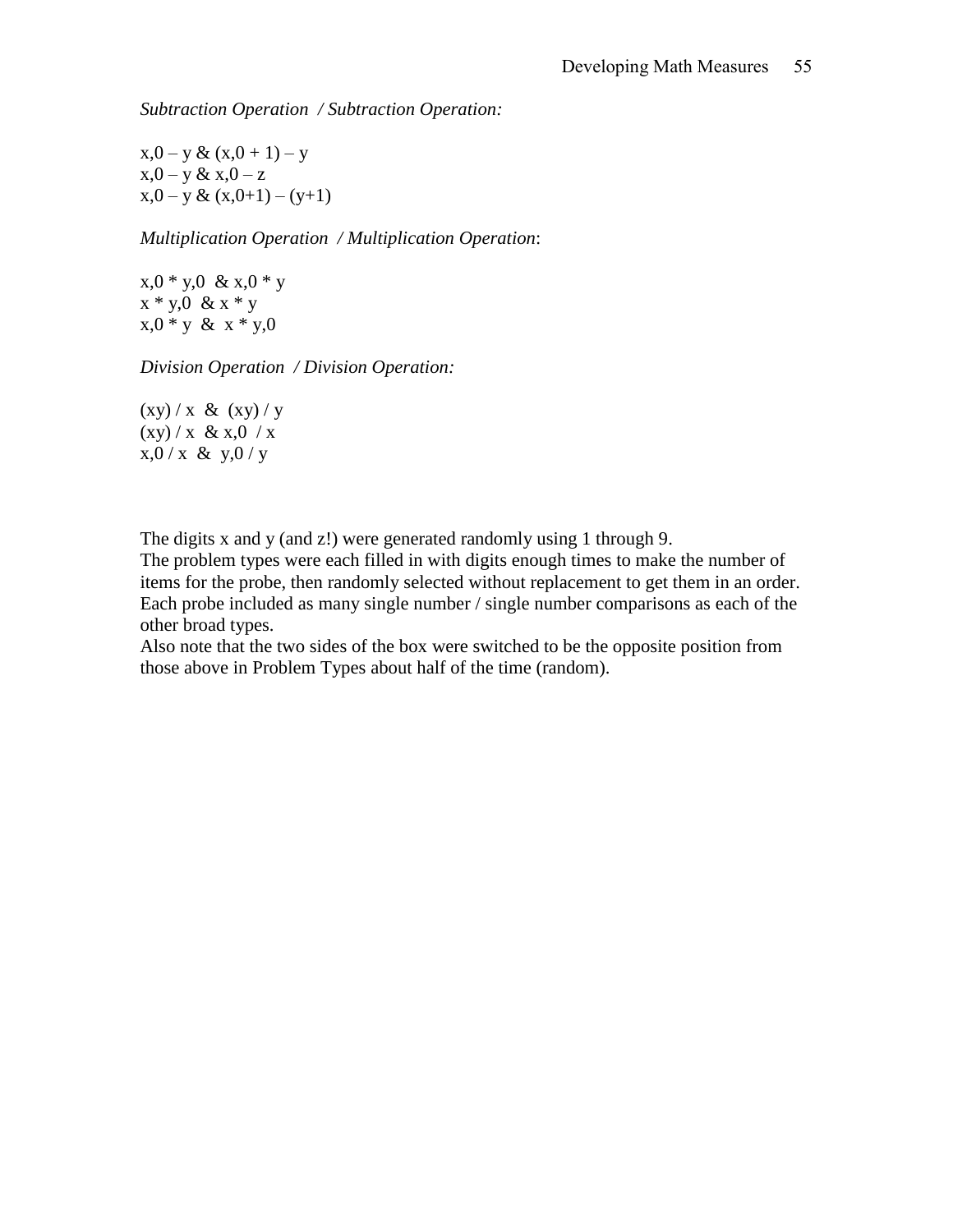### Appendix C **Teacher Rating Scale for Students' Math Proficiency**

For each student below, please rate his or her *general proficiency in math* relative to other students in your class.

Try to spread student ratings across the *full range of the scale*, not clustering students only in the middle or toward one end.

Thank you for your help!

|                     | $\mathbf{1}$       | $\overline{2}$ | 3                       | $\overline{4}$ | 5              | 6                | 7                 |
|---------------------|--------------------|----------------|-------------------------|----------------|----------------|------------------|-------------------|
| <b>Student Name</b> | (least proficient) |                |                         |                |                |                  | (most proficient) |
|                     | 1                  | $\overline{2}$ | 3                       | $\overline{4}$ | 5              | 6                | 7                 |
|                     | $\mathbf{1}$       | $\overline{2}$ | $\overline{3}$          | $\overline{4}$ | $\overline{5}$ | 6                | $\overline{7}$    |
|                     | $\mathbf{1}$       | $\overline{2}$ | 3                       | $\overline{4}$ | 5              | 6                | $\overline{7}$    |
|                     | $\mathbf{1}$       | $\overline{2}$ | 3                       | $\overline{4}$ | $\overline{5}$ | 6                | $\overline{7}$    |
|                     | $\mathbf{1}$       | $\overline{2}$ | 3                       | $\overline{4}$ | 5              | 6                | $\overline{7}$    |
|                     | $\mathbf{1}$       | $\overline{2}$ | 3                       | $\overline{4}$ | 5              | 6                | $\overline{7}$    |
|                     | $\mathbf{1}$       | $\overline{2}$ | 3                       | $\overline{4}$ | 5              | 6                | $\overline{7}$    |
|                     | $\mathbf{1}$       | $\overline{2}$ | 3                       | $\overline{4}$ | $\overline{5}$ | 6                | $\overline{7}$    |
|                     | $\mathbf{1}$       | $\overline{2}$ | $\overline{3}$          | $\overline{4}$ | 5              | 6                | $\boldsymbol{7}$  |
|                     | $\mathbf{1}$       | $\overline{2}$ | $\mathfrak{Z}$          | $\overline{4}$ | 5              | 6                | $\sqrt{ }$        |
|                     | $\mathbf{1}$       | $\overline{2}$ | 3                       | $\overline{4}$ | 5              | 6                | 7                 |
|                     | $\mathbf{1}$       | $\overline{2}$ | 3                       | $\overline{4}$ | 5              | 6                | $\overline{7}$    |
|                     | $\mathbf{1}$       | $\overline{2}$ | $\mathfrak{Z}$          | $\overline{4}$ | 5              | 6                | $\boldsymbol{7}$  |
|                     | 1                  | $\mathbf{2}$   | $\mathfrak{Z}$          | $\overline{4}$ | 5              | 6                | 7                 |
|                     | $\mathbf{1}$       | $\overline{2}$ | 3                       | $\overline{4}$ | 5              | 6                | $\boldsymbol{7}$  |
|                     | $\mathbf{1}$       | $\overline{2}$ | 3                       | $\overline{4}$ | 5              | 6                | $\overline{7}$    |
|                     | $\mathbf{1}$       | $\overline{2}$ | $\overline{3}$          | $\overline{4}$ | $\overline{5}$ | 6                | $\overline{7}$    |
|                     | $\mathbf{1}$       | $\overline{2}$ | $\overline{3}$          | $\overline{4}$ | $\overline{5}$ | 6                | $\overline{7}$    |
|                     | $\mathbf{1}$       | $\overline{2}$ | 3                       | $\overline{4}$ | 5              | 6                | $\overline{7}$    |
|                     | $\mathbf{1}$       | $\overline{2}$ | 3                       | $\overline{4}$ | 5              | 6                | $\overline{7}$    |
|                     | $\mathbf{1}$       | $\overline{2}$ | 3                       | $\overline{4}$ | $\overline{5}$ | 6                | $\overline{7}$    |
|                     | $\mathbf{1}$       | $\mathbf{2}$   | 3                       | $\overline{4}$ | 5              | 6                | $\boldsymbol{7}$  |
|                     | $\mathbf{1}$       | $\overline{2}$ | 3                       | $\overline{4}$ | 5              | 6                | $\boldsymbol{7}$  |
|                     | $\mathbf{1}$       | $\overline{2}$ | 3                       | $\overline{4}$ | 5              | 6                | 7                 |
|                     | $\mathbf{1}$       | $\overline{2}$ | 3                       | $\overline{4}$ | 5              | 6                | $\overline{7}$    |
|                     | $\mathbf{1}$       | $\mathbf{2}$   | 3                       | $\overline{4}$ | 5              | 6                | $\boldsymbol{7}$  |
|                     | $\mathbf{1}$       | $\overline{2}$ | $\mathfrak{Z}$          | $\overline{4}$ | 5              | 6                | $\tau$            |
|                     | $\mathbf{1}$       | $\sqrt{2}$     | $\mathfrak{Z}$          | $\overline{4}$ | 5              | 6                | $\overline{7}$    |
|                     | $\mathbf{1}$       | $\overline{2}$ | 3                       | $\overline{4}$ | 5              | 6                | 7                 |
|                     | 1                  | $\mathbf{2}$   | $\mathfrak{Z}$          | $\overline{4}$ | 5              | $\boldsymbol{6}$ | $\boldsymbol{7}$  |
|                     | $\mathbf 1$        | $\overline{2}$ | $\overline{3}$          | $\overline{4}$ | $\overline{5}$ | 6                | $\overline{7}$    |
|                     | $\mathbf 1$        | $\sqrt{2}$     | $\overline{\mathbf{3}}$ | $\overline{4}$ | $\mathfrak{S}$ | 6                | $\boldsymbol{7}$  |
|                     | $\mathbf{1}$       | $\overline{2}$ | $\overline{3}$          | $\overline{4}$ | $\overline{5}$ | 6                | $\overline{7}$    |
|                     | $\mathbf{1}$       | $\overline{2}$ | 3                       | $\overline{4}$ | $\overline{5}$ | 6                | $\overline{7}$    |
|                     | $\mathbf{1}$       | $\overline{2}$ | $\overline{3}$          | $\overline{4}$ | $\overline{5}$ | 6                | $\overline{7}$    |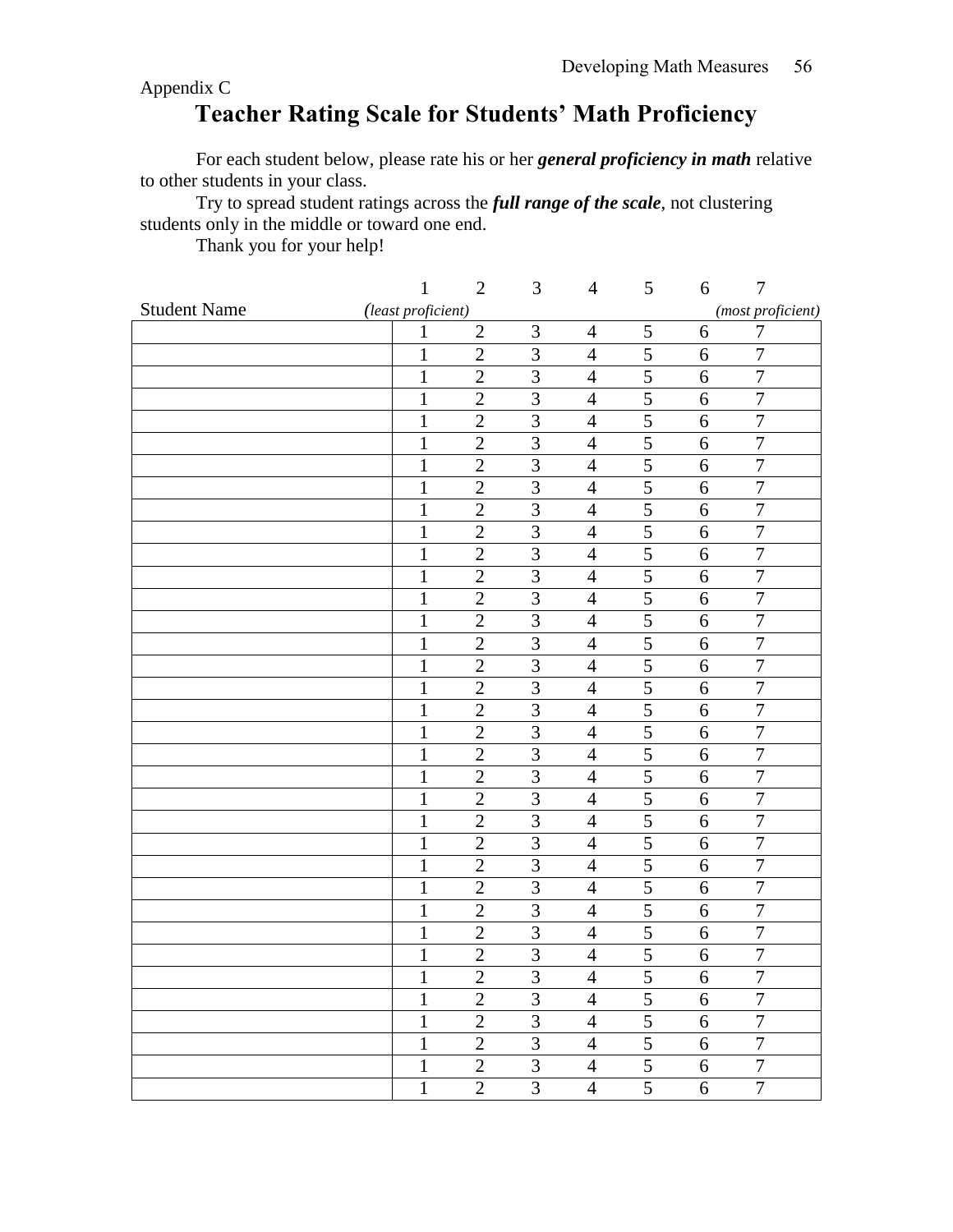### **Appendix D: Directions and Examples Pages**

Basic Facts

Cloze Math

Missing Number

Mixed Numeracy

Quantity Arrays

Complex Quantity Discrimination

Easy Estimation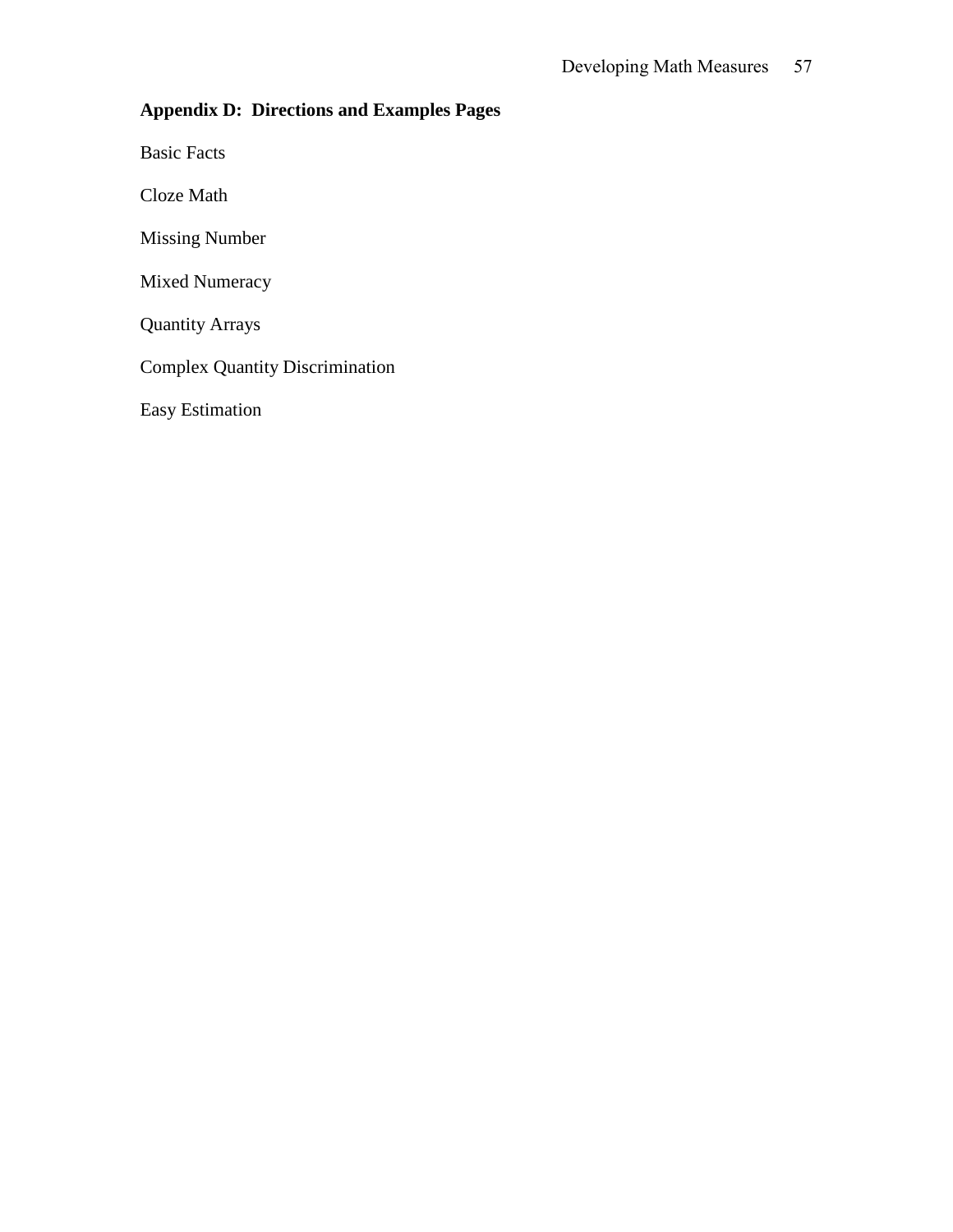#### **Basic Math Facts: Directions**

#### **FORM 1**

Say to the students:

"Turn to page \_\_\_ in your booklet, a yellow page. On this page are several kinds of arithmetic problems. Some are addition and subtraction and some are multiplication and division. Don"t worry if you cannot do some problems. Just do as well as you can.

"In the first example, 10 minus 7 is…3. Write in 3.

"In the second example, 6 times 3 is…18. Write in 18.

"Now listen to directions.

"Look at each problem carefully before you answer it. When you begin, start on the first problem at the top and go **across** that row, then begin the next row. Try every problem. If you come to one you cannot answer, put an X on it and go on to the next one. Remember to look at each problem and put an X on it if you can"t do it. Work **across** the page, from left to right, trying each problem in the row before you go down to the next row.

"Try some of these problems on the bottom of the yellow page just for practice. (20 seconds only.) OK, now are there any questions before we turn the page?"

"Put pencils down. Turn now to the next page, which is pink. You will have one minute to work. Stay on the pink page only."

"Ready? Begin." Start stopwatch as you say BEGIN.

(After one minute, say): "Stop. Thank you, put your pencil down. Turn to the next page, which is a green page. All pencils should be down."

### **FORM 2**

Say to the students:

"Now you will try another page of arithmetic problems. Remember to start on the first problem at the top and work **across** that row, then begin the next row. Try every problem. If you come to one you cannot answer, you can put an X on it and go on to the next one, but try each problem.

"Stay on the green page only. Ready? Begin."

(After one minute, say): "Stop. Thank you, put your pencil down. Turn to the next page in your booklet, which is a white page. All pencils should be down."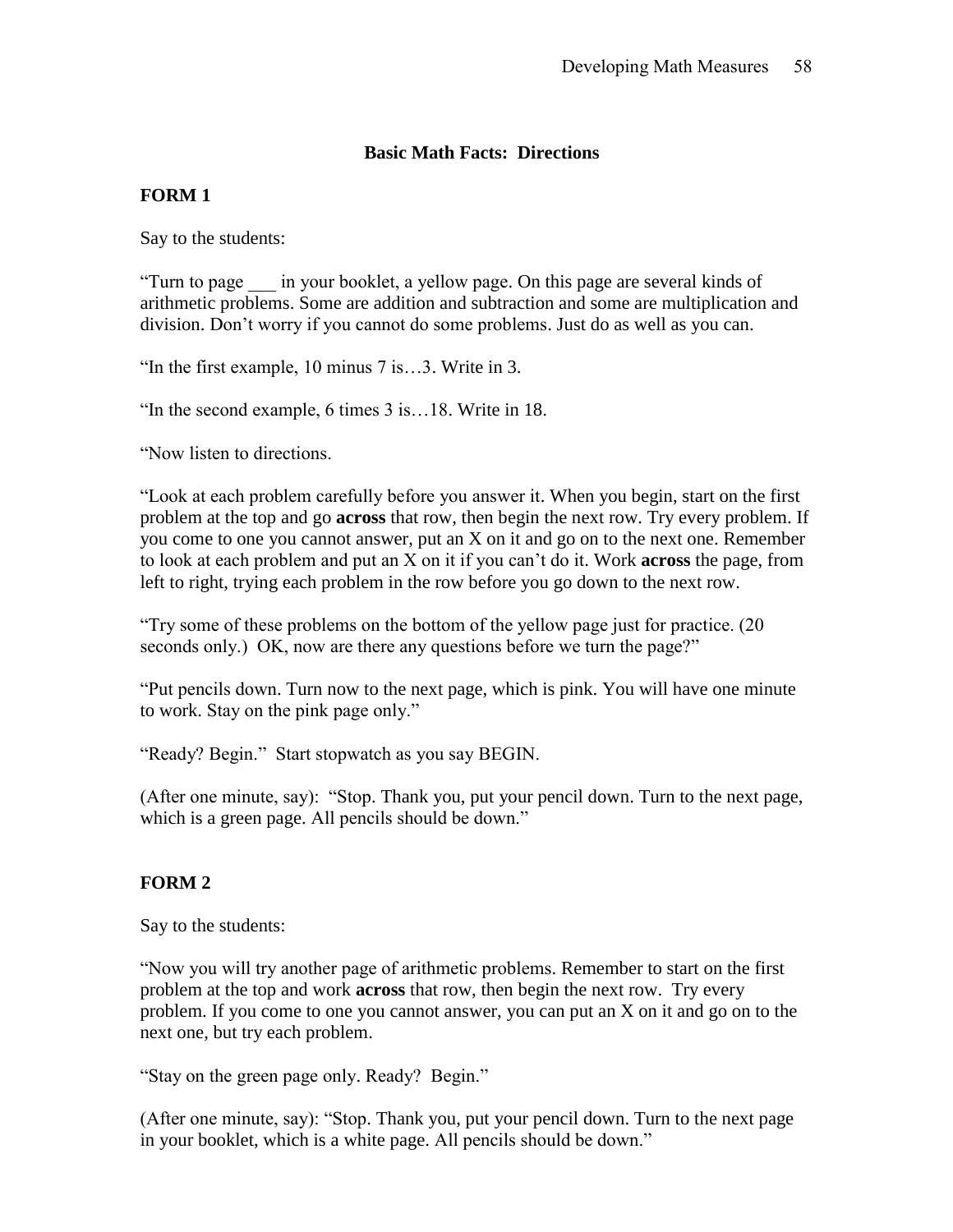Say to the students:

"Now you will try one last page of arithmetic problems. Remember to start on the first problem and work **across** each row. Try every problem. If you come to one you cannot answer, you can put an X on it and go on to the next one, but try each problem.

"Stay on the white page only. Ready? Begin."

(After one minute, say): "Stop. Thank you, put your pencil down. Turn to the next page in your booklet, which is a yellow page."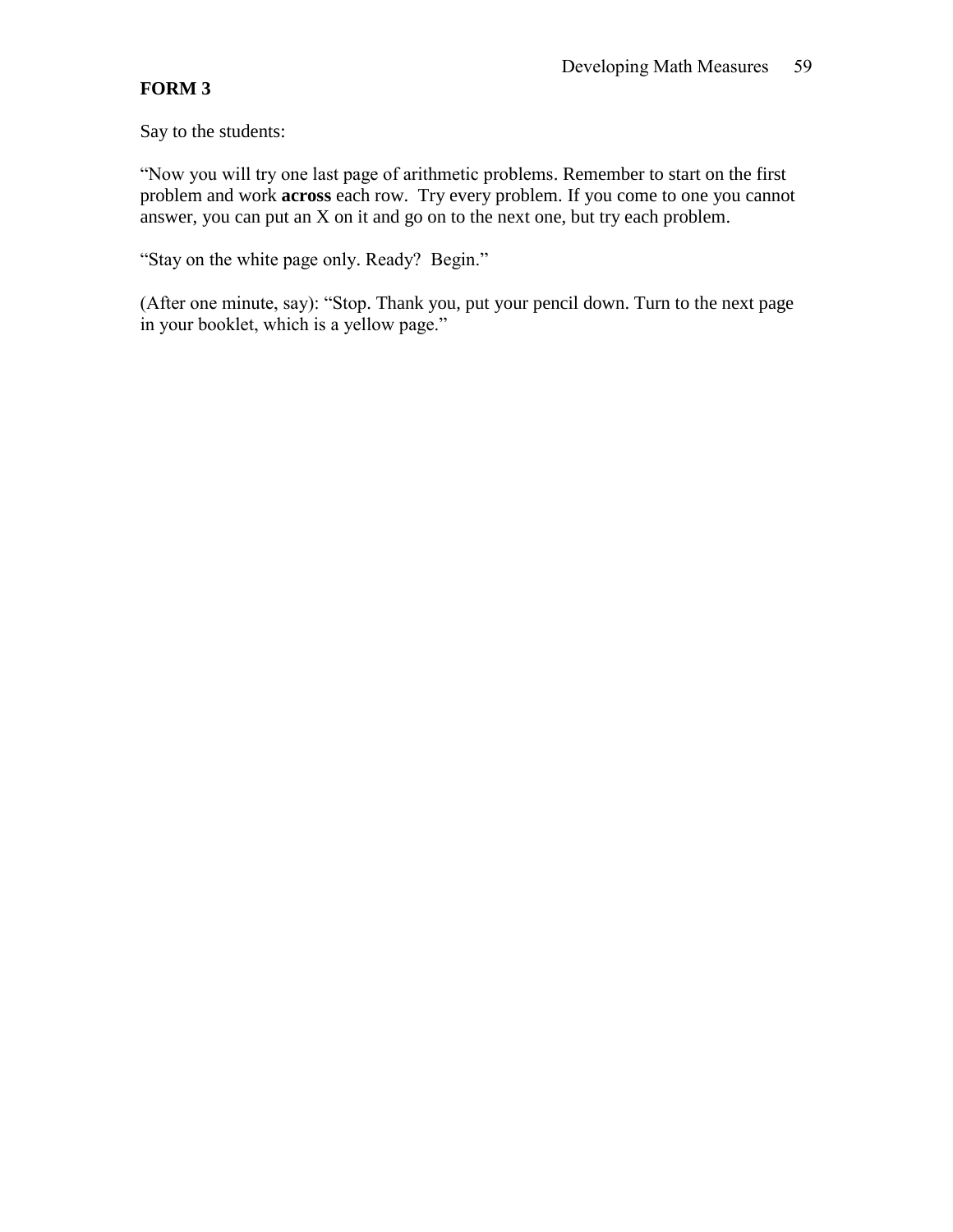| A) | 1 <sub>0</sub> | Answer: 10 |   |
|----|----------------|------------|---|
|    | н.             |            | - |
|    |                |            |   |
|    |                |            |   |

| B | <i>Answer</i> : 6 |  |
|---|-------------------|--|
|   |                   |  |
|   |                   |  |

| $\overline{4}$<br>$+9$ | $\frac{11}{18}$        | $\times 3$      | $1\sqrt{4}$ | 12<br>$\frac{-5}{2}$ | 4)28            | 6<br>$\times$ 4 | 8<br>$\frac{-3}{2}$ | $\underline{+6}$ | $+8$            |
|------------------------|------------------------|-----------------|-------------|----------------------|-----------------|-----------------|---------------------|------------------|-----------------|
|                        |                        |                 |             |                      |                 |                 |                     |                  |                 |
| 8<br>$-2$              | $\overline{4}$<br>$+0$ | 9<br>$\times 0$ | $\times$ 3  | 10<br>$-4$           | 2<br>$\times$ 7 | $8\sqrt{32}$    | $+5$                | $+9$             | 6<br>$\times 6$ |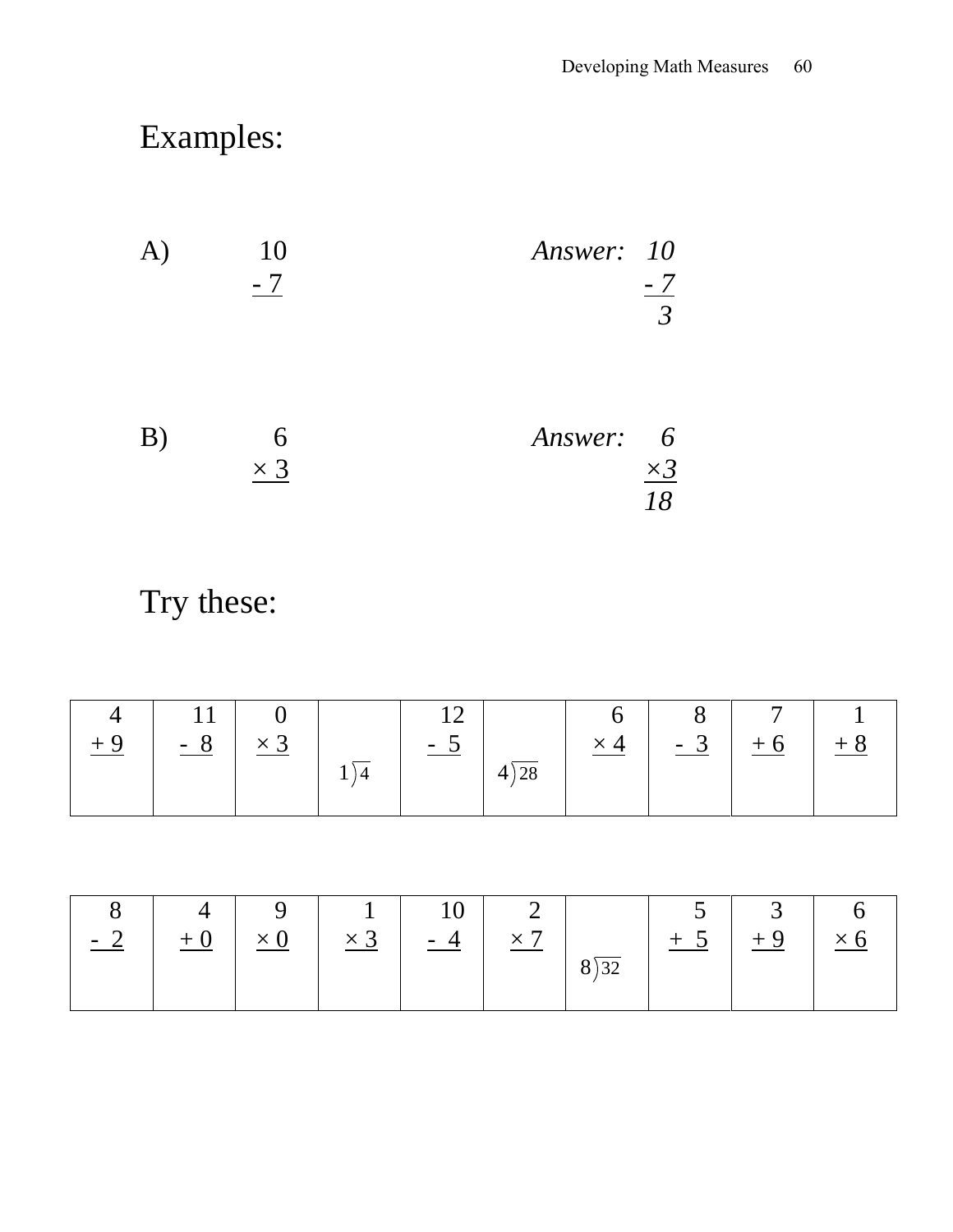Say to the students:

"Turn to page \_\_\_ in your booklet, a yellow page. On this page are several kinds of number sentences. Some are addition or subtraction and some are multiplication or division. Each one has a number missing within the number sentence, and in its place is an empty box. Your job is to write the number in the box that makes the number sentence true.

"Look at the example problems. The first one says, "six plus **something** equals seven." The number that goes in the box to make this true is…one. Now look at the second example. It says, **something** times two equals six. The number that goes in the box to make this true is…three. Don"t worry if you cannot do some problems. Just do as well as you can.

"Now listen to directions.

"When you begin, start on the first problem at the top and go **across** that row, then begin the next row. Try every problem. If you come to one you cannot answer, put an X on it and go on to the next one. Remember to look at each problem and put an X on it if you can"t do it. Work **across** the page, from left to right, trying each problem in the row before you go down to the next row.

"Try some of these problems on the bottom of the yellow page just for practice. (20 seconds only.) OK, now are there any questions before we turn the page?"

"Put pencils down. Turn now to the next page, which is pink. You will have one minute to work. Stay on the pink page only."

"Ready? Begin." Start stopwatch as you say BEGIN.

(After one minute, say): "Stop. Thank you, put your pencil down. Turn to the next page, which is a green page. All pencils should be down."

#### **FORM 2**

Say to the students:

"Now you will try another page of number sentences with some numbers missing. Remember to start on the first problem at the top and work **across** that row, then begin the next row. Try every problem. If you come to one you cannot answer, you can put an X on it and go on to the next one, but try each problem.

"Stay on the green page only. Ready? Begin."

(After one minute, say): "Stop. Thank you, put your pencil down. Turn to the next page in your booklet, which is a white page. All pencils should be down."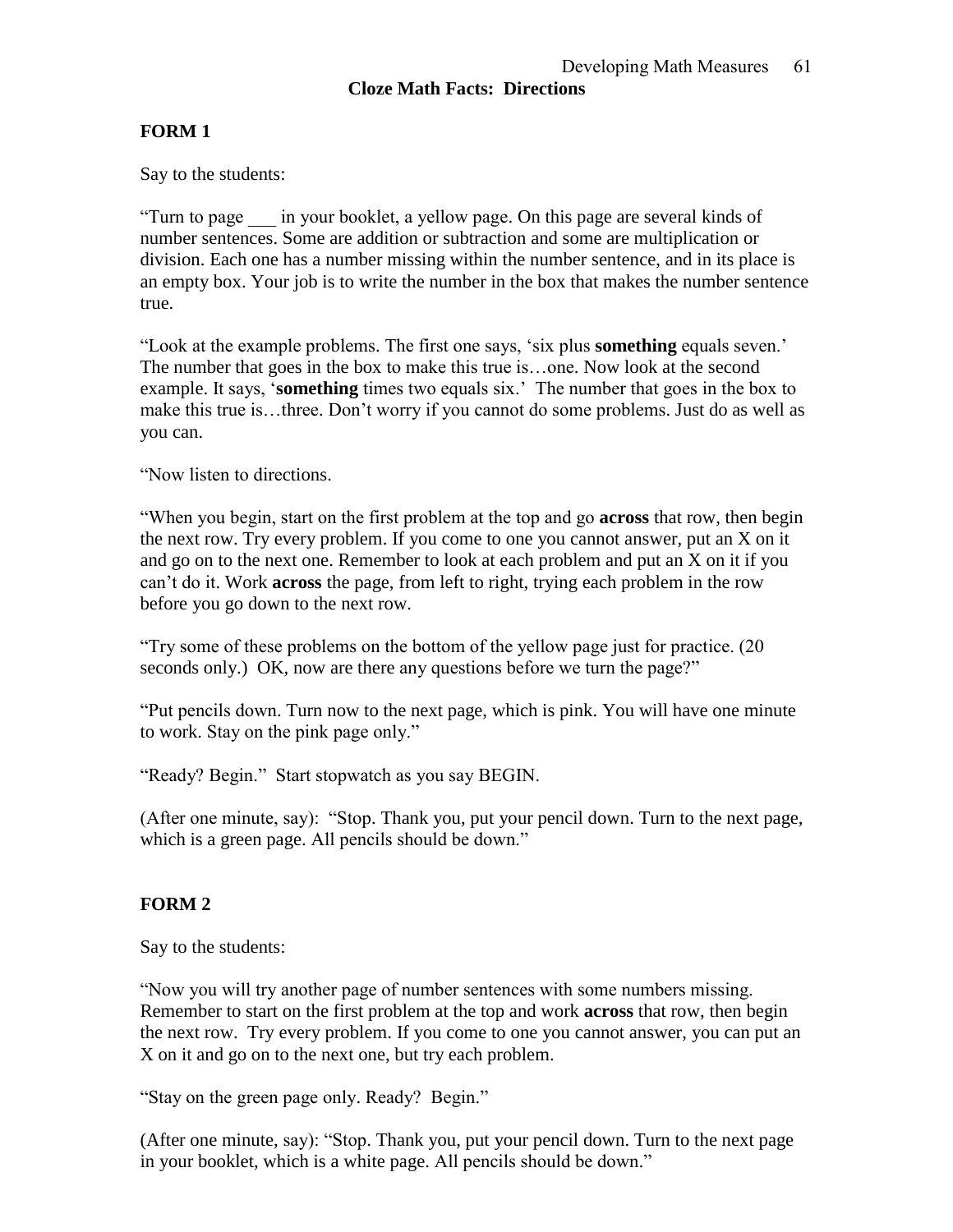Say to the students:

"Now you will try one last page of number sentences. Remember to start on the first problem and work **across** each row. Try every problem. If you come to one you cannot answer, you can put an X on it and go on to the next one, but try each problem.

"Stay on the white page only. Ready? Begin."

(After one minute, say): "Stop. Thank you, put your pencil down. Turn to the next page in your booklet, which is a yellow page."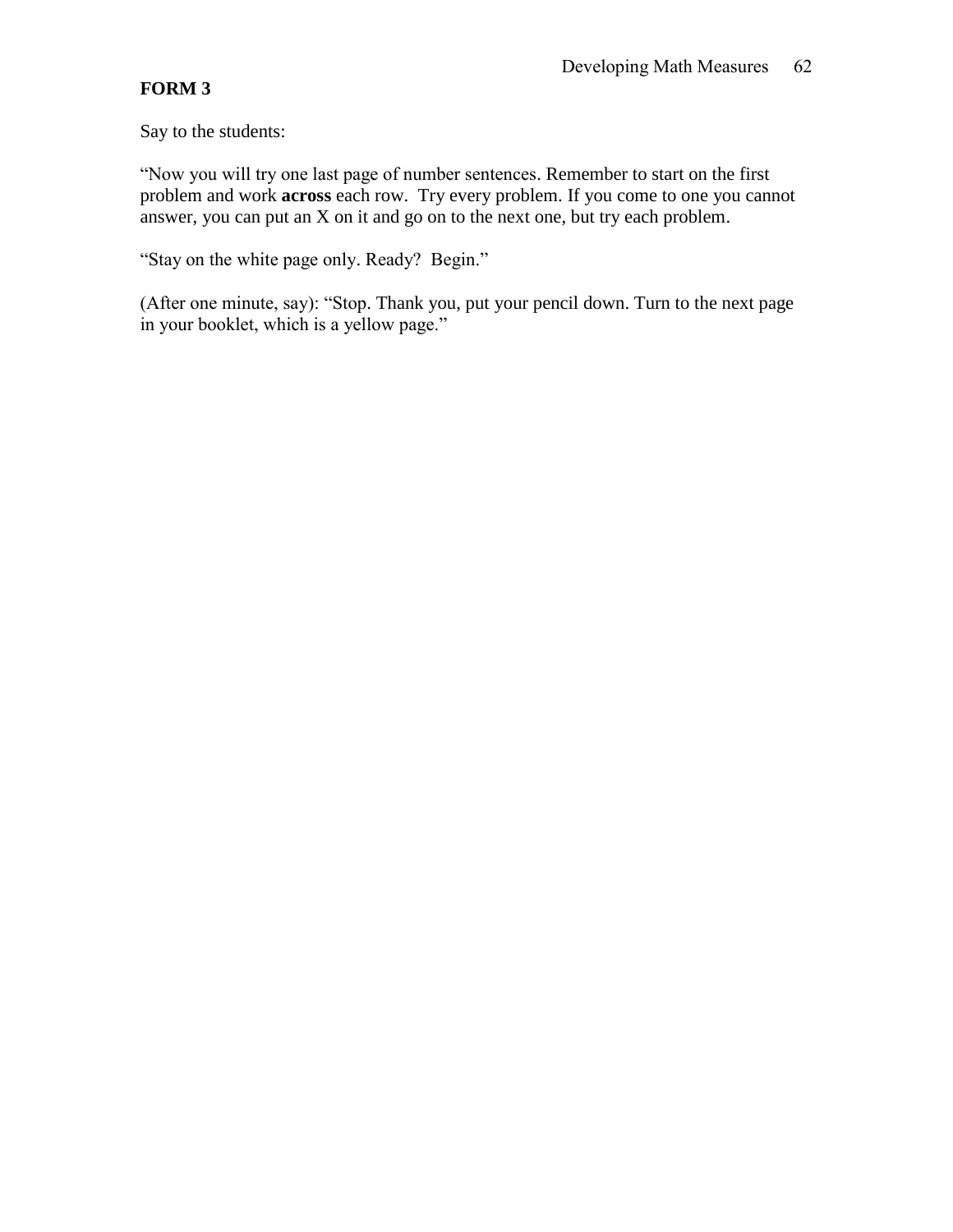

|  |  | $3 \times \Box = 9$ | $15 \div 5 = \Box$ |
|--|--|---------------------|--------------------|
|--|--|---------------------|--------------------|

| $\Box \times 9 = 27$ $9 + \Box = 10$ $5 + 3 = \Box$ $\Box \div 4 = 4$ |  |  |
|-----------------------------------------------------------------------|--|--|
|-----------------------------------------------------------------------|--|--|

|  |  | $10 \div \Box = 2$ $4 \times 3 = \Box$ $\Box - 9 = 0$ $40 \div \Box = 5$ |  |
|--|--|--------------------------------------------------------------------------|--|
|--|--|--------------------------------------------------------------------------|--|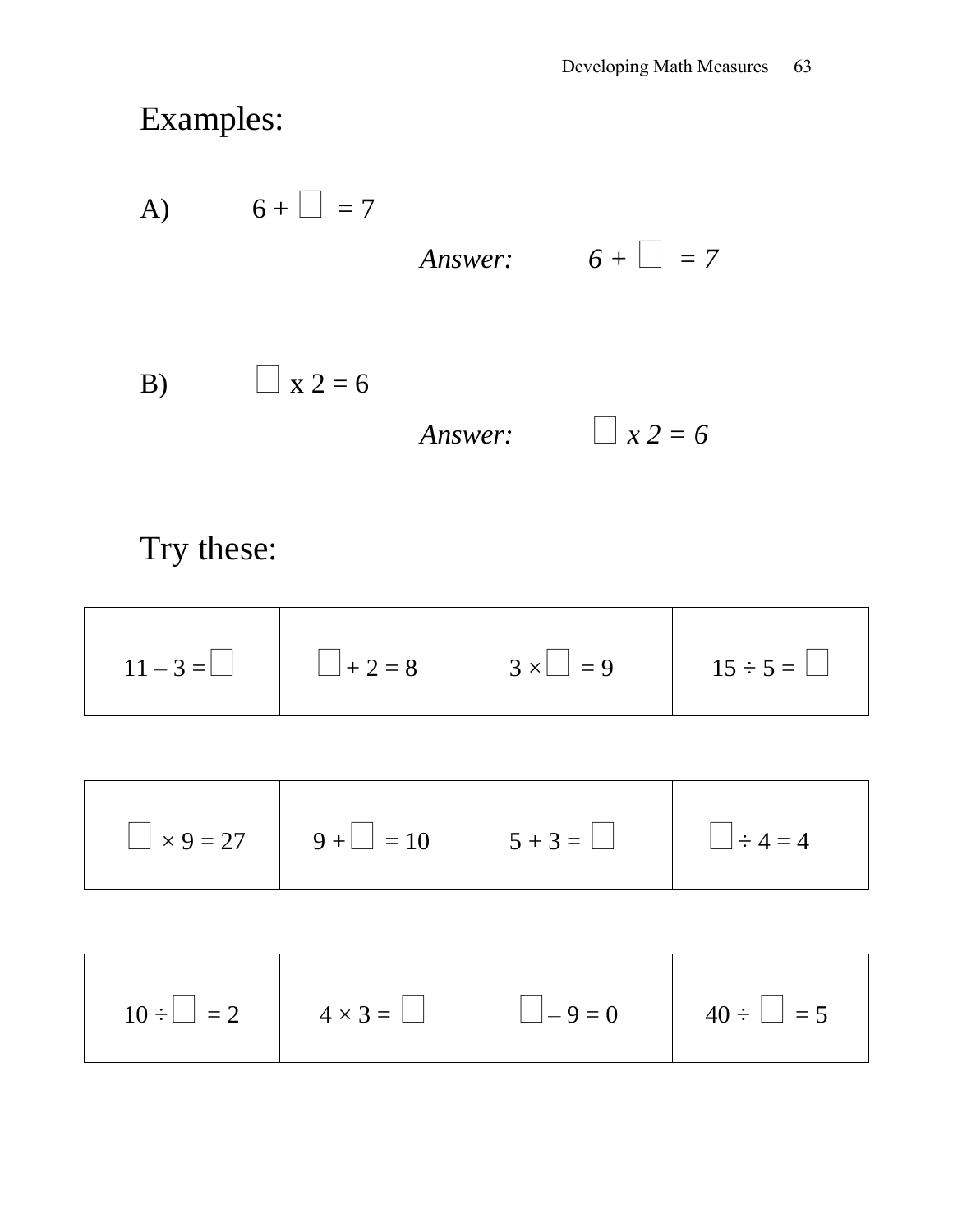#### *Say to the students:*

"Turn to page \_\_\_ in your booklet, a yellow page. On this page are different kinds of number patterns. The last number in each pattern is missing. Some patterns go up by ones or twos. Other patterns go up by more, like sevens or even tens. Look at each pattern carefully before you fill in the blank. In the blank, write the number that comes next in the pattern.

"Look at the example patterns. In the first one,  $2, 4, 6, \_\_\_\$ , the pattern is going up by twos. The number that comes next in the pattern is…8. Write in 8.

In the second example, 5, 15, 25,  $\_\_\_\$ , the pattern is going up by tens. The number that comes next in this pattern is…35. Write in 35.

In the third example,  $10, 9, 8, \ldots$ , the pattern is going down by ones. The number that comes next in this pattern is…7. Write in 7.

"Now listen to directions.

"When you begin, start on the first pattern at the top and go **across** that row, then begin the next row. Try every pattern. If you come to one you cannot answer, put an X on it and go on to the next one. Remember to look at each pattern and put an X on it if you can"t do it. Work **across** the page, from left to right, trying each pattern in the row before you go down to the next row.

"Try some of these problems on the bottom of the yellow page just for practice. *(20 seconds only.)* OK, now are there any questions before we turn the page?"

"Put pencils down. Turn now to the next page, which is pink. You will have one minute to work. Stay on the pink page only."

"Ready? Begin." Start stopwatch as you say BEGIN.

*(After one minute, say):* "Stop. Thank you, put your pencil down. Turn to the next page, which is a green page. All pencils should be down."

### **FORM 2**

#### *Say to the students:*

"Now you will try another page of patterns. Remember to start on the first pattern at the top and work **across** each row. Try every pattern. If you come to one you cannot answer, you can put an X on it and go on to the next one, but try each pattern.

"Stay on the green page only. Ready? Begin."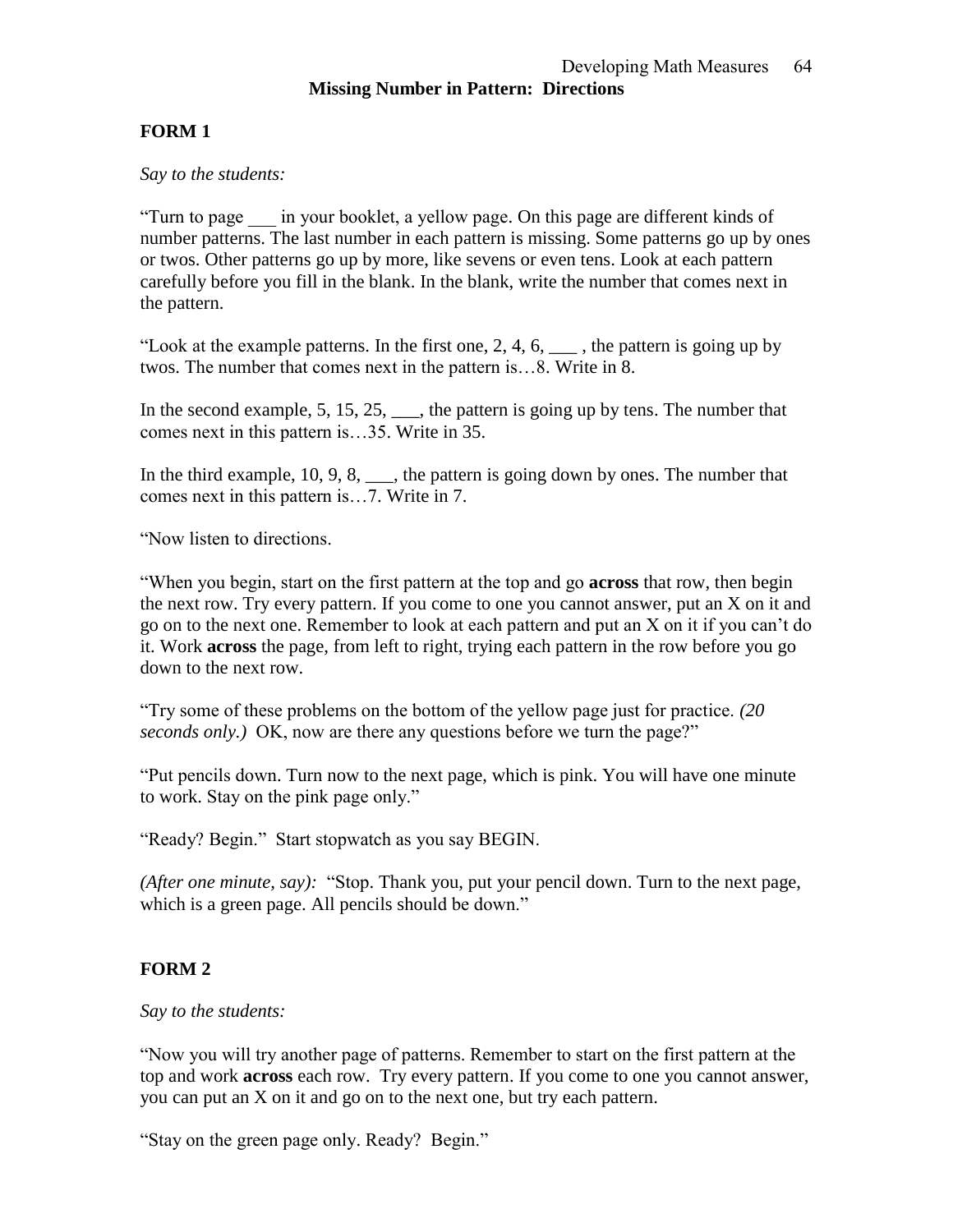*(After one minute, say):* "Stop. Thank you, put your pencil down. Turn to the next page in your booklet, which is a white page. All pencils should be down."

#### **FORM 3**

*Say to the students:*

"Now you will try one last page of patterns. Remember to start on the first problem and work **across** each row. Try every problem. If you come to one you cannot answer, you can put an X on it and go on to the next one, but try each problem.

"Stay on the white page only. Ready? Begin."

*(After one minute, say):* "Stop. Thank you, put your pencil down. Turn to the next page in your booklet, which is a yellow page."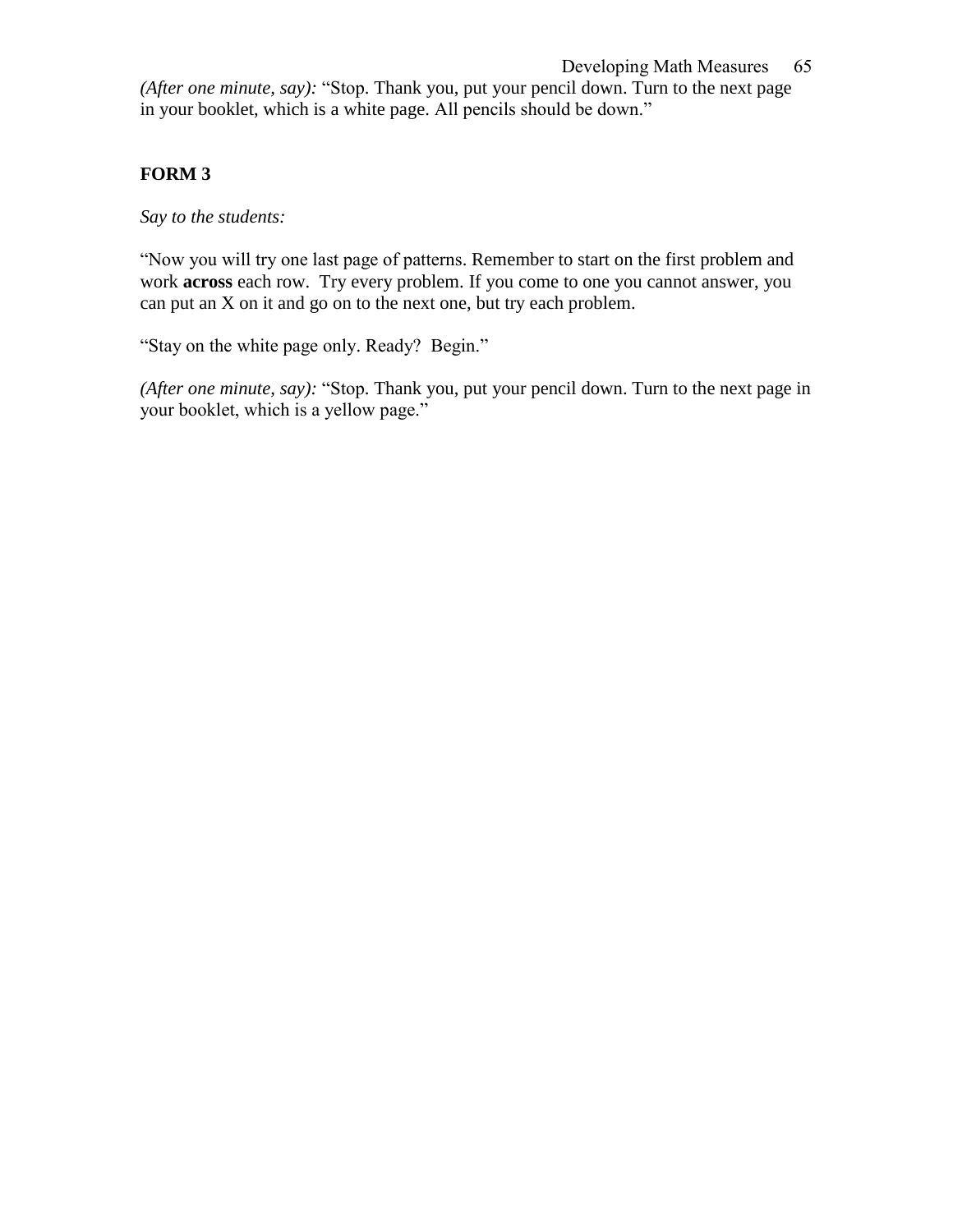| A)           | $2, 4, 6, \_\_$                     | Answer: | 2, 4, 6, $\overline{\phantom{0}}$ |
|--------------|-------------------------------------|---------|-----------------------------------|
| B)           | 5, 15, 25, $\overline{\phantom{0}}$ | Answer: | $5, 15, 25, \_\_$                 |
| $\mathbf{C}$ | $8, 9, 10, \_$                      | Answer: | 8, 9, 10,                         |

| $\pm$ 6, 8, 10, $\pm$ | $13, 23, 33, \_\_$ | $1, 6, 16, 26, \_\_$ | $15, 20, 25, \_\_$ |
|-----------------------|--------------------|----------------------|--------------------|
|-----------------------|--------------------|----------------------|--------------------|

| $1, 50, 60, 70, \_\_$ | $1, 2, 4, 6, \_\_$ | $8, 9, 10, \_\_$ | $60, 70, 80, \_\_$ |
|-----------------------|--------------------|------------------|--------------------|
|-----------------------|--------------------|------------------|--------------------|

| 10, 15, 20, | $18, 12, 16, \_$ | $3, 5, 7, \_\_$ | 11, 21, 31, $\_\_$ |
|-------------|------------------|-----------------|--------------------|
|             |                  |                 |                    |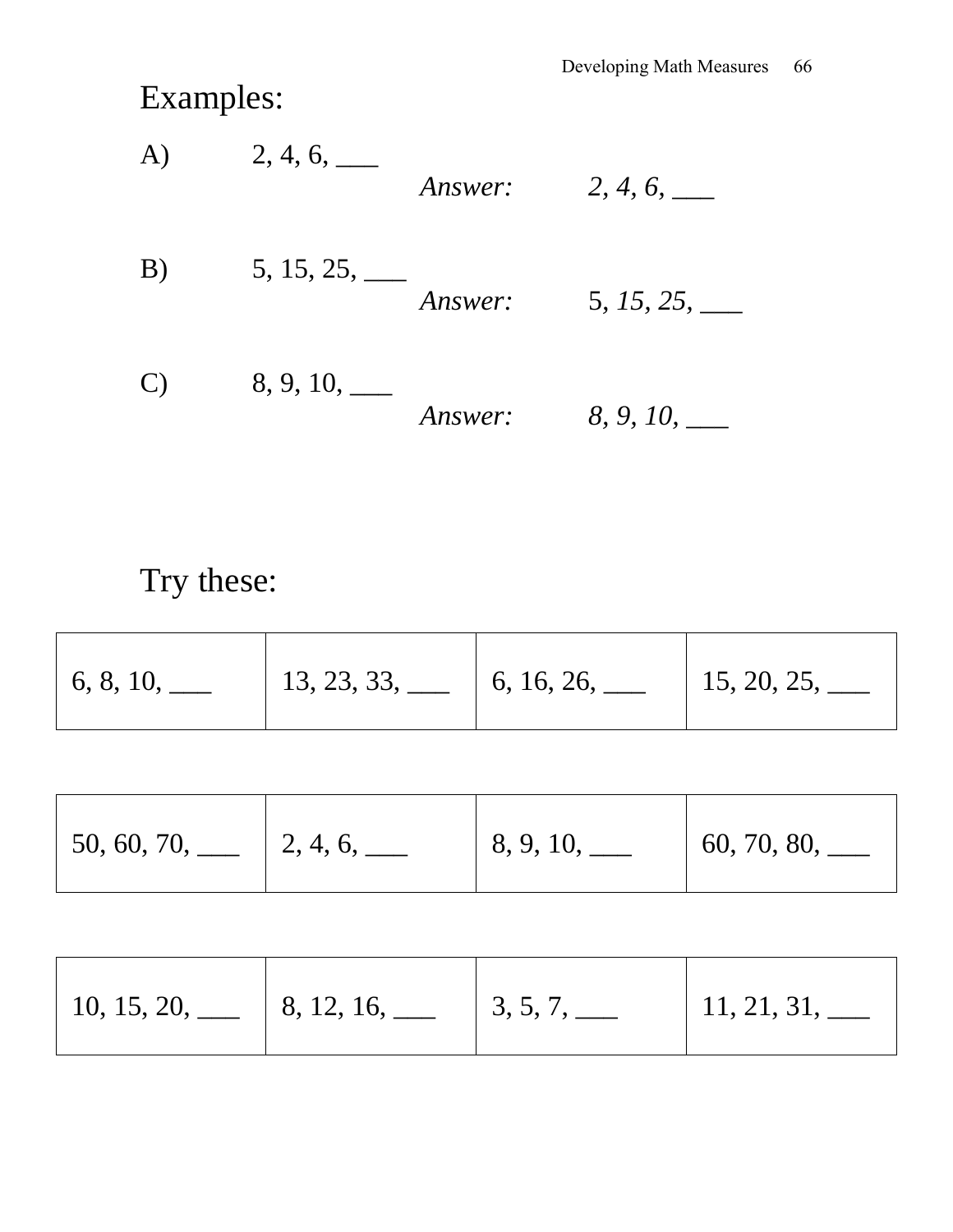### **Quantity Arrays: Directions**

#### **FORM 1**

#### *Say to the students:*

"Turn to page \_\_\_ in your booklet, a yellow page. On this page are groups of dots. Your job is to figure out how many dots there are in each problem. For some problems, you might recognize how many dots there are very quickly. For others, it might take more time to figure out how many dots are there. For every problem, write in the empty box the number of dots that you see.

"Sometimes the dots are arranged in two groups, and your job is to figure out how many dots there are *in all* for that problem. When you have figured out how many dots there are **altogether**, write that number in the empty box.

Look at the first example. How many dots are there? There are 6. Write 6 in the empty box.

Look at the second example. How many dots are there in all? There are five and five, so the total number of dots there is…10. Write 10 in the empty box.

"Now listen to directions.

"Look at each problem carefully before you answer it. Start on the first problem at the top and go **across** that row, then begin the next row. Write an answer for every problem. Do not skip. Work **across** the page, from left to right, doing each problem in the row before you go on to the next row.

"Try some of these problems on the bottom of the yellow page just for practice. *(20 seconds only.)* OK, now are there any questions before we turn the page?"

"Put pencils down. Turn now to the next page, which is pink. Keep pencils down. There are **three** pink pages of dots and you will have one minute to work on them. When you finish a page, go on to the next pink page. If you go past the third pink page, the next page will tell you to stop.

"Stay on the pink pages only. Ready? Begin." Start stopwatch as you say BEGIN.

*(After one minute, say):* "Stop. Thank you, put your pencils down. Turn to the next page, which is a green page. All pencils should be down."

### **FORM 2**

*Say to the students:*

"Now you will try another set of dots problems. Remember to start on the first problem at the top and work **across** each row. If you finish a page, go on to the next green page.

"Stay in the green pages only. Ready? Begin."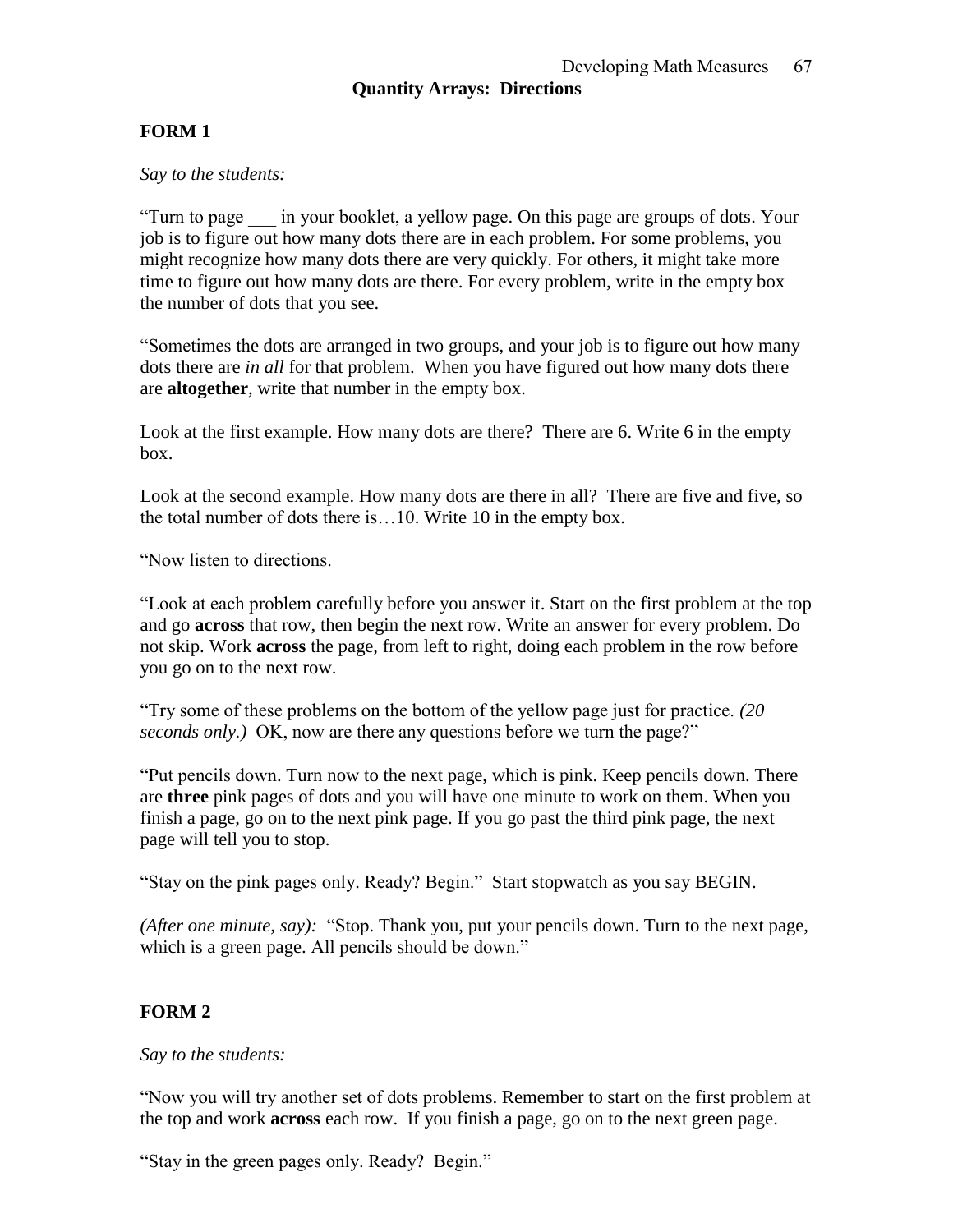*Say to the students:*

"Now you will try one last set of dots problems. Remember to start on the first problem at the top and work **across** each row. If you finish a page, go on to the next white page.

"Stay in the white pages only. Ready? Begin."

*(After one minute, say):* "Stop. Thank you, put your pencil down. Turn to the next page in your booklet, which is a yellow page. All pencils should be down."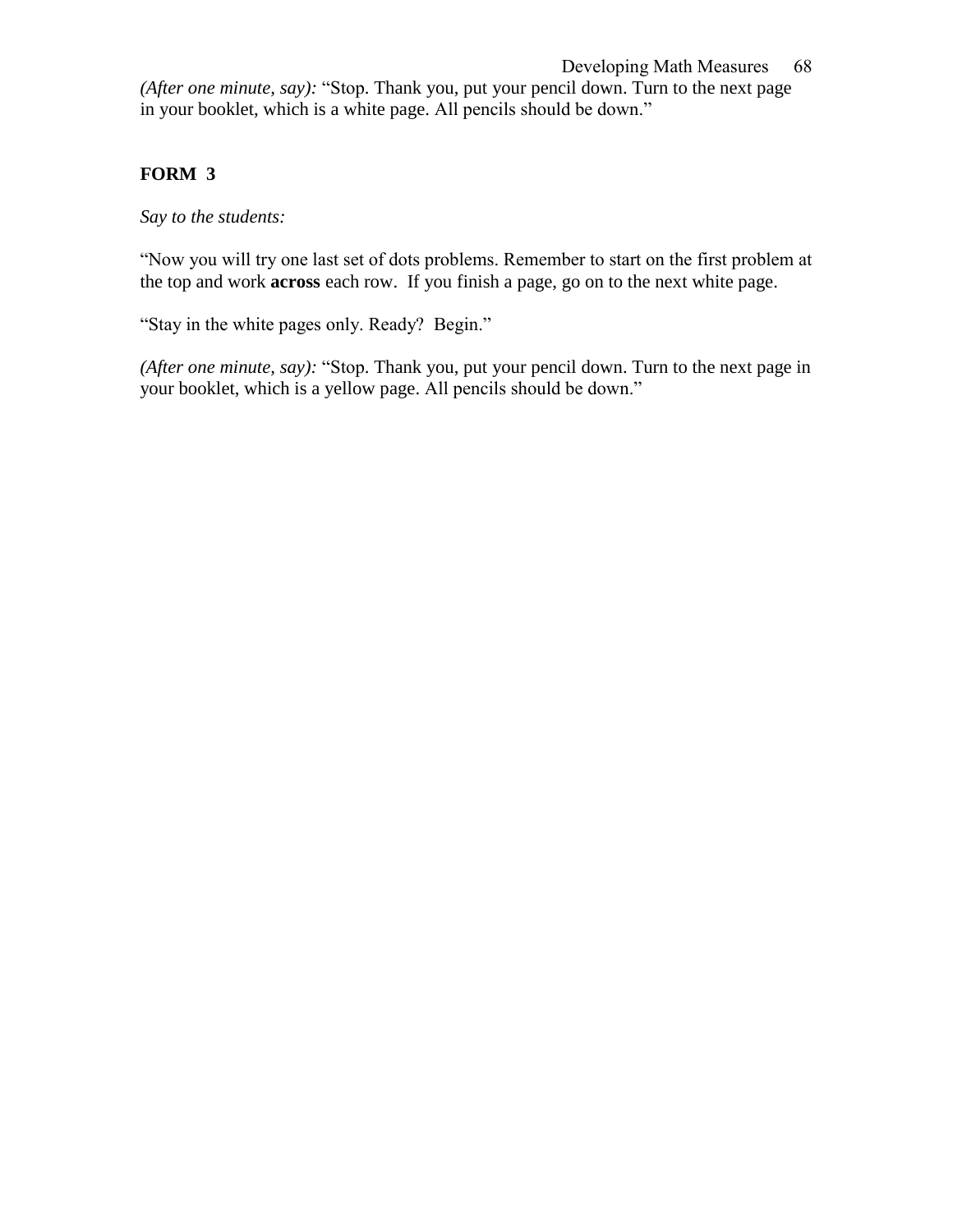

| $\bullet$<br>$\begin{array}{cccccccccccccc} \bullet & \bullet & \bullet & \bullet & \bullet & \bullet \end{array}$<br>$\mathcal{L} = \mathcal{L}$ | $\bullet\quad\bullet\quad\bullet$<br>$\bullet\quad\bullet\quad\bullet\qquad\bullet$<br>$\equiv$<br>$\bullet\quad\bullet\quad\bullet$ |
|---------------------------------------------------------------------------------------------------------------------------------------------------|--------------------------------------------------------------------------------------------------------------------------------------|
| $\bullet$ $\bullet$ $\qquad$ $=$ $\frac{1}{2}$<br>$\bullet\quad\bullet\quad\bullet$<br>$\bullet$                                                  | and the state of the                                                                                                                 |
| $\bullet\quad\bullet$<br>$\bullet$ $=$<br>$\bullet$<br>$\bullet\quad\bullet$                                                                      | $\begin{array}{c} \bullet \\ \bullet \\ \bullet \end{array}$<br>$\equiv$                                                             |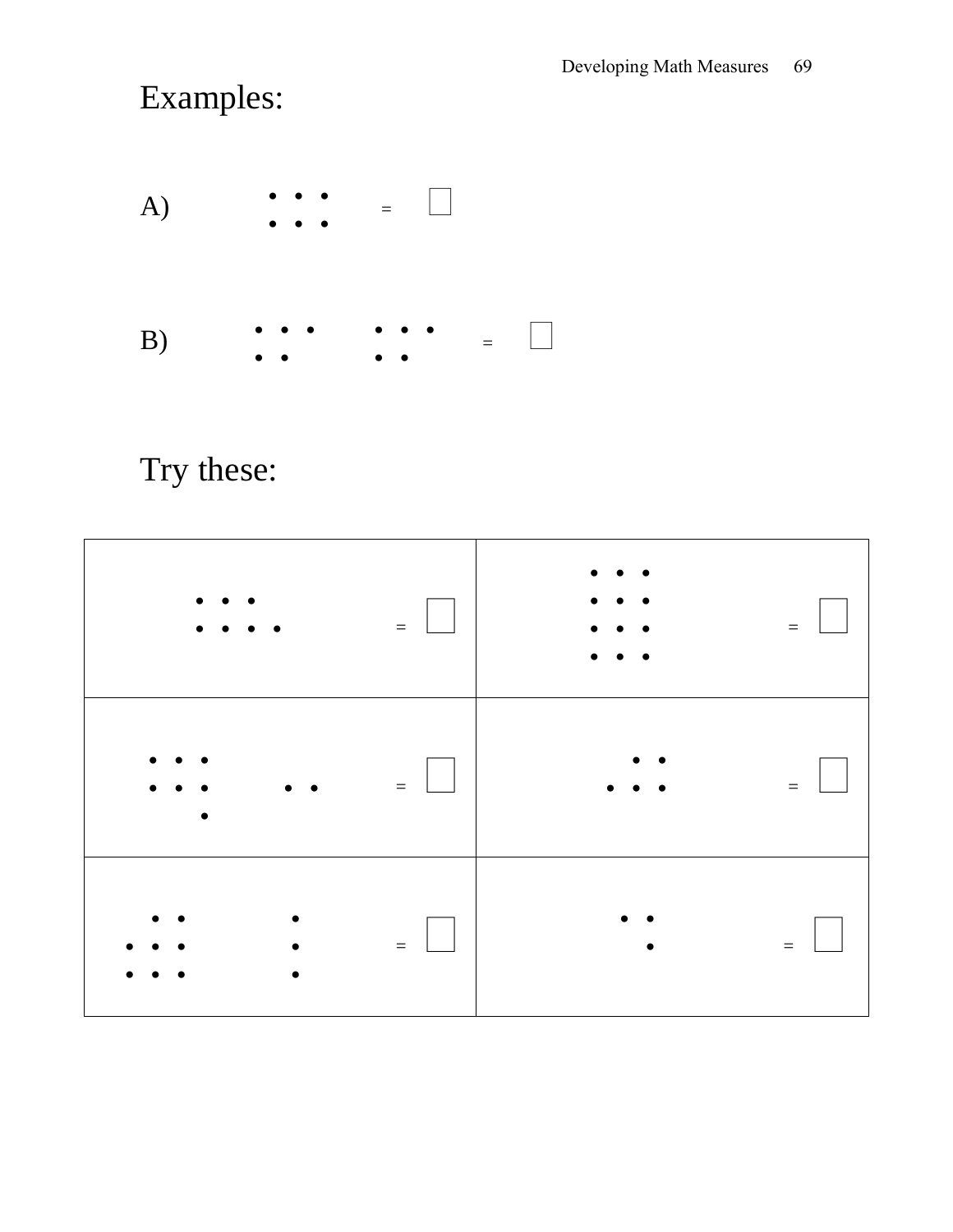#### **Mixed Numeracy: Directions**

#### **FORM 1**

Say to the students:

"Turn to page \_\_\_ in your booklet, a yellow page. On this page are three different kinds of problems- number sentences, number patterns, and arithmetic problems. You"ve done them all before, either today or the last time I was here.

"Look at the example problems. The first one is a number sentence. It says, "6 plus **something** equals 7.' The number that goes in the box to make this true is...one. Remember, some number sentences are addition or subtraction and some are multiplication or division. Each one has a number missing within the number sentence, and in its place is an empty box. Your job is to write the number in the box that makes the number sentence true.

"Now look at the second example. It is a number pattern. In 60, 70, 80, \_\_\_ , the pattern is going up by tens. The number that comes next in the pattern is…90. Write in 90. Remember, for the number patterns, the last number in each pattern is missing. Some patterns go up by ones or twos. Other patterns go up by more, like sevens or even tens. Look at each pattern carefully before you fill in the blank. In the blank, write the number that comes next in the pattern.

"Now look at the third example. It is an arithmetic problem. 4 plus 9 is…13. Write in 13. Remember, some arithmetic problems are addition and subtraction and some are multiplication and division.

"Don"t worry if you cannot do some problems. Just do as well as you can.

"Now listen to directions.

"When you begin, start on the first problem at the top and go **across** that row, then begin the next row. Try every problem. If you come to one you cannot answer, put an X on it and go on to the next one. Remember to look at each problem and put an X on it if you can"t do it. Work **across** the page, from left to right, trying each problem in the row before you go down to the next row.

"Try some of these problems on the bottom of the yellow page just for practice. (20 seconds only.) OK, now are there any questions before we turn the page?"

"Put pencils down. Turn now to the next page, which is pink. You will have one minute to work. Stay on the pink page only."

"Ready? Begin." Start stopwatch as you say BEGIN.

(After one minute, say): "Stop. Thank you, put your pencil down. Turn to the next page, which is a green page. All pencils should be down."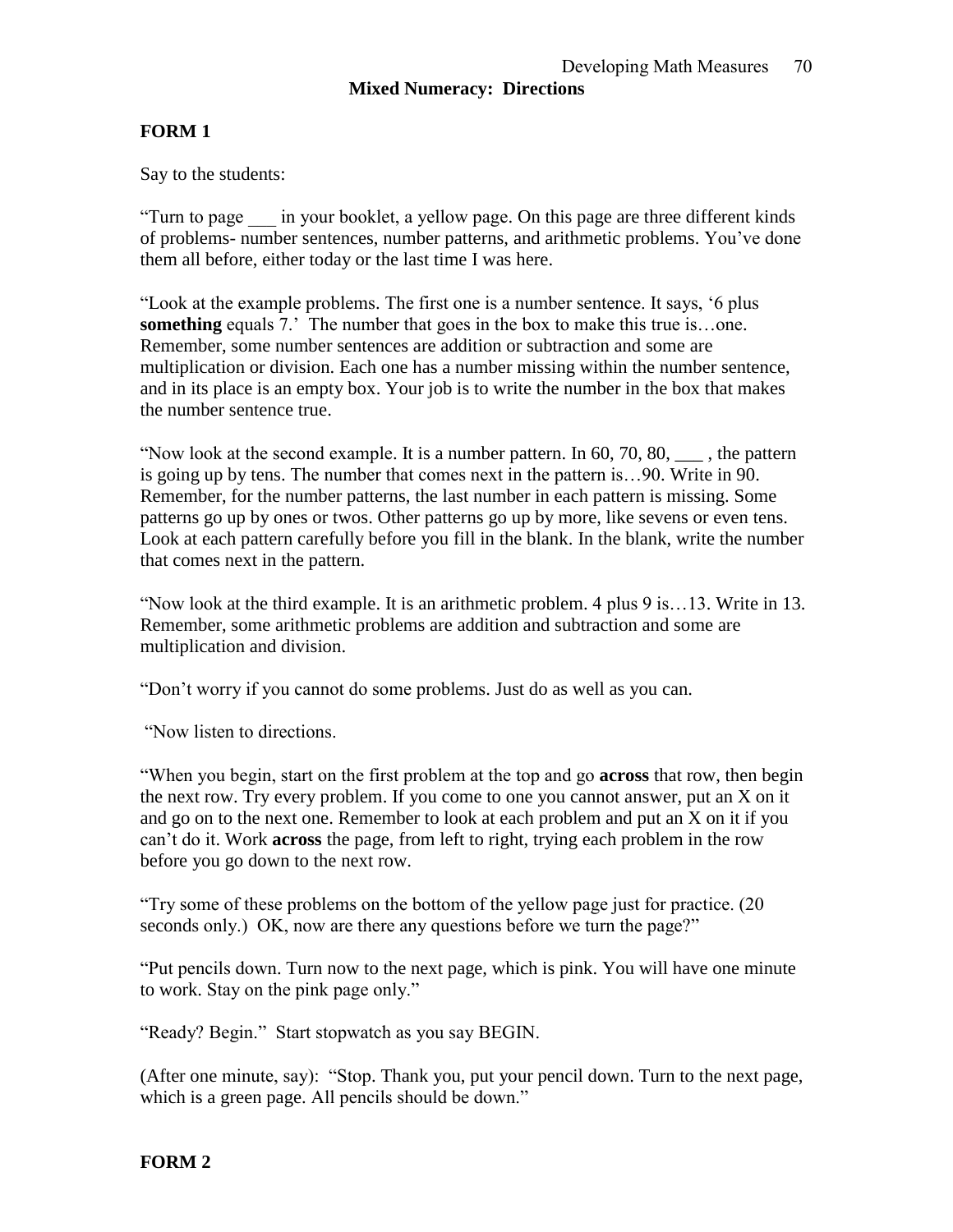Say to the students:

"Now you will try another page of number sentences, number patterns, and arithmetic problems. Remember to start on the first problem at the top and work **across** that row, then begin the next row. Try every problem. If you come to one you cannot answer, you can put an X on it and go on to the next one, but try each problem.

"Stay on the green page only. Ready? Begin."

(After one minute, say): "Stop. Thank you, put your pencil down. Turn to the next page in your booklet, which is a white page. All pencils should be down."

#### **FORM 3**

Say to the students:

"Now you will try one last page of number sentences, number patterns, and arithmetic problems. Remember to start on the first problem and work **across** each row. Try every problem. If you come to one you cannot answer, you can put an X on it and go on to the next one, but try each problem.

"Stay on the white page only. Ready? Begin."

(After one minute, say): "Stop. Thank you, put your pencil down. Turn to the next page in your booklet, which is a yellow page."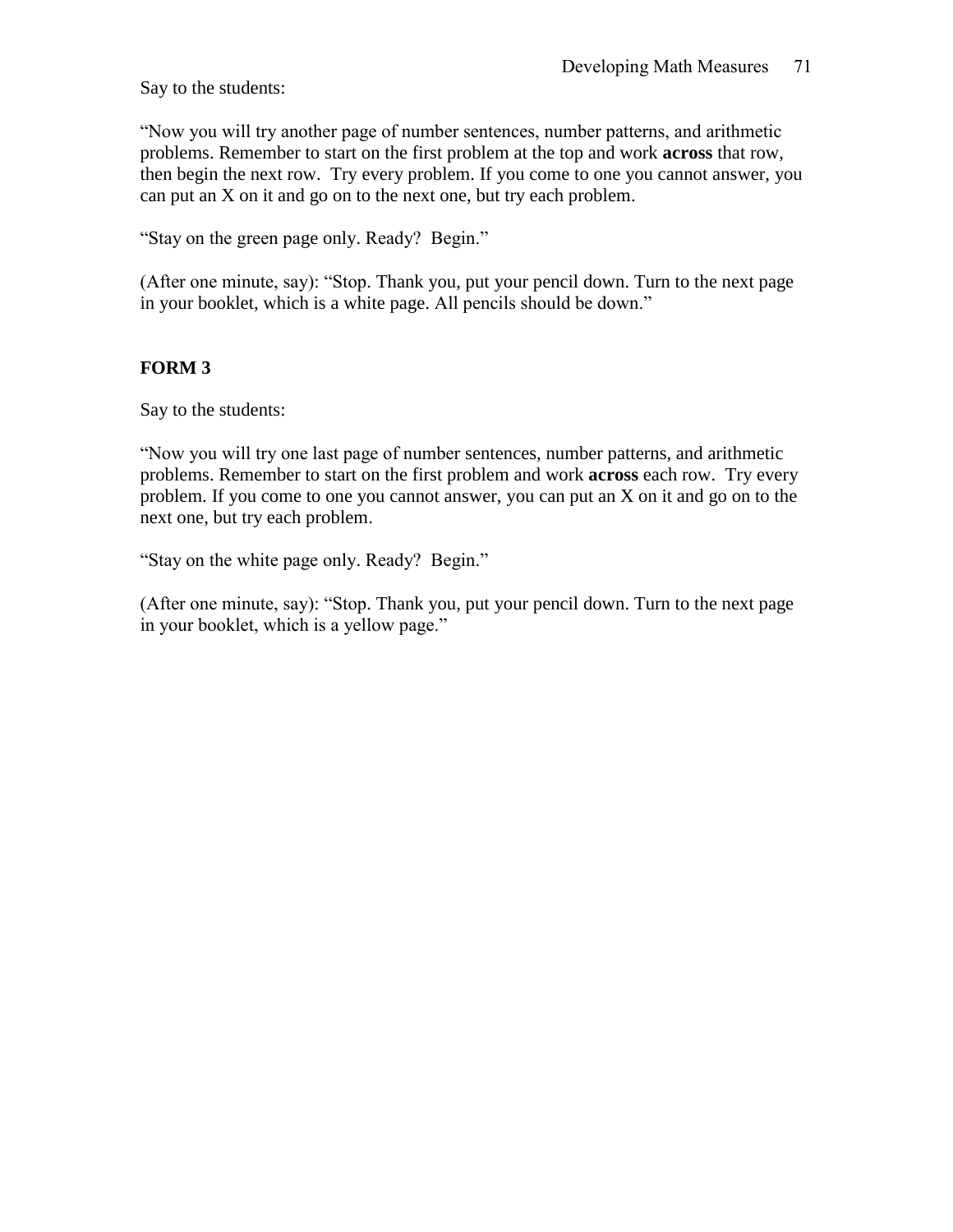| $\mathbf{A})$ | $6 + \square = 7$  |                |                   |
|---------------|--------------------|----------------|-------------------|
|               |                    | Answer:        | $6 + \square = 7$ |
|               |                    |                |                   |
| B)            | $60, 70, 80, \_\_$ | Answer:        | 60, 70, 80,       |
|               |                    |                |                   |
| $\mathbf{C}$  | 4                  | <i>Answer:</i> | 4                 |
|               | $+9$               |                | $+9$              |
|               |                    |                | 13                |

| $2, 4, 6, \_\_$ | $\Box$ +2=8 | $+$ J | $3, 5, 7, \_\_$ |
|-----------------|-------------|-------|-----------------|
|-----------------|-------------|-------|-----------------|

| $\Box \times 9 = 27$ | $4\sqrt{28}$ | $10, 9, 8, \_\_$ | - 0 |
|----------------------|--------------|------------------|-----|
|----------------------|--------------|------------------|-----|

| $10 \div \Box = 2$ | $6, 16, 26, \_\_$ | $-9=0$ |  |
|--------------------|-------------------|--------|--|
|--------------------|-------------------|--------|--|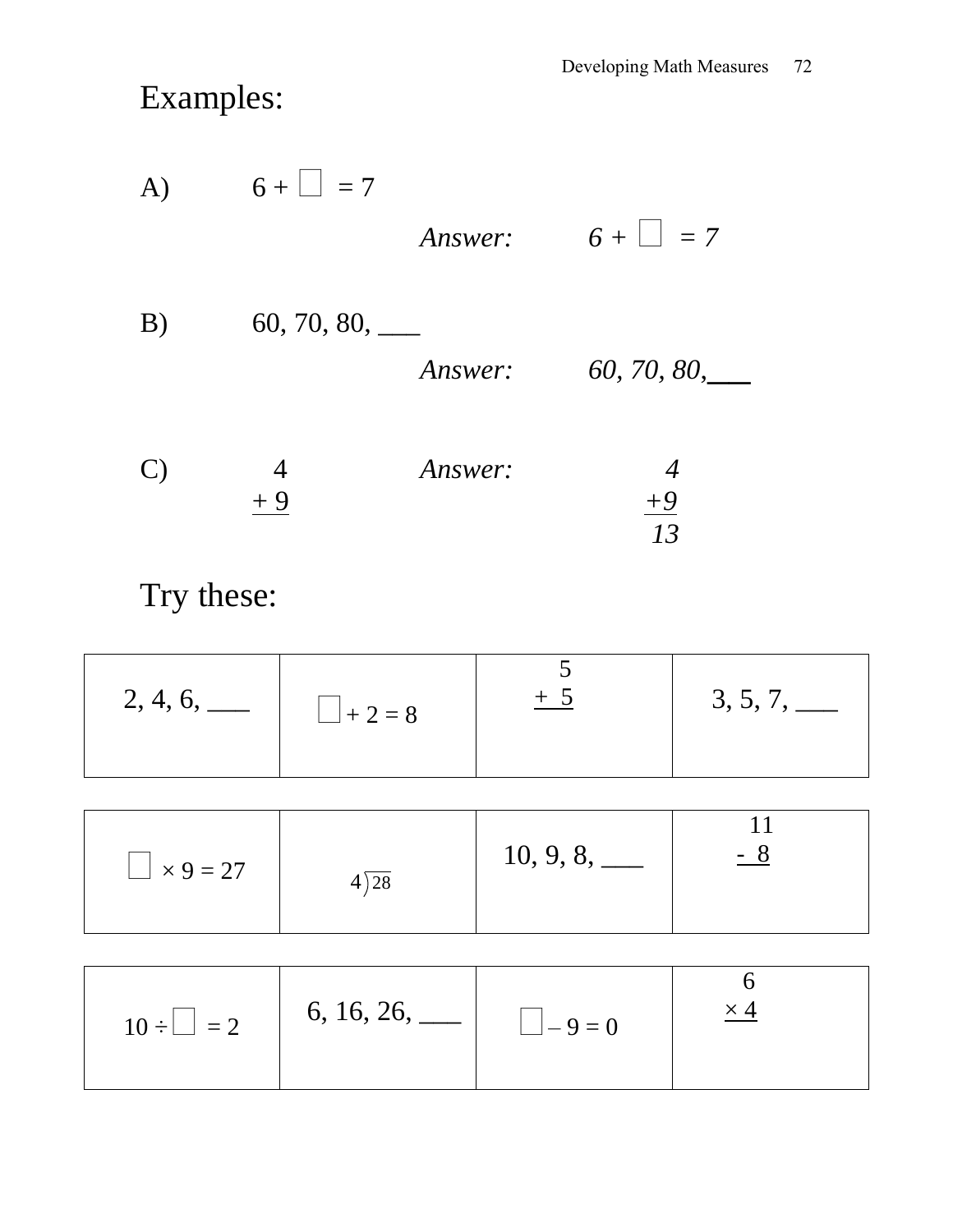#### **Easy Estimation: Directions**

### **FORM 1**

#### (*Say to the students*:)

"Turn to page \_\_\_ in your booklet, a yellow page. On this page are estimation problems. For each problem, you will see three answer choices. Choose the number that is correct or comes closest to the correct answer.

"Look at the first example. 69 is about like 70, and 8 is about like 10. So  $69 - 8$  is about…60. 60 is circled as the best answer.

"Look at the second example. It says, *There are 19 men. Each man has 11 hats. How many hats in all?* Now, 19 men is about 20, and 11 hats each is about 10 each. So this is about like 20 men with 10 hats each. About how many hats in all? In all, about…200. Circle 200 as the best choice.

"Now listen to directions.

"Work carefully and do the best you can. When you begin, start at the top left. Work from left to right. Some problems will be easy for you; others will be harder. When you come to a problem that"s hard for you, skip it, and come back to it later. Go through the entire test doing the easy problems. Then go back and try the harder ones.

"Try some of these problems on the bottom of the yellow page just for practice. *(20 seconds only.)* OK, now are there any questions before we turn the page?"

"Put pencils down. Turn now to the next page, which is pink. This part has two pink pages and a total of forty math problems. If you go past the second pink page, the next page says to STOP. You can go back to problems in the two pink pages that you skipped, but only in this 2 minutes.

"Stay on the pink pages only. You will have two minutes. Ready? Begin." (*Start stopwatch as you say BEGIN*.)

(*After 2 minutes, say*:) "Stop. Thank you, put your pencil down. Turn to the next page, which is a green page. All pencils should be down."

#### **FORM 2**

Say to the students:

"Now you will try another set of estimation problems. Remember to start on the first problem at the top and work **across** each row. If you come to a problem that is harder for you, skip it and come back to it later.

"Stay on the two green pages only. Ready? Begin."

(After 2 minutes, say): "Stop. Thank you, put your pencil down. Turn to the next page in your booklet, which is a white page. All pencils should be down."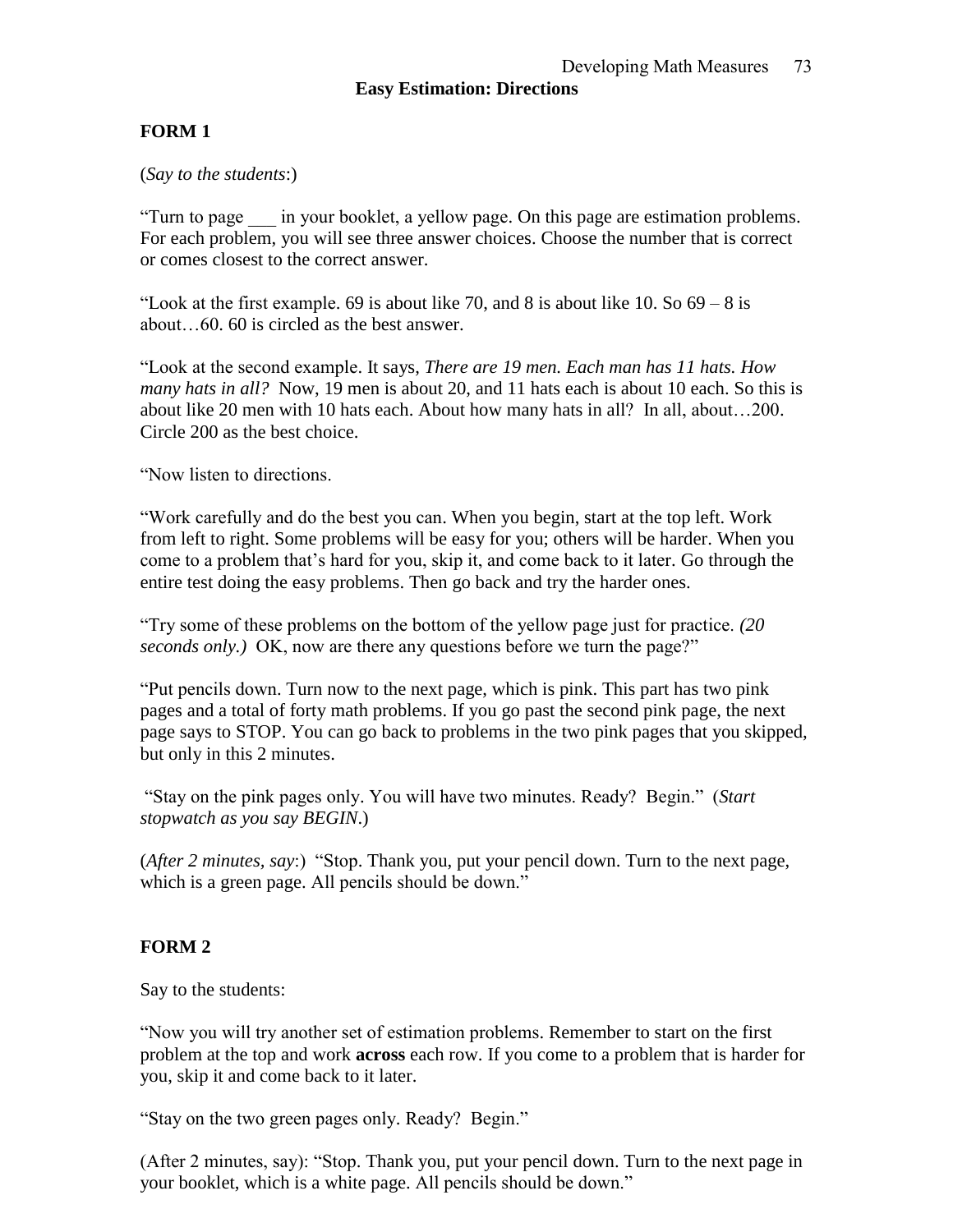### **FORM 3**

Say to the students:

"Now you will try one last set of estimation problems. Remember to work **across** each row. If you come to a problem that is harder for you, skip it and come back to it later.

"Stay on the two white pages only. Ready? Begin."

(After 2 minutes, say): "Stop. Thank you, put your pencil down. Turn to the next page in your booklet, which is a yellow page. All pencils should be down."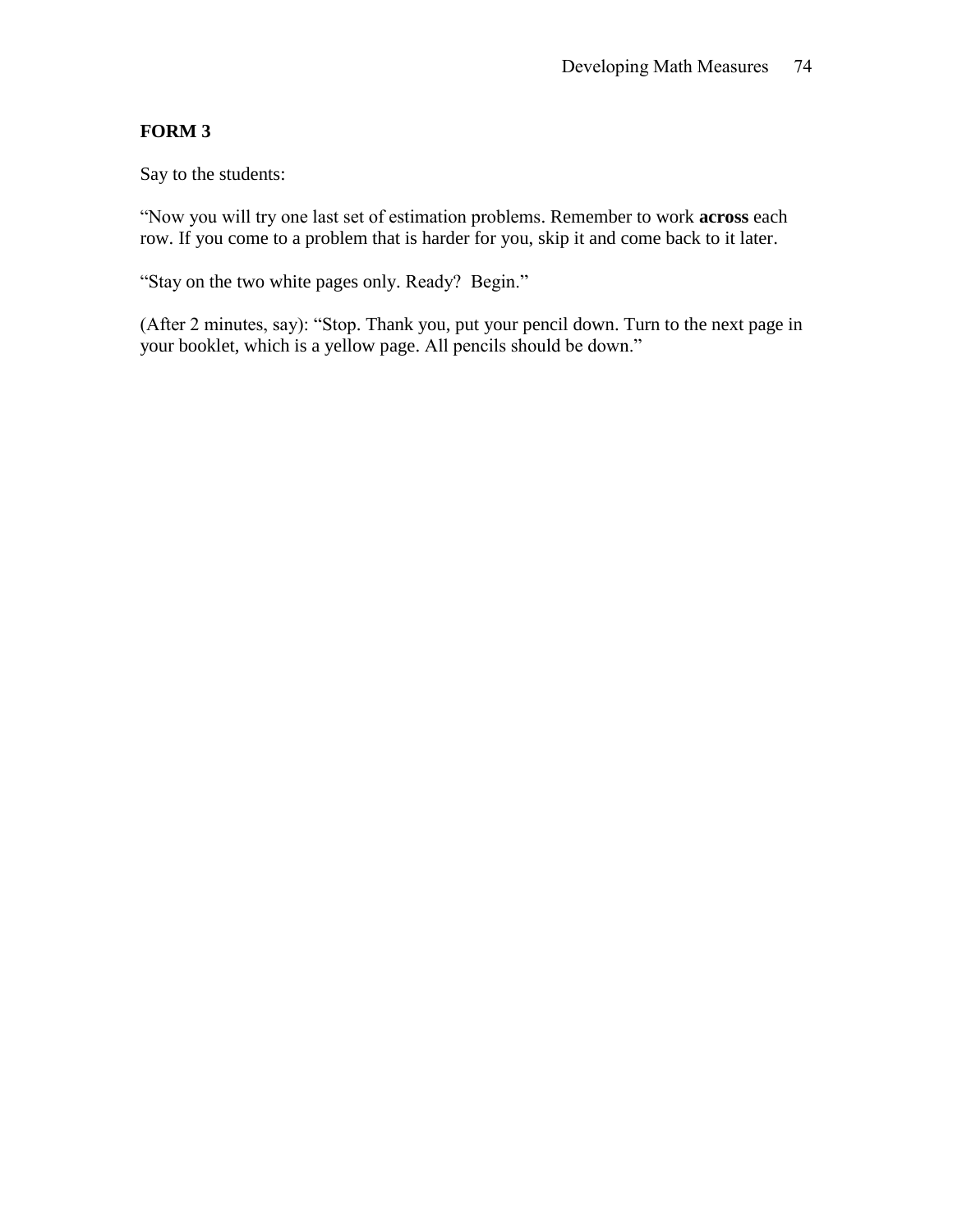Need Easy Estimation examples page here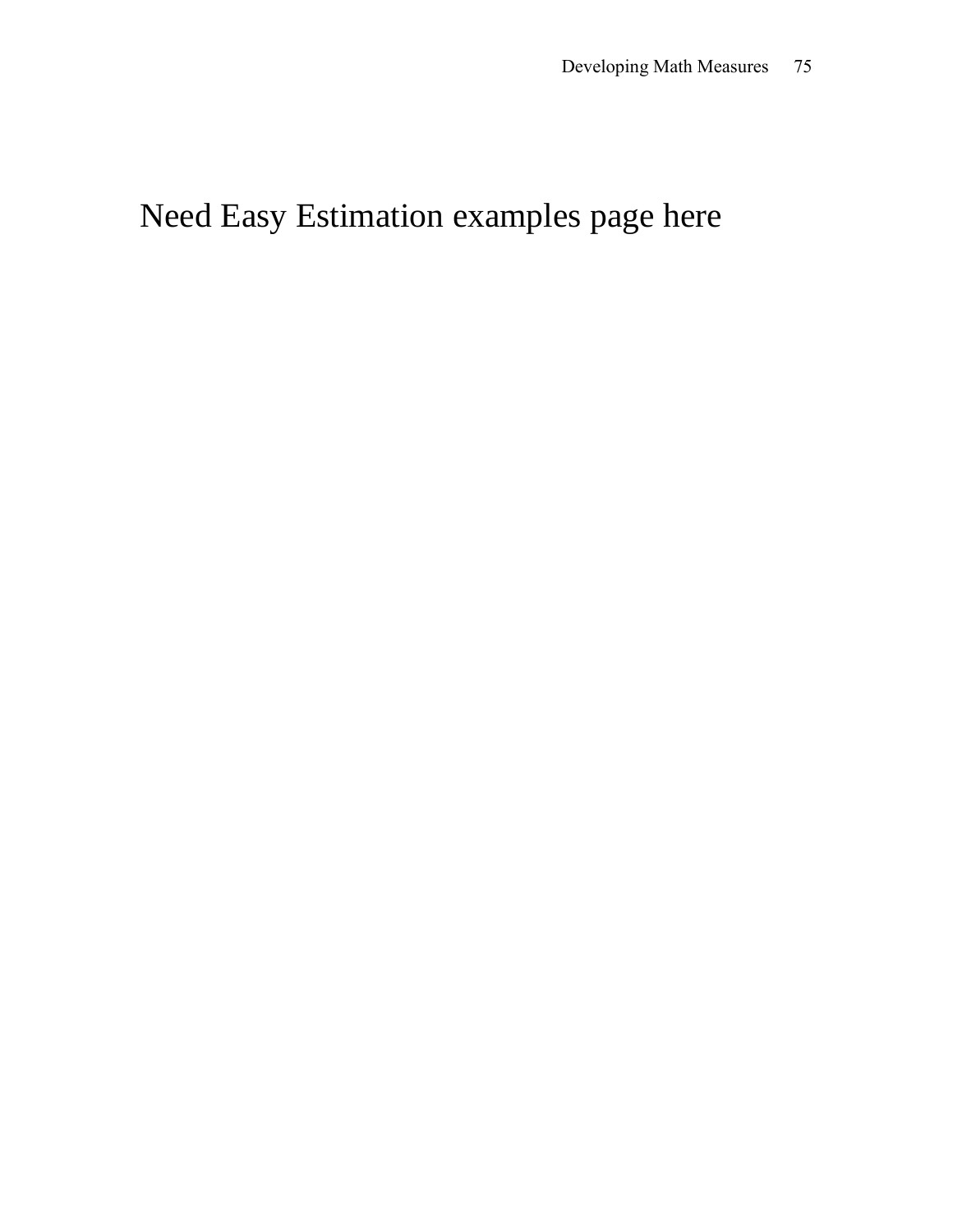#### **Complex Quantity Discrimination: Directions**

#### **FORM 1**

Say to the students:

"Turn to page \_\_\_ in your booklet, a yellow page. On this page are number comparisons. One on side of an empty box is an amount, and on the other side of the box is another amount. Your job is to decide which one is bigger. Sometimes the amount is just a number. Other times, you might have to figure out the amount by doing addition, subtraction, multiplication, or division. As you think about the amounts, your job is to decide which amount is larger.

"If both of the amounts are equal, then you should put an equal sign in the box between them. If one of the amounts is greater than the other, then you should put a "greater than" or "less than" sign in the box to show which is greater.

"Look at the first example on this page. One amount is  $20 + 4$ , and the other amount is 20. Since 24 is greater than 20, you should put a "greater than" sign, as is shown. Remember, the sign looks like an alligator mouth that is opened towards the greater amount.

"Now look at the second example. One amount is 5, and the other amount is 5 x 10. Since 5 is less than 50, you should put a "less than" sign, like is shown. Remember, the sign opens its mouth towards the bigger amount.

Now look at the third example. One amount is 8, and the other amount is  $10 - 2$ . Since 8 is equal to 8, you should put an equal sign, like is shown. For every problem, you put either an equal sign, a "greater than" sign, or a "less than" sign in the box."

"Listen to these directions. Look at each problem carefully before you answer it. When you begin, start on the first problem at the top and go **across** that row, then begin the next row. Try every problem. If you come to one you cannot answer, put an X on it and go on to the next one. Remember to look at each problem and put an X on it if you can"t do it. Work **across** the page, from left to right, doing each problem in the row before you go down to the next row.

"Try some of these problems on the bottom of the yellow page just for practice. (20 seconds only.) OK, now are there any questions before we turn the page?"

"Put pencils down. Turn now to the next page, which is pink. You will have one minute to work. Stay on the pink page only."

"Ready? Begin." Start stopwatch as you say BEGIN.

(After one minute, say): "Stop. Thank you, put your pencil down. Turn to the next page, which is a green page. All pencils should be down."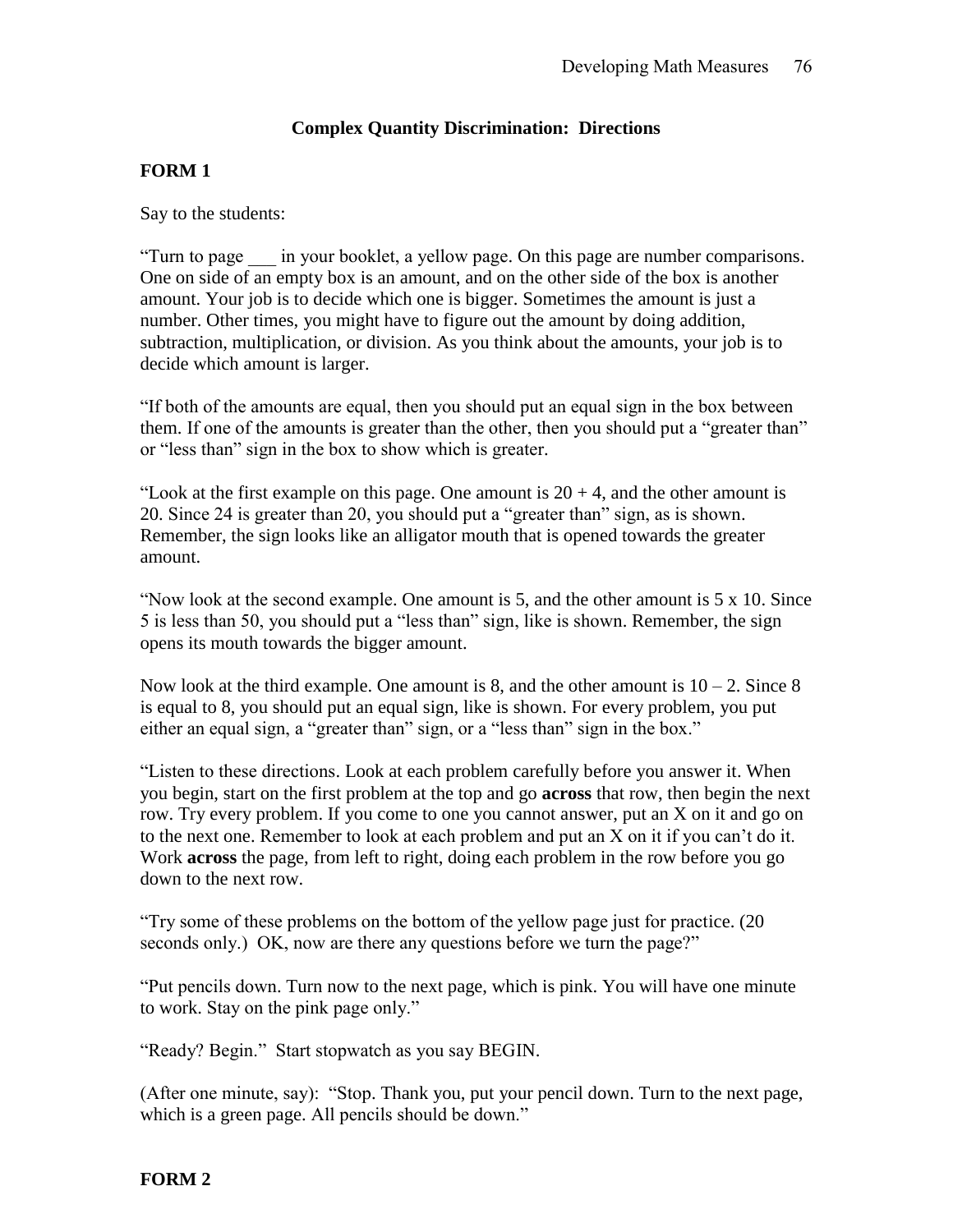Say to the students:

"Now you will try another page of number comparisons. You should put an equal sign if the amounts are equal. If they are not equal, remember that the greater than and less than signs look like an alligator mouth. The alligator opens its mouth towards the *larger* amount.

"Remember to work **across** each row. Try every problem. If you come to one you cannot answer, you can put an X on it and go on to the next one, but try each problem.

"Stay on the green page only. Ready? Begin."

(After one minute, say): "Stop. Thank you, put your pencil down. Turn to the next page in your booklet, which is a white page. All pencils should be down."

## **FORM 3**

Say to the students:

"Now you will try one last page of number comparisons. Put an equal sign, a less than sign, or a greater than sign in the empty box. Remember that the alligator opens its mouth towards the *larger* amount.

"Work **across** each row. Try every problem, and put an X if you cannot answer it.

"Stay on the white page only. Ready? Begin."

(After one minute, say): "Stop. Thank you, put your pencil down. Turn to the next page in your booklet, which is a yellow page. All pencils should be down."